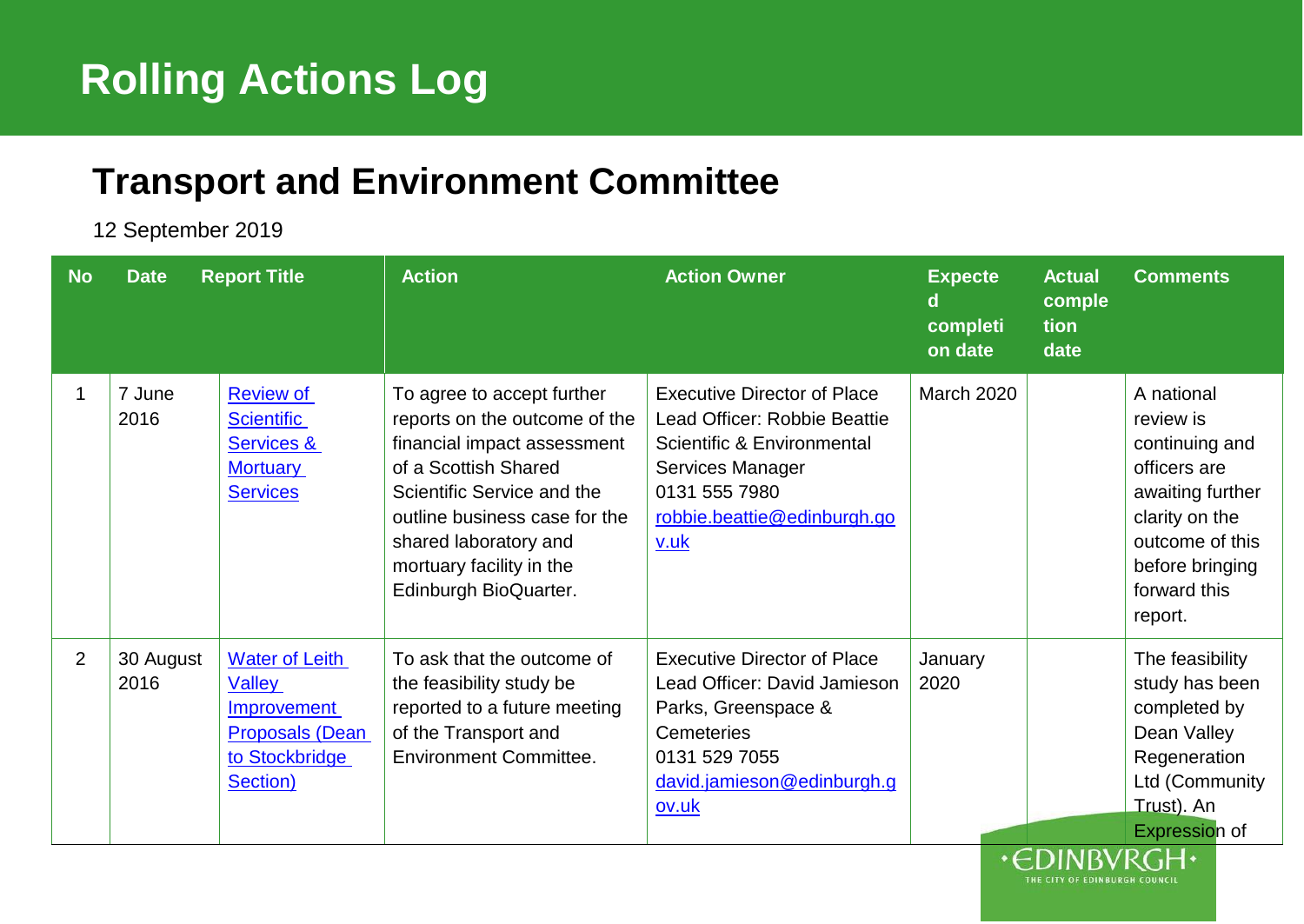|                |                    |                                                                                                                                  |                                                                                                                                                                                                                         |                                                                                                                                                                       |                  | Interest is being<br>prepared for<br><b>National Lottery</b><br>Heritage Fund<br>consideration.<br>We will report<br>the outcome to<br>committee when<br>available                 |
|----------------|--------------------|----------------------------------------------------------------------------------------------------------------------------------|-------------------------------------------------------------------------------------------------------------------------------------------------------------------------------------------------------------------------|-----------------------------------------------------------------------------------------------------------------------------------------------------------------------|------------------|------------------------------------------------------------------------------------------------------------------------------------------------------------------------------------|
| 3              | 17 January<br>2017 | <b>Transport for</b><br><b>Edinburgh</b><br><b>Strategic Plan</b><br>$2017 - 2021$ and<br><b>Lothian Buses</b><br>Plan 2017-2019 | To approve Lothian<br>1)<br><b>Buses Business Plan</b><br>2017-2019 noting the<br>areas for further work<br>as set out in paragraph<br>3.20, and to request a<br>progress report by<br>Autumn 2017 on these<br>matters. | <b>Executive Director of Place</b><br>Lead Officer: Ewan Kennedy,<br>Senior Manager - Transport<br><b>Networks</b><br>ewan.kennedy@edinburgh.g<br>ov.uk 0131 469 3575 | February<br>2020 |                                                                                                                                                                                    |
|                |                    |                                                                                                                                  | 2)<br>To note that Transport<br>for Edinburgh's three-<br>year operational plan<br>would be presented at<br>a future Committee<br>meeting for approval.                                                                 |                                                                                                                                                                       | February<br>2020 | Officers are<br>continuing to<br>work with<br>Transport for<br>Edinburgh on<br>this and a report<br>will be prepared<br>when their<br><b>Business Plan</b><br>has been<br>updated. |
| $\overline{4}$ | 24 August          | Motion by                                                                                                                        | To agree to continue                                                                                                                                                                                                    | <b>Executive Director of Place</b>                                                                                                                                    | February         | An update was                                                                                                                                                                      |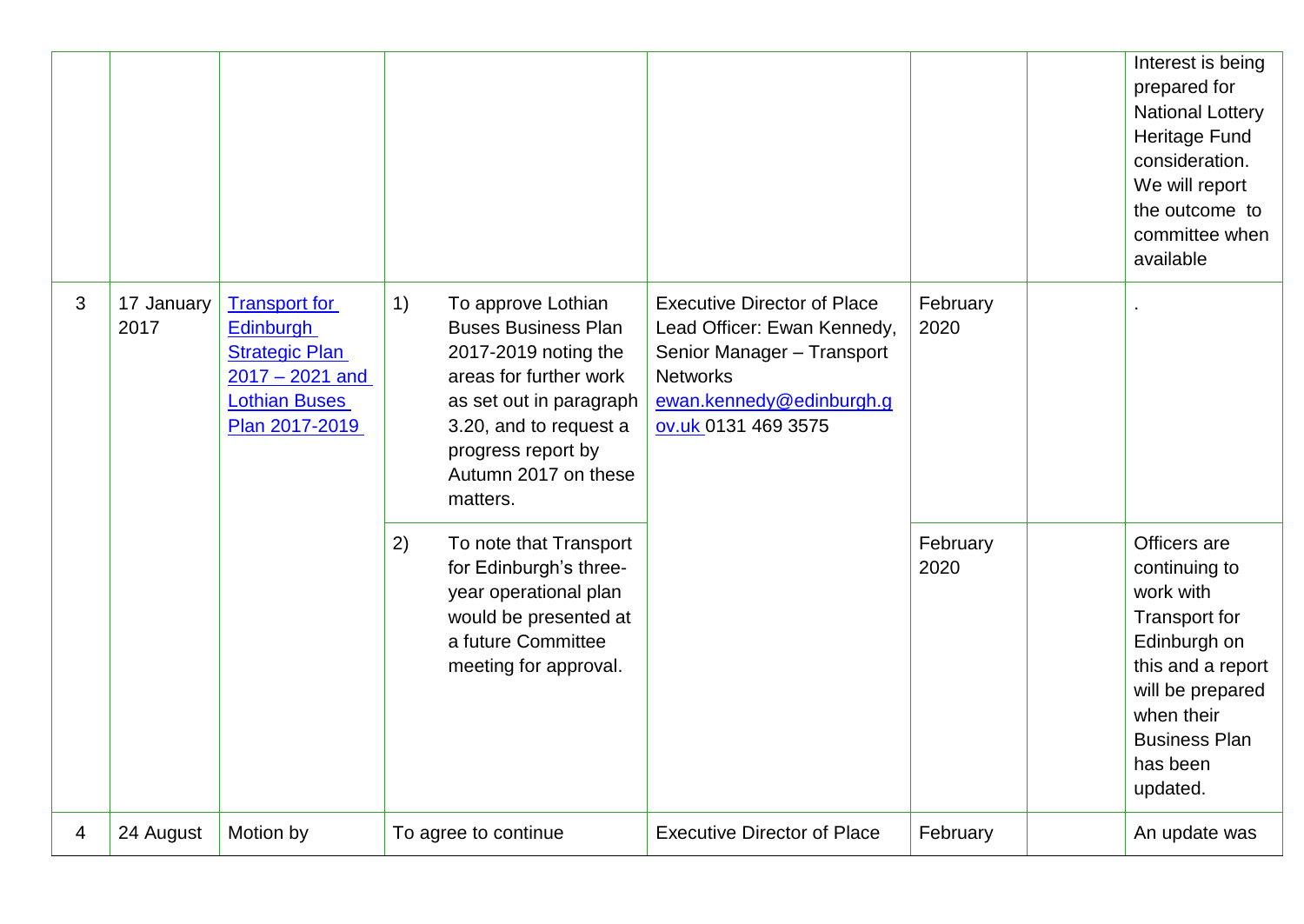|   | 2017            | Councillor<br>Hutchison-<br>Kirkliston<br>Congestion<br>Journey (to<br>Council)                                | dialogue with the local<br>community to determine the<br>best way forward for traffic<br>management and initiate a<br>traffic study in Kirkliston to<br>report back to the Transport<br>and Environment Committee<br>in two cycles, as promised by<br>the Convener at the 29th<br>June 2017 Council Meeting.              | Lead Officer: Dave Sinclair,<br><b>Local Transport and</b><br><b>Environment Manager</b><br>0131 529 7075<br>dave.sinclair@edinburgh.gov.<br>uk                           | 2020             | included in the<br><b>Business</b><br><b>Bulletin in May</b><br>2019.<br>A Traffic Study<br><b>Working Group</b><br>review meeting<br>will take place in<br>October 2019.<br>The final study<br>report will be<br>issued to local<br>Stakeholders in<br>November 2019.<br>A report will be<br>considered at<br>the Transport<br>and Environment<br>Committee in<br>February 2020. |
|---|-----------------|----------------------------------------------------------------------------------------------------------------|---------------------------------------------------------------------------------------------------------------------------------------------------------------------------------------------------------------------------------------------------------------------------------------------------------------------------|---------------------------------------------------------------------------------------------------------------------------------------------------------------------------|------------------|-----------------------------------------------------------------------------------------------------------------------------------------------------------------------------------------------------------------------------------------------------------------------------------------------------------------------------------------------------------------------------------|
| 5 | 9 March<br>2018 | <b>Bustracker and</b><br><b>Bus Station</b><br><b>Information</b><br><b>System - Future</b><br><b>Strategy</b> | To note that a future report<br>would detail the outcome of<br>the procurement exercise<br>and would include the<br>preferred supplier, bus<br>station information system<br>solution and pricing schedule<br>for on-street sign options to<br>inform what sign<br>replacements could be<br>undertaken with the available | <b>Executive Director of Place</b><br>Lead Officer: Ewan Kennedy,<br>Service Manager - Transport<br><b>Networks</b><br>0131 469 3575<br>ewan.kennedy@edinburgh.g<br>ov.uk | December<br>2019 | A contract award<br>report will be<br>considered by<br>Finance and<br><b>Resources</b><br>Committee in<br>October 2019.<br>An update will<br>be provided in<br>the Business<br><b>Bulletin to</b>                                                                                                                                                                                 |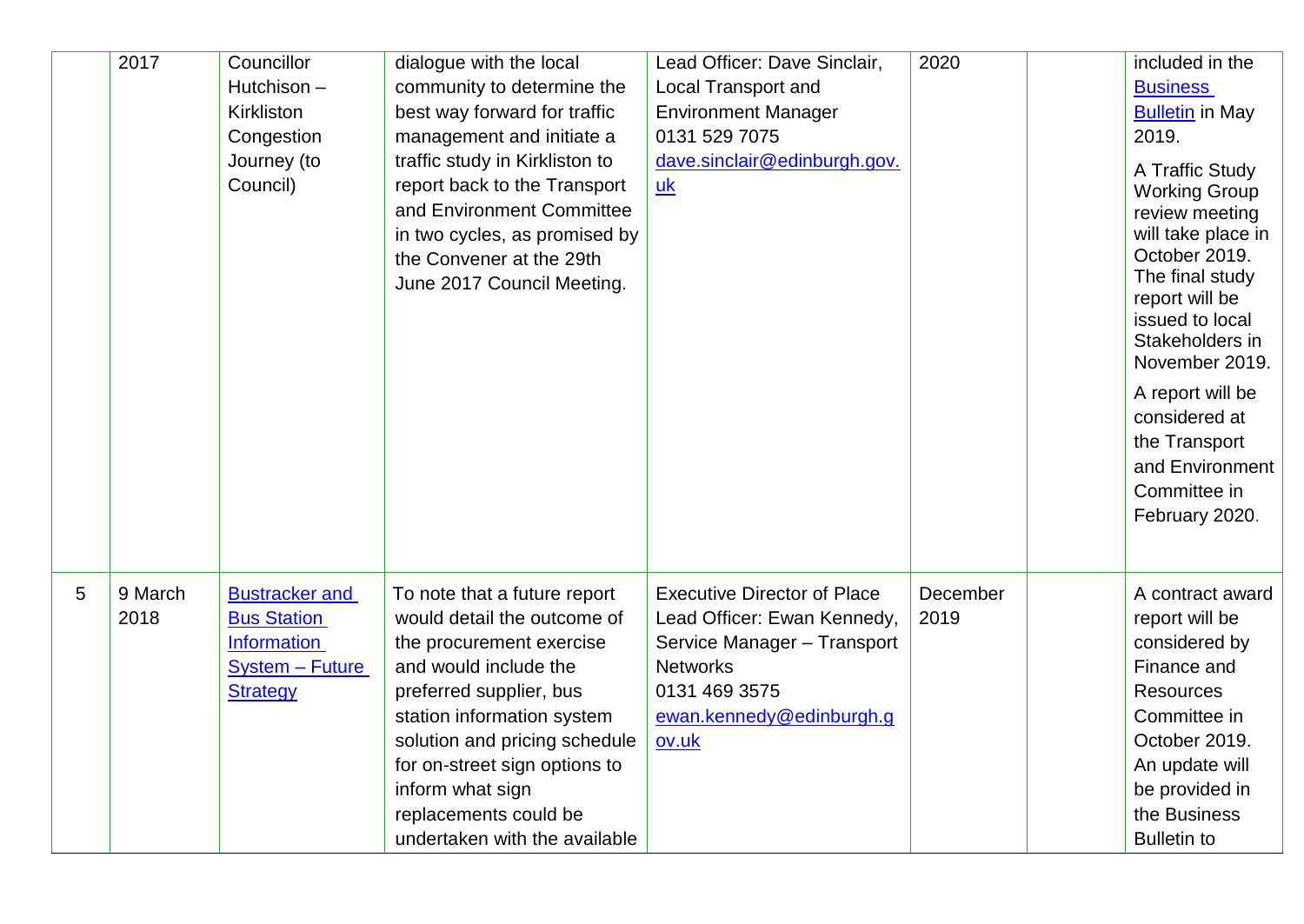|                |                 |                                          | budget.                                                                                                                                                          |                                                                                                                                                                                   |                   | <b>Transport and</b><br>Environment<br>Committee in<br>December 2019                                                                                                                                                                                      |
|----------------|-----------------|------------------------------------------|------------------------------------------------------------------------------------------------------------------------------------------------------------------|-----------------------------------------------------------------------------------------------------------------------------------------------------------------------------------|-------------------|-----------------------------------------------------------------------------------------------------------------------------------------------------------------------------------------------------------------------------------------------------------|
| 6              | 9 March<br>2018 | <b>Special Uplifts</b><br><b>Service</b> | 1) To agree that the Head of<br>Place Management would<br>confirm to members of the<br>committee the area that<br>had been procured for the<br>pilot collection. | <b>Executive Director of Place</b><br>Lead Officer: Gareth Barwell,<br><b>Head of Place Management</b><br>0131 52 5844<br>gareth.barwell@edinburgh.go<br>v.uk                     | <b>March 2020</b> |                                                                                                                                                                                                                                                           |
|                |                 |                                          | 2) To agree that a question<br>would be added to the<br>Edinburgh Survey on the<br>awareness amongst<br>residents of the Special<br><b>Uplifts Service.</b>      | <b>Chief Executive</b><br>Lead Officer: Laurence<br>Rockey, Head of Strategy<br>and Insight                                                                                       |                   | <b>Closed on 28</b><br>February 2019                                                                                                                                                                                                                      |
| $\overline{7}$ | 9 March<br>2018 | <b>Public Spaces</b><br><b>Protocol</b>  | 1) To agree to review the<br><b>Public Spaces Protocol</b><br>after a full year of use.                                                                          | <b>Executive Director of Place</b><br>Lead Officer: Alison Coburn,<br><b>Operations Manager 0131</b><br>469 3853<br>alison.coburn@edinburgh.go<br>$\underline{v}.\underline{u}$ k | February<br>2020  | The review of<br>the Public<br>Spaces Protocol<br>will began in<br>March 2019. A<br>report on the<br>review of the use<br>of the Edinburgh<br><b>Parks Events</b><br>Manifesto and<br>the Public<br>Spaces Protocol<br>will bepresented<br>to Culture and |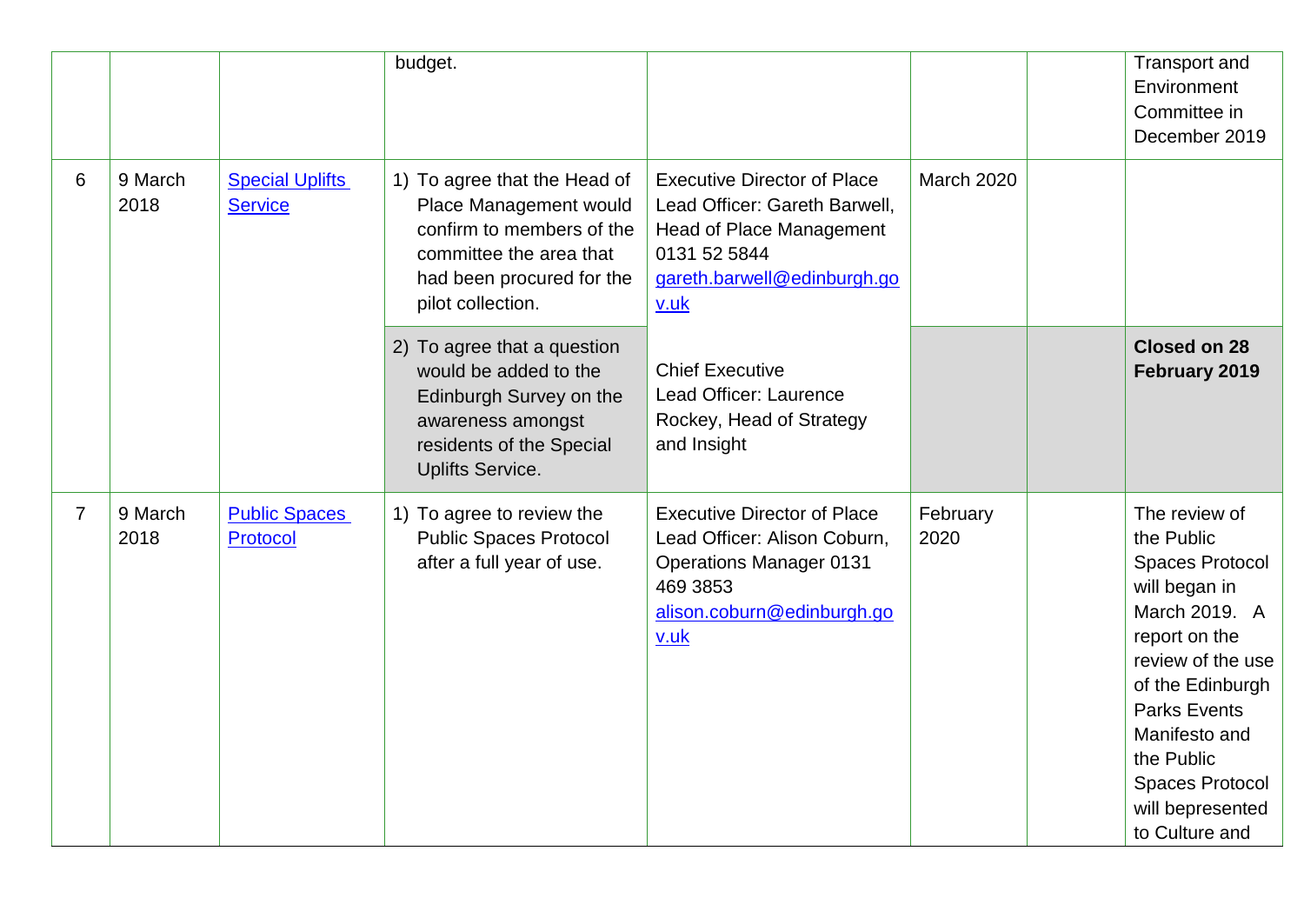|                                                                                                                                                                                                                        |                  | Communities<br>Committee in<br>January 2020.<br>An update will<br>be provided to<br>this committee in<br>February 2020<br>(Business<br>Bulletin item)                                                                                                                                                                            |
|------------------------------------------------------------------------------------------------------------------------------------------------------------------------------------------------------------------------|------------------|----------------------------------------------------------------------------------------------------------------------------------------------------------------------------------------------------------------------------------------------------------------------------------------------------------------------------------|
| 2) To agree to a future<br>review of the use of the<br><b>Edinburgh Parks Events</b><br>Manifesto and the Public<br>Spaces Protocol, to align<br>and deliver a more<br>coordinated approach to<br>events in Edinburgh. | May 2019         | <b>Closed on 12</b><br><b>September</b><br>2019<br>An update on<br>the Events<br>Manifesto was<br>presented at<br>committee in<br>May 2019 with<br>the full review<br>being conducted<br>alongside the<br>review of the<br><b>Public Spaces</b><br>Protocol.<br>A report was<br>considered at<br>Committee on<br><b>20 June.</b> |
| 3) To agree that when<br>reviewing the terms and<br>conditions, to consider                                                                                                                                            | February<br>2020 | This will be<br>included as part                                                                                                                                                                                                                                                                                                 |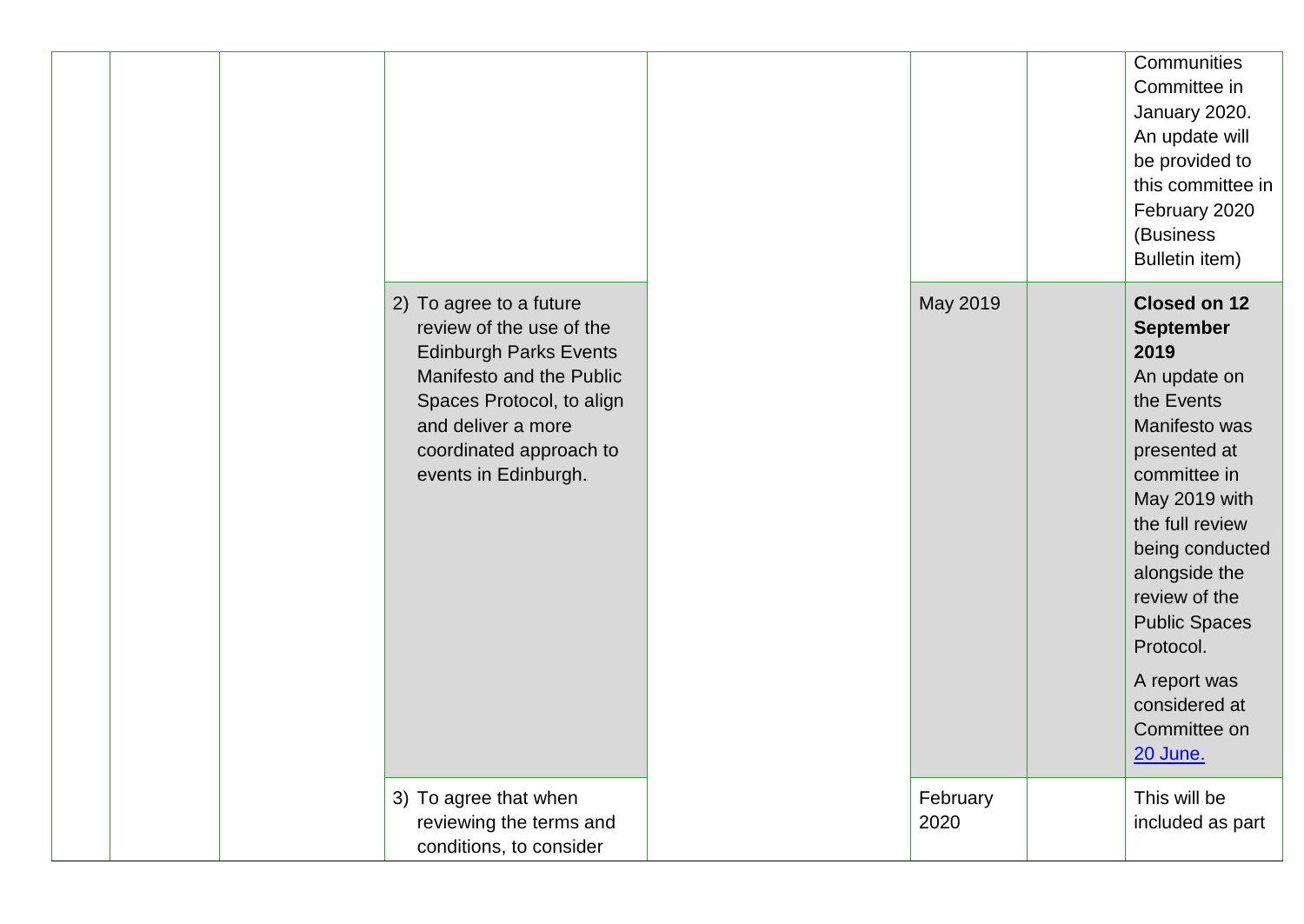|   |                |                                                                                           | waste management<br>arrangements. | condition 10 - the noise<br>created by generators and<br>whether it was necessary<br>to use diesel generators,<br>and condition $14 -$ the<br>requirement for recycling<br>to be enforced as part of                                                                                            |                                                                                                                                                                                |                  | of the review.                                                                                                                          |
|---|----------------|-------------------------------------------------------------------------------------------|-----------------------------------|-------------------------------------------------------------------------------------------------------------------------------------------------------------------------------------------------------------------------------------------------------------------------------------------------|--------------------------------------------------------------------------------------------------------------------------------------------------------------------------------|------------------|-----------------------------------------------------------------------------------------------------------------------------------------|
| 8 | 17 May<br>2018 | 'A' Boards and<br><b>Other Temporary</b><br>On-street<br>Advertising<br><b>Structures</b> | 1)<br>mitigation for<br>general.  | To request that a<br>review was undertaken<br>12 months after<br>implementation of the<br>restrictions, including<br>businesses and<br>organisations in                                                                                                                                         | <b>Executive Director of Place</b><br>Lead Officer: Will Garrett<br>0131 469 3636<br>will.garrett@edinburgh.gov.uk                                                             | December<br>2019 | Implementation<br>began in<br>November 2018.                                                                                            |
|   |                |                                                                                           | 2)<br>particular.                 | To agree to receive an<br>update in the Business<br><b>Bulletin presented to</b><br>the committee in<br>August 2018 detailing<br>possible business<br>support methods to<br>help mitigate the effect<br>of the policy on<br>businesses and the<br>impact this would have<br>on walking tours in | <b>Executive Director of Place</b><br>Lead Officer: David Leslie,<br><b>Chief Planning Officer</b><br>0131 529 3948<br>david.leslie@edinburgh.gov.u<br>$\overline{\mathsf{k}}$ | August<br>2018   | <b>Closed on 4</b><br>October 2018.<br>An update was<br>included in the<br><b>Business</b><br><b>Bulletin in</b><br><b>August 2018.</b> |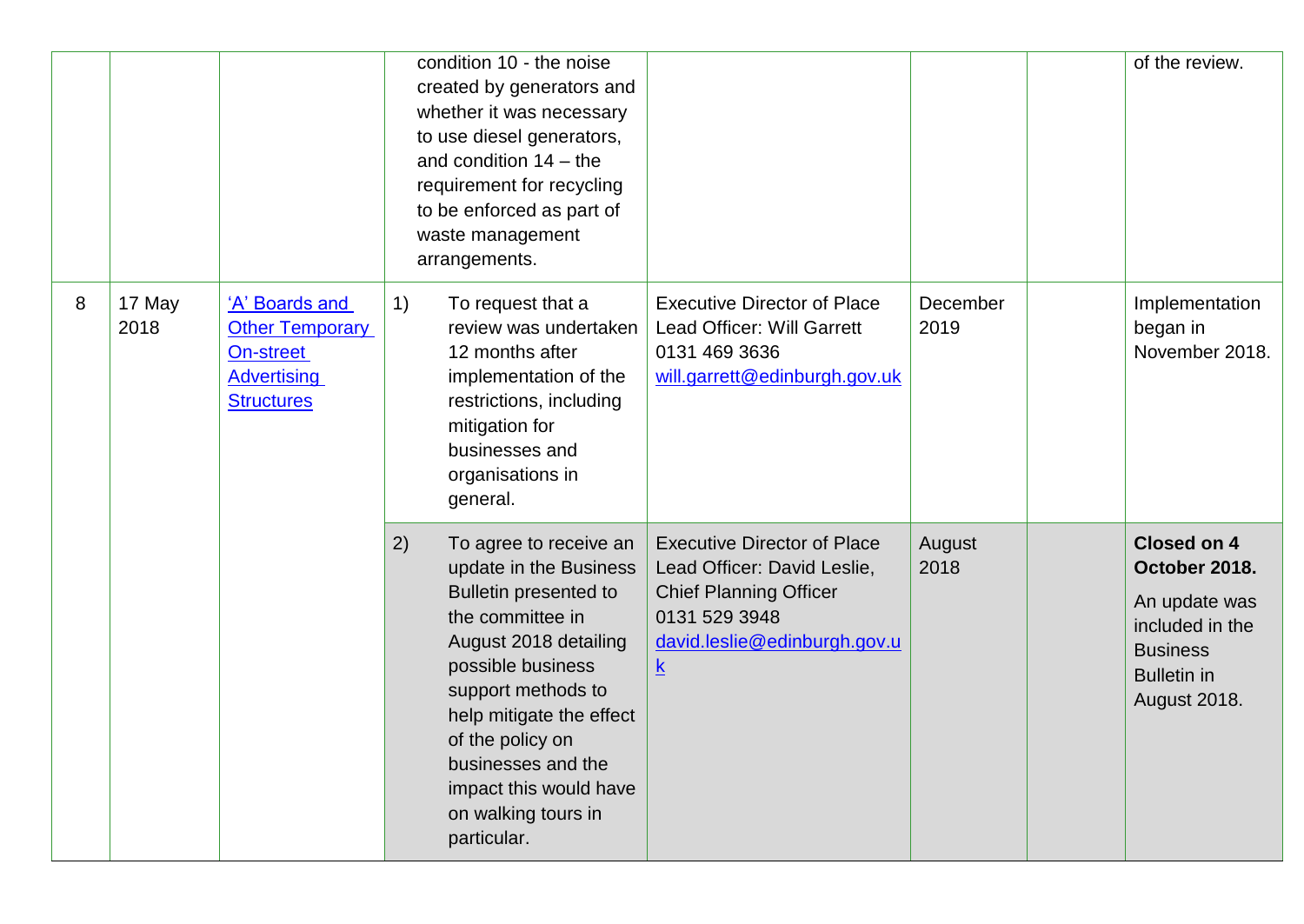| 9  | 17 May<br>2018 | <b>Petition for a Park</b><br>and Ride Site at<br>Lothianburn -<br><b>Follow Up Report</b>          | To agree that a review of the<br>park and ride site at Straiton<br>should be undertaken to<br>understand the reasons for<br>relatively low patronage and<br>to identify potential<br>improvements.                                                                                                                                                                                                                                                            | <b>Executive Director of Place</b><br>Lead Officer: Ewan Kennedy,<br>Service Manager - Transport<br><b>Networks</b><br>0131 469 3575<br>ewan.kennedy@edinburgh.g<br>ov.uk | December<br>2019 | An update report<br>will be provided<br>in December<br>2019                                  |
|----|----------------|-----------------------------------------------------------------------------------------------------|---------------------------------------------------------------------------------------------------------------------------------------------------------------------------------------------------------------------------------------------------------------------------------------------------------------------------------------------------------------------------------------------------------------------------------------------------------------|---------------------------------------------------------------------------------------------------------------------------------------------------------------------------|------------------|----------------------------------------------------------------------------------------------|
| 10 | 17 May<br>2018 | <b>Decriminalised</b><br><b>Traffic and</b><br><b>Parking</b><br>Enforcement in<br><b>Edinburgh</b> | 1)<br>To agree nonetheless<br>that there were<br>significant existing<br>powers that could be<br>used to tackle the<br>problem of pavement<br>parking, not least the<br>installation of physical<br>barriers such as<br>Sheffield racks at the<br>edge of footways<br>which also provided<br>cycle parking, as<br>undertaken by<br><b>Wandsworth Council</b><br>and others, and to<br>agree that similar<br>measures should be<br>introduced in<br>Edinburgh. | <b>Executive Director of Place</b><br>Lead Officer: Ewan Kennedy,<br>Service Manager - Transport<br><b>Networks</b><br>0131 469 3575<br>ewan.kennedy@edinburgh.g<br>ov.uk | December<br>2018 | Closed on 28<br>February 2019<br>A report was<br>considered by<br>TEC on 6<br>December 2018. |
|    |                |                                                                                                     | 2)<br>To agree to receive a<br>further report within<br>two cycles examining<br>the issue of parking                                                                                                                                                                                                                                                                                                                                                          |                                                                                                                                                                           | December<br>2018 | <b>Closed on 28</b><br>February 2019<br>A report was<br>considered by                        |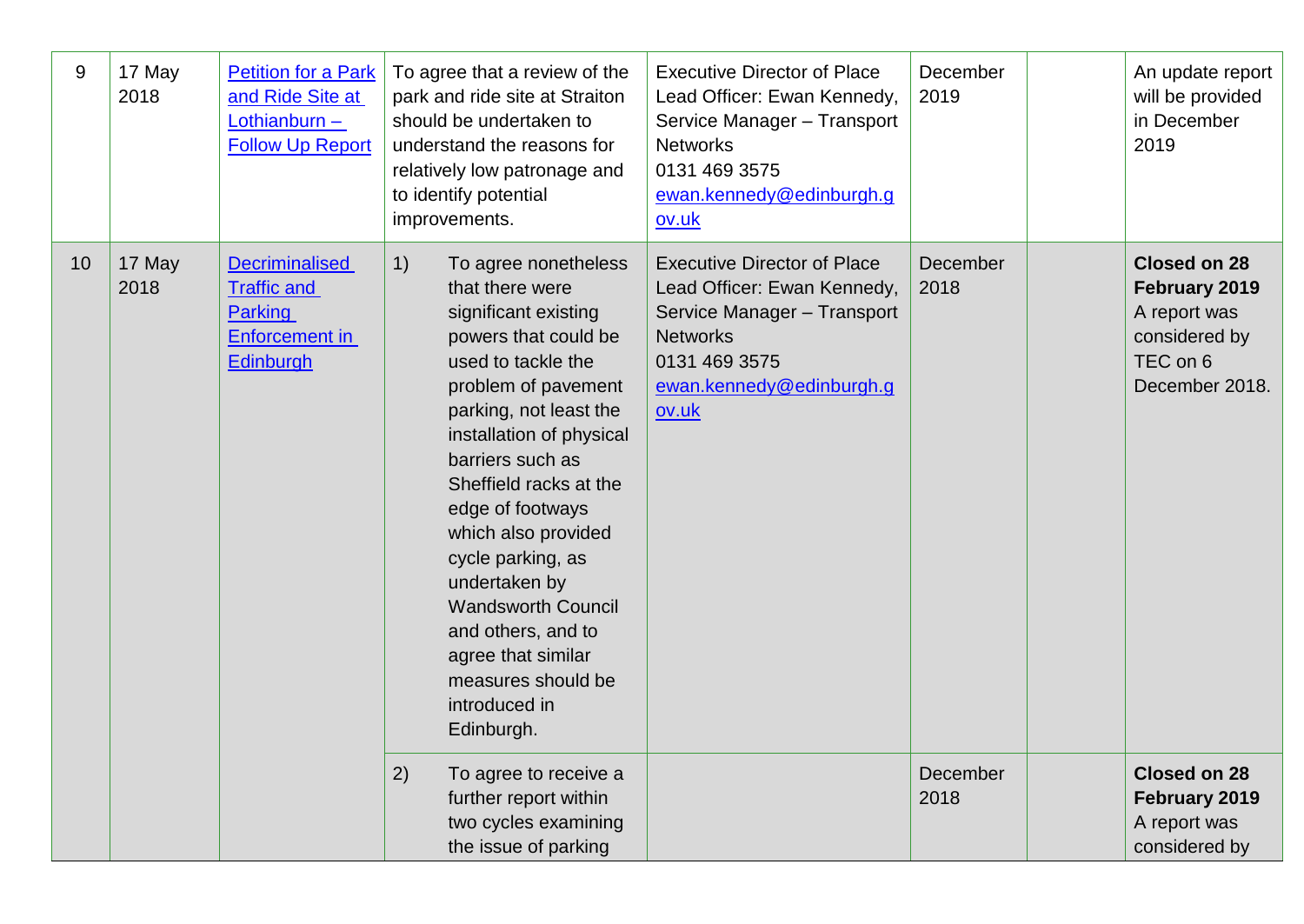| enforcement in more<br>detail, and specifically<br>outlining options to<br>address the following<br>issues:                                                                                                                                                                                                                                                                       | TEC on 6<br>December 2018. |
|-----------------------------------------------------------------------------------------------------------------------------------------------------------------------------------------------------------------------------------------------------------------------------------------------------------------------------------------------------------------------------------|----------------------------|
| that members of the<br>a)<br>public would like a<br>quick, real-time<br>method to report<br>parking violations that<br>could swiftly be<br>passed to parking<br>attendants for possible<br>enforcement action,<br>should they be in the<br>area;                                                                                                                                  |                            |
| that while council<br>b)<br>policy was currently to<br>give those parking in<br>contravention of the<br>rules a 'grace period'<br>of 5 minutes for cars<br>and 10 minutes for<br>commercial vehicles,<br>nonetheless to<br>examine whether this<br>grace period was<br>appropriate in all<br>circumstances and<br>specifically to examine<br>whether the grace<br>period could be |                            |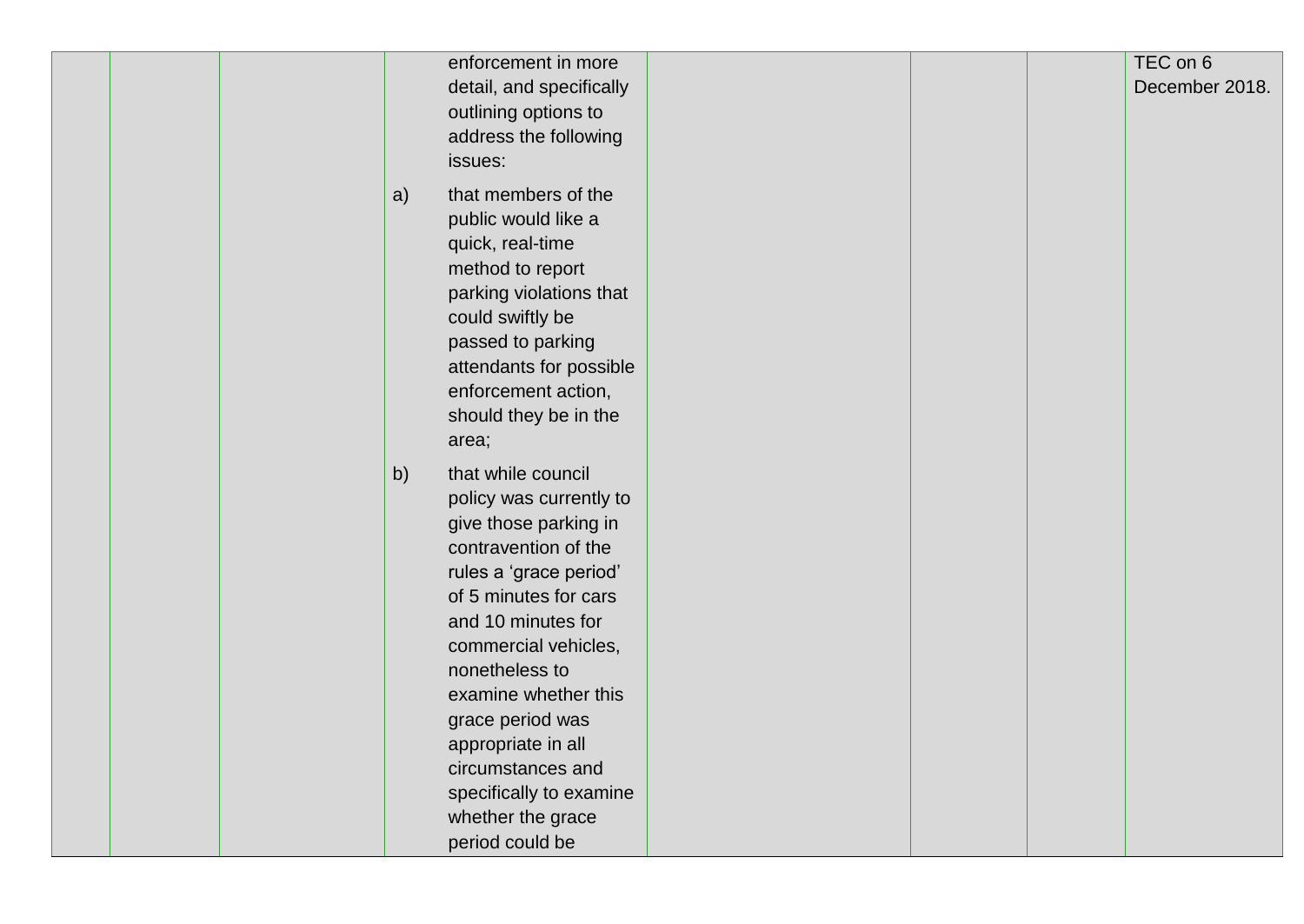| $\mathsf{C}$<br>$\mathsf{d}$ | shortened in areas of<br>persistent parking<br>violations;<br>that, where there were<br>no valid lines and<br>signs, the parking<br>enforcement<br>contractor could not<br>operate, and therefore<br>reviewing the timetable<br>for installing new lines<br>and signs when they<br>were required; and<br>that while some drivers<br>regarded the cost of a<br>parking ticket as a<br>reasonable price to<br>pay for the ability to<br>park in the city centre,<br>the majority did not<br>want their vehicle to be<br>towed, and therefore<br>to agree to consider<br>increasing the capacity<br>to tow vehicles to the<br>pound, and tightening<br>the rules which<br>allowed this to be<br>done. |                  |  |
|------------------------------|----------------------------------------------------------------------------------------------------------------------------------------------------------------------------------------------------------------------------------------------------------------------------------------------------------------------------------------------------------------------------------------------------------------------------------------------------------------------------------------------------------------------------------------------------------------------------------------------------------------------------------------------------------------------------------------------------|------------------|--|
| 4)                           | To agree to undertake<br>traffic monitoring of                                                                                                                                                                                                                                                                                                                                                                                                                                                                                                                                                                                                                                                     | December<br>2019 |  |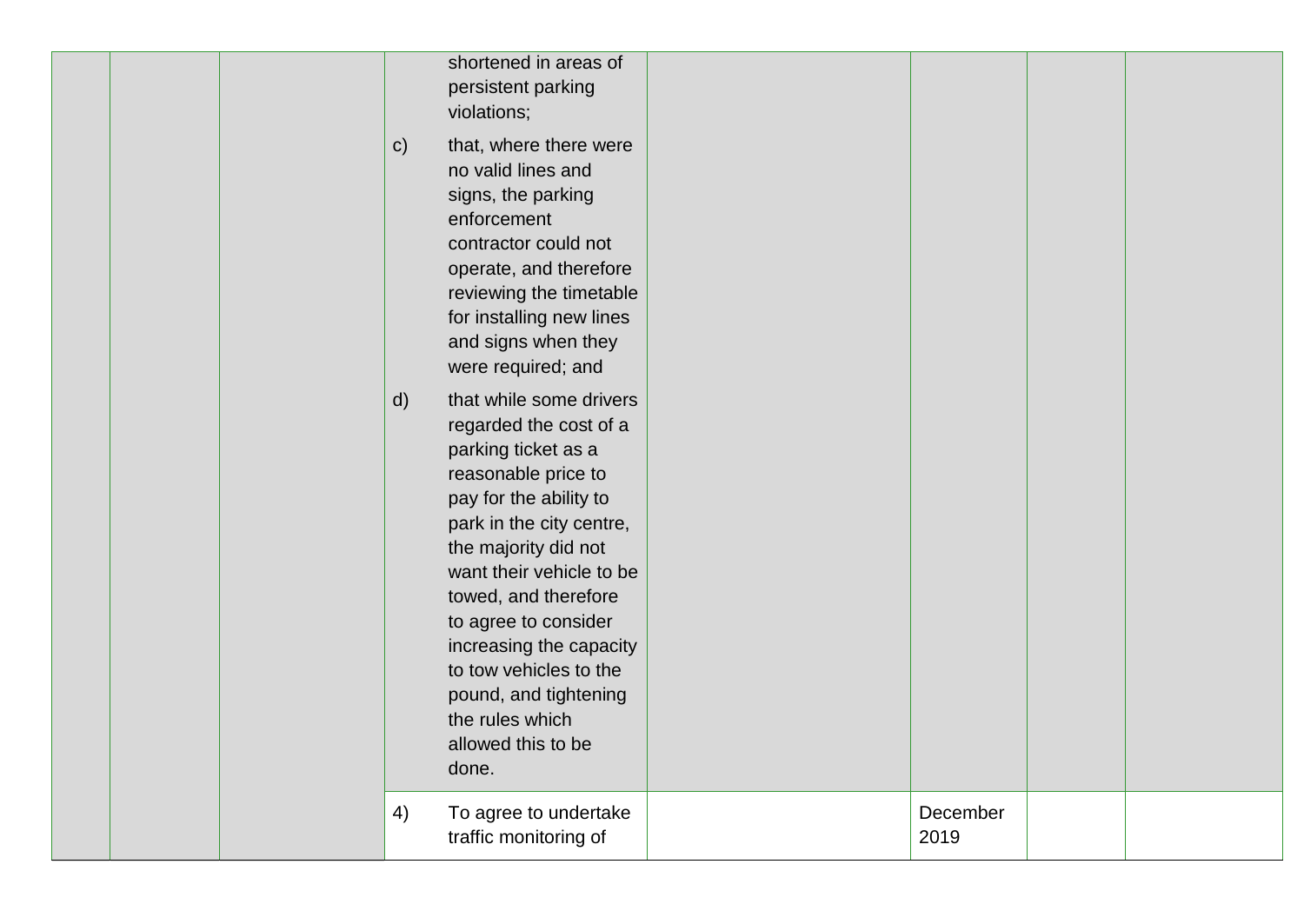|    |                  |                                                           |    | these changes and<br>report back to<br>committee 6 months<br>after opening, via the<br>business bulletin.                                                                                                                              |                                                                                                                                                                           |                  |              |                                                                                                                            |
|----|------------------|-----------------------------------------------------------|----|----------------------------------------------------------------------------------------------------------------------------------------------------------------------------------------------------------------------------------------|---------------------------------------------------------------------------------------------------------------------------------------------------------------------------|------------------|--------------|----------------------------------------------------------------------------------------------------------------------------|
| 11 | 9 August<br>2018 | <b>Public Transport</b><br><b>Priority Action</b><br>Plan | 1) | To note that a further<br>report would be<br>submitted which<br>outlined longer-term<br>intervention measures<br>to relieve congestion<br>on the A90.                                                                                  | <b>Executive Director of Place</b><br>Lead Officer: Ewan Kennedy,<br>Service Manager - Transport<br><b>Networks</b><br>0131 469 3575<br>ewan.kennedy@edinburgh.g<br>ov.uk | May 2019         | June<br>2019 | Closed on 12<br><b>September</b><br>2019<br>Report<br>considered at<br>Committee on<br><b>20 June.</b>                     |
|    |                  |                                                           | 2) | To note that a further<br>report would be<br>submitted, which listed<br>bus lane locations<br>where it was proposed<br>that automatic camera<br>enforcement should be<br>deployed.                                                     |                                                                                                                                                                           |                  |              | Closed on 6<br>December 2018<br>$-$ this was<br>included in the<br><b>Business</b><br><b>Bulletin</b> for<br>October 2018. |
|    |                  |                                                           | 3) | To approve the<br>recommendation of a<br>desired spacing of 400<br>metres between bus<br>stops and that existing<br>corridors were<br>reviewed to determine<br>how this spacing could<br>be achieved, whilst<br>recognising equalities |                                                                                                                                                                           | December<br>2019 |              | A report on the<br>rationalisation of<br>bus stops will be<br>presented to a<br>future<br>Committee                        |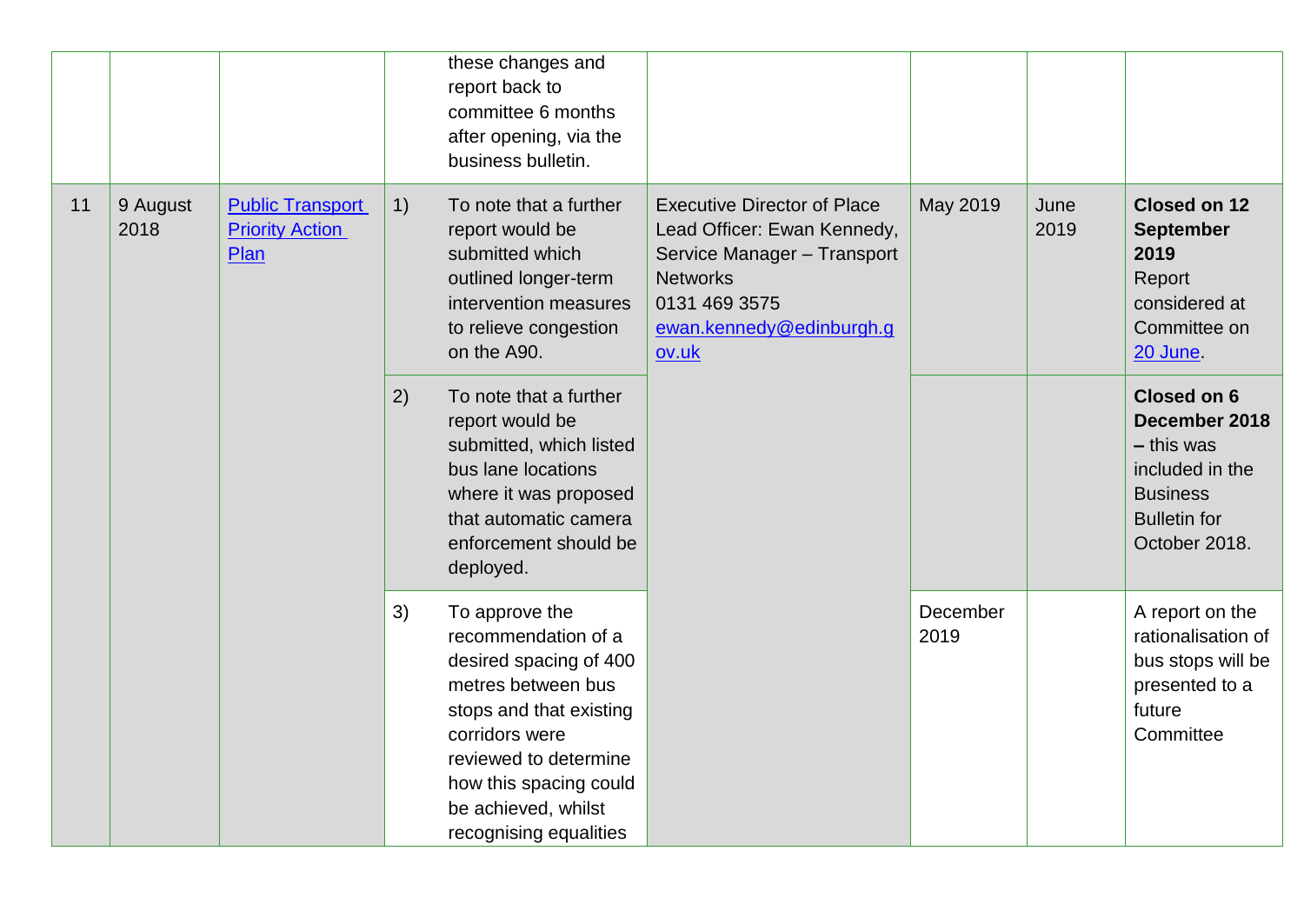|  | issues raised by this<br>and that a full public<br>consultation would be<br>carried out on any<br>proposed changes,<br>with a consultation<br>report returning to the<br>Committee to seek<br>approval for changes<br>to bus stop locations.                                                                                                                                                                                                                |  |                                                                                                                            |
|--|-------------------------------------------------------------------------------------------------------------------------------------------------------------------------------------------------------------------------------------------------------------------------------------------------------------------------------------------------------------------------------------------------------------------------------------------------------------|--|----------------------------------------------------------------------------------------------------------------------------|
|  | 4)<br>To note that the<br>Committee did not<br>believe that<br>paragraphs 3.59 - 3.71<br>of the report by the<br><b>Executive Director of</b><br>Place sufficiently<br>addressed the issues<br>raised in the Council<br>motion on Dalmeny<br>Station and therefore,<br>to agree to provide a<br><b>Business Bulletin</b><br>update within one<br>cycle to allow further<br>discussions to take<br>place with Ward<br>Councillors and the<br>local Community |  | Closed on 6<br>December 2018<br>$-$ this was<br>included in the<br><b>Business</b><br><b>Bulletin for</b><br>October 2018. |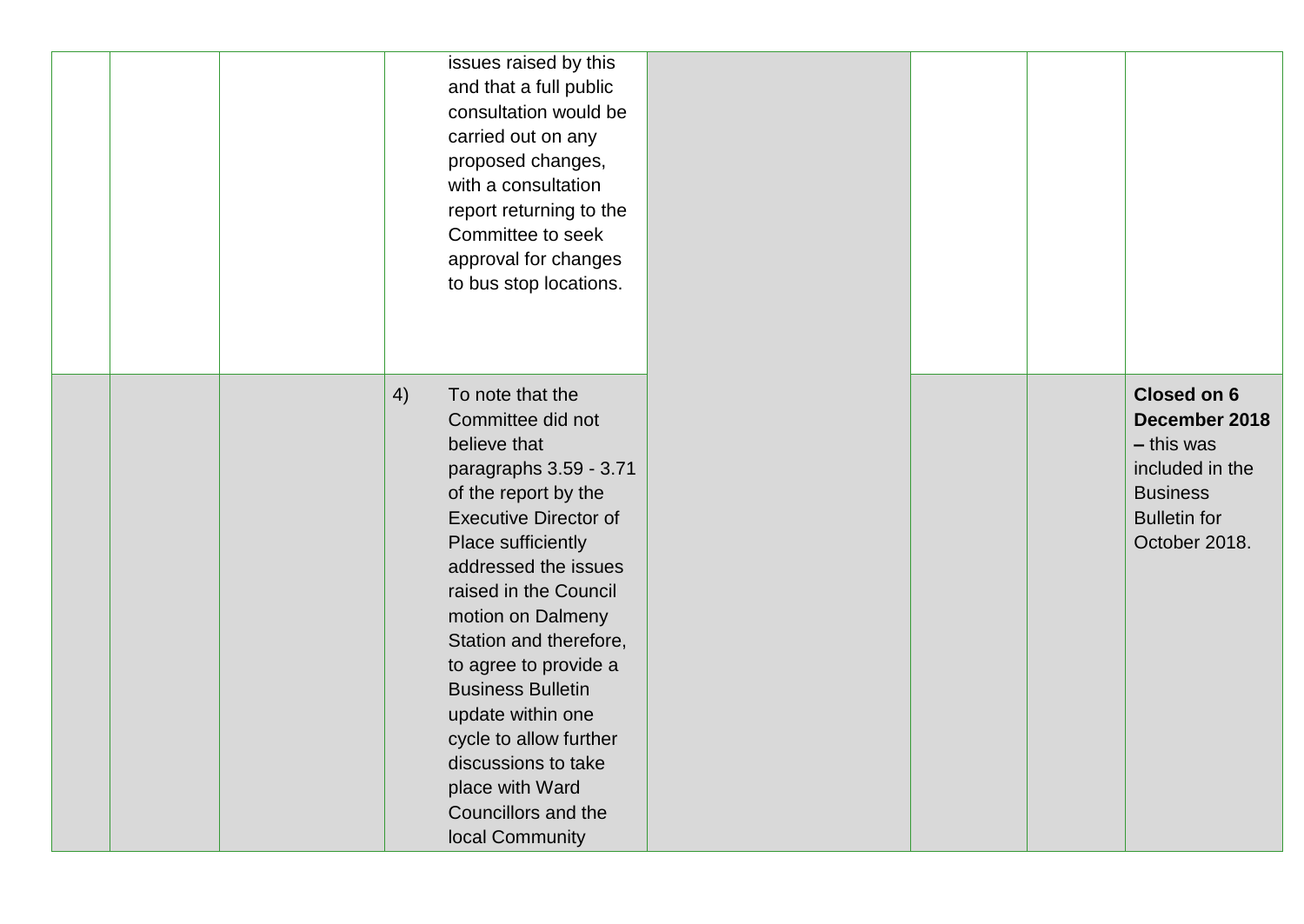| Council from which a<br>more detailed action<br>plan should be<br>developed.                                                                                                                                                                                                                                                                                                                                                                                                                                                                                                                                                       |                  |                                                                                                                                                                                                               |
|------------------------------------------------------------------------------------------------------------------------------------------------------------------------------------------------------------------------------------------------------------------------------------------------------------------------------------------------------------------------------------------------------------------------------------------------------------------------------------------------------------------------------------------------------------------------------------------------------------------------------------|------------------|---------------------------------------------------------------------------------------------------------------------------------------------------------------------------------------------------------------|
| 5)<br>To note the request by<br>bus operators to<br>extend the hours of<br>operation of bus lanes,<br>and therefore<br>approves the<br>commencement of<br>consultation on<br>extending operational<br>hours to 0700-1900,<br>seven days per week,<br>and extending<br>restrictions on parking<br>and loading/unloading<br>to the same hours, and<br>that this consultation<br>should also consider<br>what support might be<br>possible for<br>businesses affected by<br>this change, including<br>but not restricted to the<br>possibility of allowing<br>some off-peak parking<br>and loading in specific,<br>limited locations. | February<br>2020 | Closed on 12<br><b>September</b><br>$2019 -$<br>Engagement<br>with bus<br>operators is<br>ongoing and a<br>consultation<br>strategy has<br>been developed<br>and is planned<br>to take place in<br>the autumn |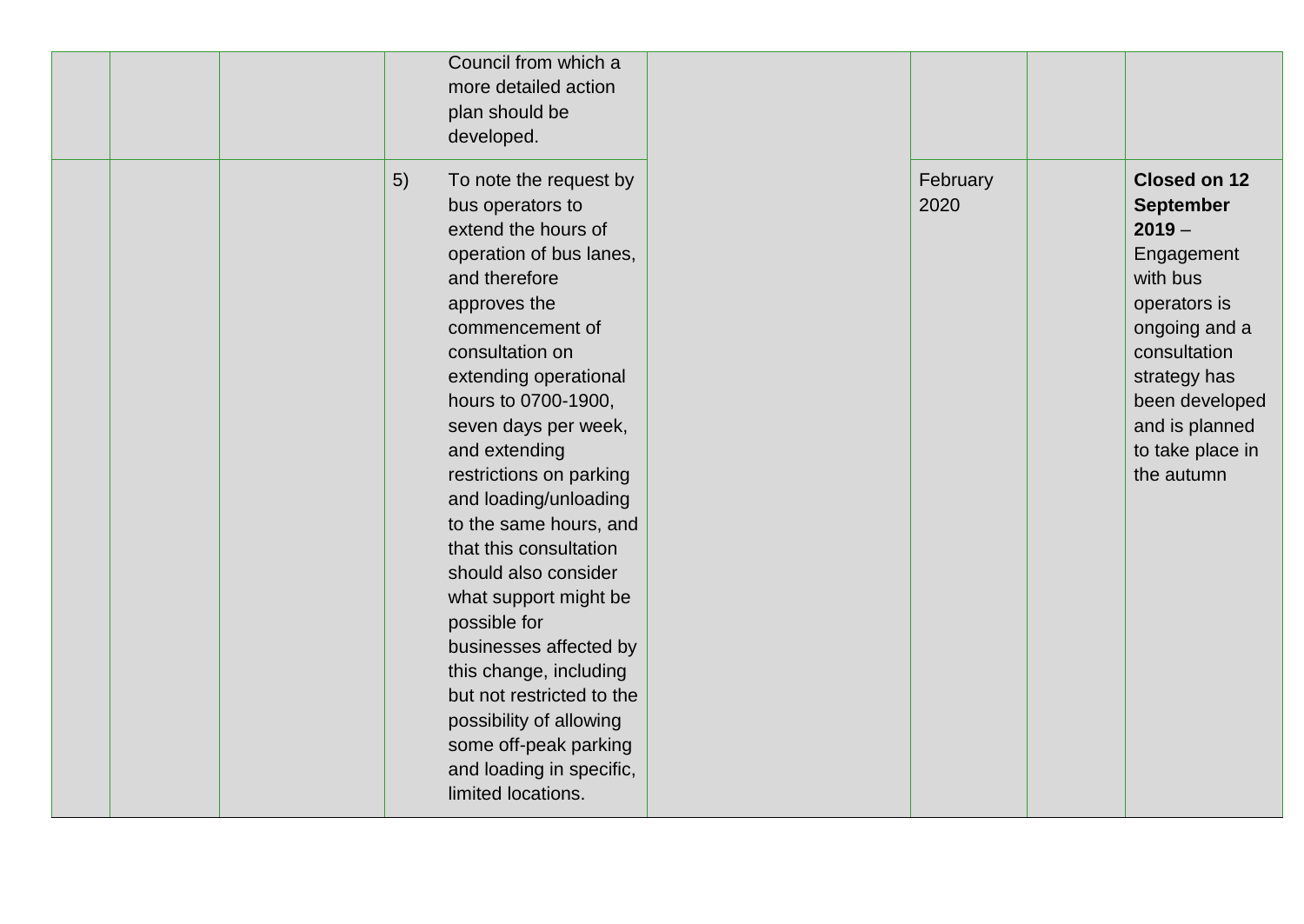| 12 | 9 August<br>2018 | Workplace<br><b>Parking Levy</b><br><b>Scoping</b> | 1)<br>To agree that Council<br>officers would develop<br>a paper which set out<br>0131 529 3044<br>the argument and<br>rationale for Edinburgh<br><b>uk</b><br>to introduce a<br><b>Workplace Parking</b><br>Levy or wider non-<br>residential parking levy<br>which could also cover<br>customer parking<br>spaces. |                                                                                                                                                                                                                                                             | <b>Chief Executive</b><br>Lead Officer: Gareth Dixon<br>gareth.dixon@edinburgh.gov.                                          | Spring<br>2020    | This work is<br>being<br>progressed.                                                |
|----|------------------|----------------------------------------------------|----------------------------------------------------------------------------------------------------------------------------------------------------------------------------------------------------------------------------------------------------------------------------------------------------------------------|-------------------------------------------------------------------------------------------------------------------------------------------------------------------------------------------------------------------------------------------------------------|------------------------------------------------------------------------------------------------------------------------------|-------------------|-------------------------------------------------------------------------------------|
|    |                  |                                                    | 2)                                                                                                                                                                                                                                                                                                                   | To agree that the<br>Council would respond<br>to the Scottish<br><b>Parliament's Rural</b><br>Economy and<br>Connectivity<br>Committee call for<br>evidence on Stage 1 of<br>the Transport<br>(Scotland) Bill, which<br>closed on the 28<br>September 2018. |                                                                                                                              | September<br>2018 | <b>Closed on 6</b><br>December 2018<br>- A submission<br>has been made.             |
| 13 | 9 August<br>2018 | <b>Single Use</b><br><b>Plastics</b>               | 1)                                                                                                                                                                                                                                                                                                                   | To note that the report<br>highlighted<br>opportunities to further<br>develop the Council's<br>activities towards                                                                                                                                           | <b>Executive Director of Place</b><br>Lead Officer: Andy Williams,<br><b>Waste and Cleansing</b><br>Manager<br>0131 469 5660 | Spring<br>2020    | A member-<br>officer working<br>group has been<br>established. A<br>further meeting |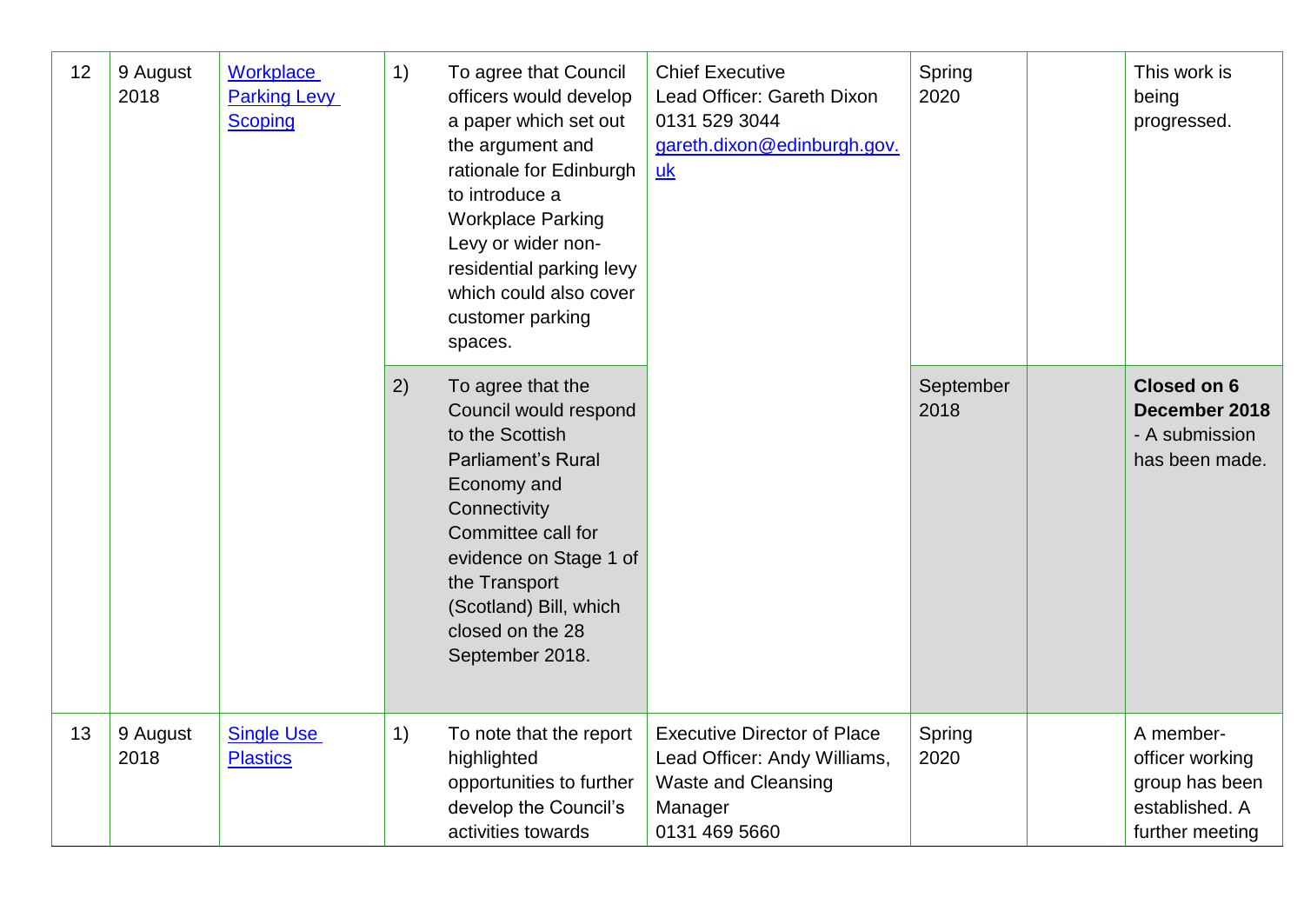| reducing the impact of<br><b>Single Use Plastics</b><br>and therefore to agree<br>to establish a short-life<br>working group to<br>consider this issue to<br>report back to<br>Committee.                                                                                                                                                                                                                                                                                                                                                                                       | andy.williams@edinburgh.go<br>v.uk | has been<br>arranged and a<br>report will<br>considered at<br>Committee by<br>Spring 2020. |
|---------------------------------------------------------------------------------------------------------------------------------------------------------------------------------------------------------------------------------------------------------------------------------------------------------------------------------------------------------------------------------------------------------------------------------------------------------------------------------------------------------------------------------------------------------------------------------|------------------------------------|--------------------------------------------------------------------------------------------|
| To agree that the<br>2)<br>working group would<br>be a member-officer<br>group; the<br>membership would<br>consist of one elected<br>member from each<br>political group and<br>officers from relevant<br>service areas including<br>waste and recycling,<br>catering and<br>procurement; that the<br>group would meet<br>within one month and<br>would aim to report to<br>the Committee within<br>six months. The remit<br>of the group would be<br>to discuss the report<br>on Single Use Plastics<br>and any issues arising<br>from this to develop<br>potential solutions. |                                    |                                                                                            |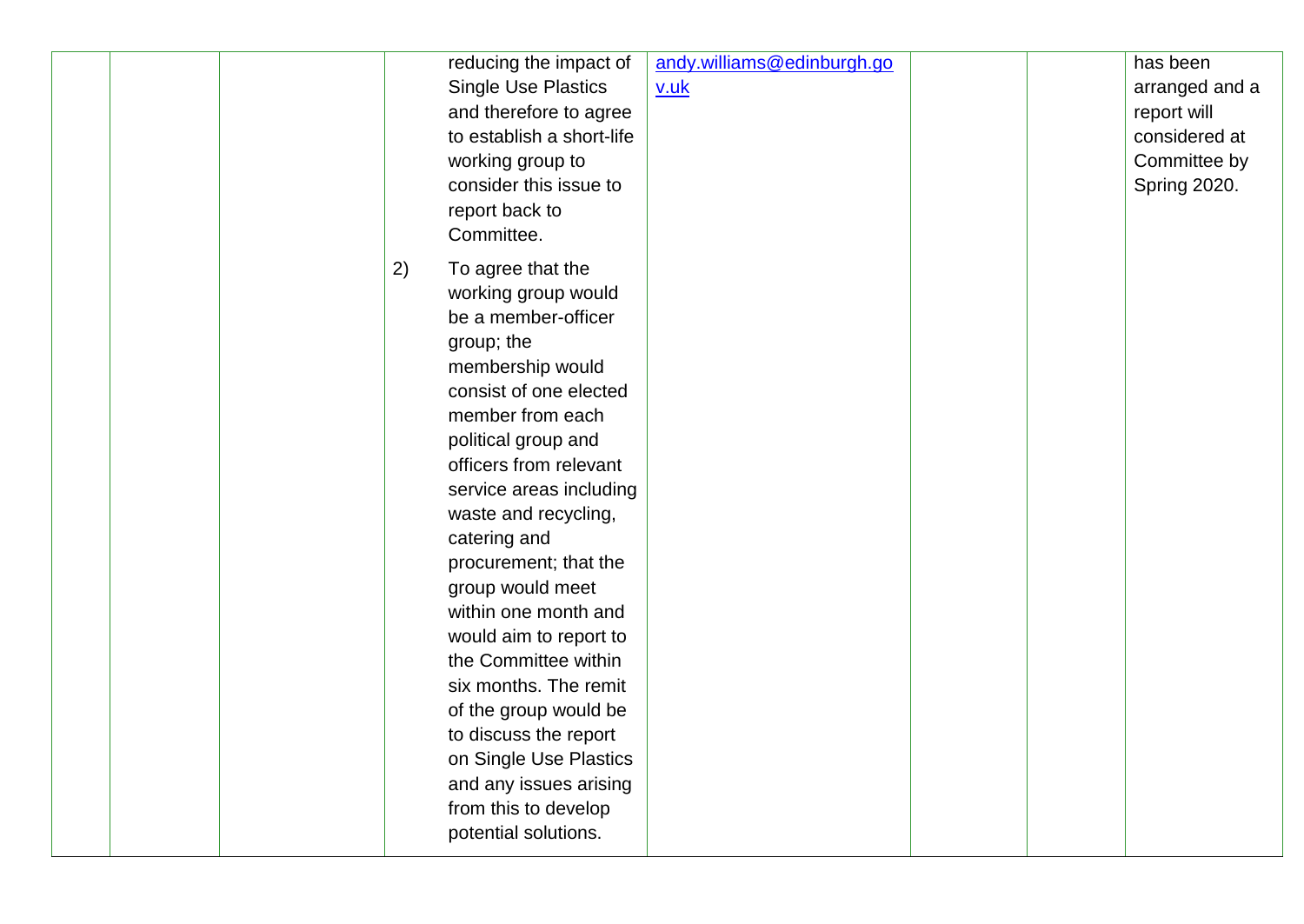| 14 | 4 October<br>2018 | <b>Electric Vehicle</b><br>Infrastructure:<br><b>Business Case</b> | 1) | To note that a detailed<br>Work Programme will<br>be submitted to<br>Committee within two<br>cycles that will detail<br>final locations,<br>delivery, timelines and<br>costings;          | <b>Executive Director of Place</b><br>Lead Officer: Janice<br>Pauwels, Sustainable<br><b>Development Manager</b><br>0131 469 3804<br>janice.pauwels@edinburgh.g<br>ov.uk |                  | Closed -<br>considered at<br>Committee on 5<br>March 2019        |
|----|-------------------|--------------------------------------------------------------------|----|-------------------------------------------------------------------------------------------------------------------------------------------------------------------------------------------|--------------------------------------------------------------------------------------------------------------------------------------------------------------------------|------------------|------------------------------------------------------------------|
|    |                   |                                                                    | 2) | To note that a further<br>report on E-Cargo<br>bikes will be submitted<br>to the next Committee.                                                                                          |                                                                                                                                                                          | December<br>2019 | The work is<br>being<br>progressed.                              |
|    |                   |                                                                    | 3) | To note that a further<br>report be brought to<br>Committee in two<br>cycles on the use of<br>lampposts as charging<br>points for electric<br>vehicles.                                   |                                                                                                                                                                          |                  | Closed -<br>considered at<br>Committee on 5<br><b>March 2019</b> |
|    |                   |                                                                    | 4) | To agree that a<br>briefing note would be<br>circulated to members<br>on the assumptions<br>related to how often<br>people were using<br>cars and how often<br>they would charge<br>them. |                                                                                                                                                                          | October<br>2019  |                                                                  |
| 15 | 4 October         | <b>Proposed</b><br><b>Increase in Scale</b>                        | 1) | Agrees to arrange a<br>detailed briefing for                                                                                                                                              | <b>Executive Director of Place</b>                                                                                                                                       | October          |                                                                  |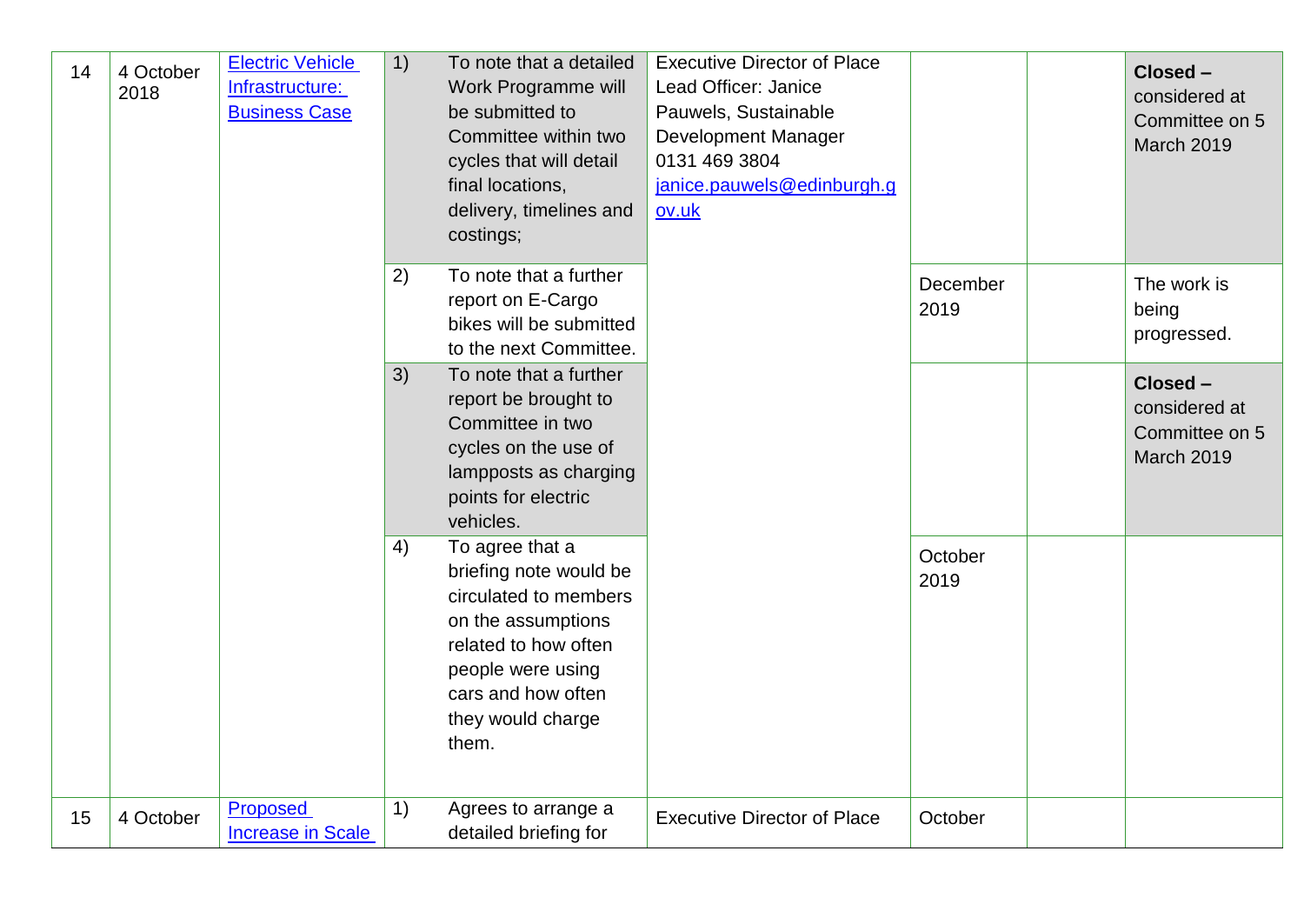|    | 2018              | of Rollout and<br><b>Amendment to</b><br><b>Contract for On-</b><br><b>Street Secure</b><br><b>Cycle Parking</b>                 | those councillors who<br>would like it on the<br>details, including the<br>financing, of the<br>scheme as soon as<br>possible.                                                                                                                                                                      | Lead Officer: Ewan Kennedy,<br>Service Manager - Transport<br><b>Networks</b><br>0131 469 3575<br>ewan.kennedy@edinburgh.g<br>ov.uk                                         | 2019              |                                                                                                                                                                                             |
|----|-------------------|----------------------------------------------------------------------------------------------------------------------------------|-----------------------------------------------------------------------------------------------------------------------------------------------------------------------------------------------------------------------------------------------------------------------------------------------------|-----------------------------------------------------------------------------------------------------------------------------------------------------------------------------|-------------------|---------------------------------------------------------------------------------------------------------------------------------------------------------------------------------------------|
|    |                   |                                                                                                                                  | 2)<br>Agrees to receive an<br>update report once the<br>scheme is established.<br>and in no later than 12<br>months' time, which<br>will examine potential<br>changes to the<br>scheme including the<br>potential to price the<br>scheme at less than<br>the cost of a residents<br>parking permit. |                                                                                                                                                                             | <b>March 2020</b> | It is expected<br>that the new<br>cycle parking<br>facilities will<br>become<br>operational in<br>October/Novemb<br>er 2019. A<br>report will be<br>provided to<br>committee after<br>this. |
| 16 | 4 October<br>2018 | Proposal for a<br><b>Conscientious</b><br><b>Objectors</b><br><b>Memorial in West</b><br><b>Princes Street</b><br><b>Gardens</b> | To agree that a briefing<br>would be circulated to<br>members on the agreed<br>location of the Conscientious<br>Objectors memorial and that<br>updates would be provided in<br>the Business Bulletin.                                                                                               | <b>Executive Director of Place</b><br>Lead Officer: David<br>Jamieson, Parks,<br><b>Greenspace &amp; Cemeteries</b><br>0131 529 4283<br>david.jamieson@edinburgh.g<br>ov.uk | On-going          | To recommend<br>that this action<br>is transferred to<br>Culture and<br>Communities<br>Committee<br>withan update to<br>be included in<br>November's<br>business<br>bulletin.               |
| 17 | 6                 | <b>Transport and</b><br><b>Environment</b>                                                                                       | To agree to circulate<br>1)<br>to members a brief                                                                                                                                                                                                                                                   | <b>Chief Executive</b><br>Lead Officer: Veronica                                                                                                                            | December<br>2019  |                                                                                                                                                                                             |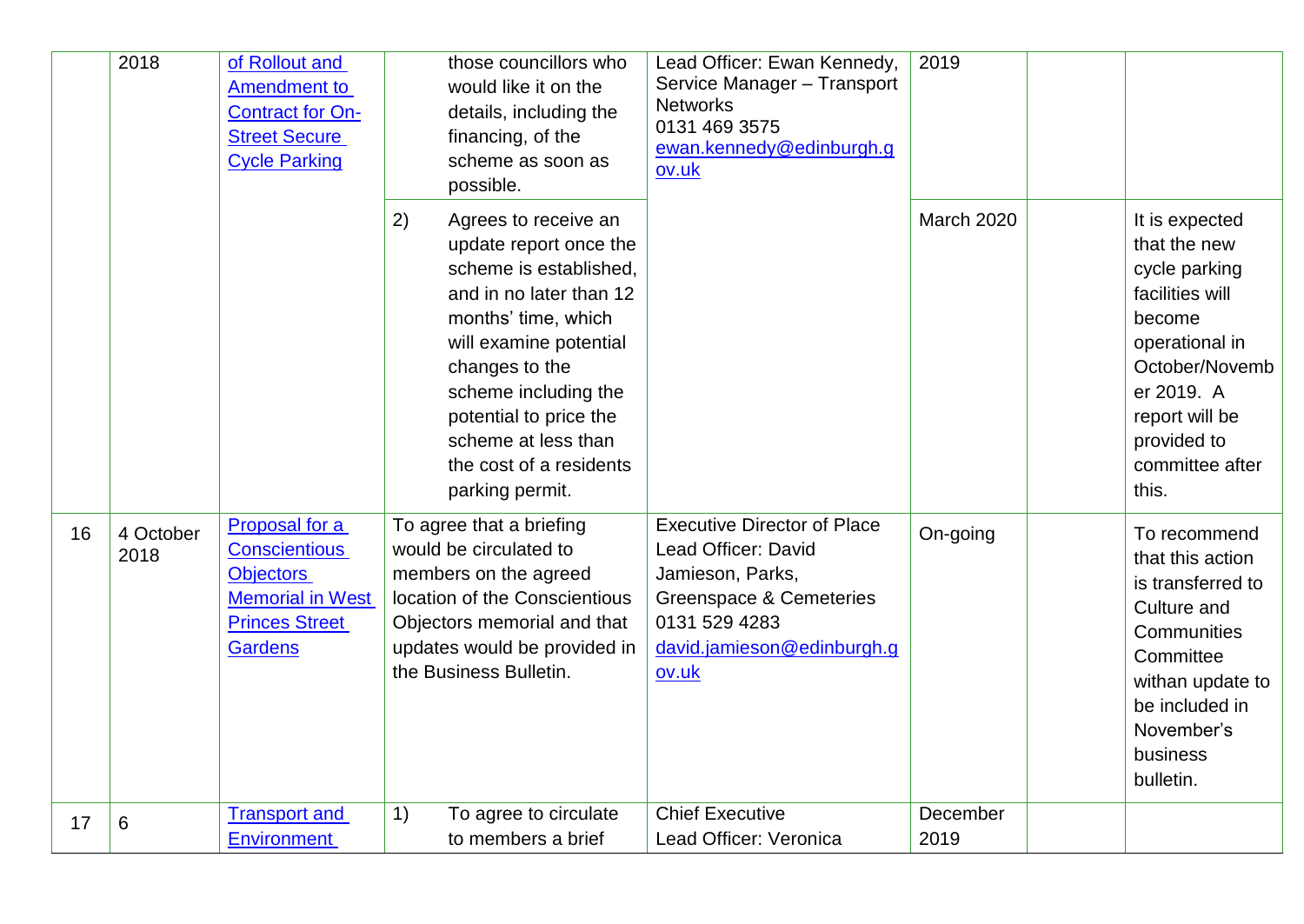|    | December | <b>Committee</b>       |    | update on the                                | Macmillan, Sarah Stirling,                           |                   |                                    |
|----|----------|------------------------|----|----------------------------------------------|------------------------------------------------------|-------------------|------------------------------------|
|    | 2018     | <b>Rolling Actions</b> |    | outcome of the liaison                       | <b>Committee Services</b>                            |                   |                                    |
|    |          | Log                    |    | between the Head of                          | 0131 529 4283 / 3009                                 |                   |                                    |
|    |          |                        |    | <b>Place Management</b>                      | veronica.macmillan@edinbur                           |                   |                                    |
|    |          |                        |    | and colleagues in                            | gh.gov.uk/                                           |                   |                                    |
|    |          |                        |    | Planning and                                 | sarah.stirling@edinburgh.gov                         |                   |                                    |
|    |          |                        |    | Licensing with regards                       | .uk                                                  |                   |                                    |
|    |          |                        |    | to ensuring regulations                      |                                                      |                   |                                    |
|    |          |                        |    | for flyposting are                           |                                                      |                   |                                    |
|    |          |                        |    | enforced                                     |                                                      |                   |                                    |
|    |          |                        | 2) | To agree that a short<br>update on the paper | <b>Chief Executive</b><br>Lead Officer: Gareth Dixon | September<br>2019 | <b>Recommended</b><br>for closure. |
|    |          |                        |    | for the Workplace                            | 0131 529 3044                                        |                   | Update included                    |
|    |          |                        |    | <b>Parking Levy Scoping</b>                  | gareth.dixon@edinburgh.gov.                          |                   | in the Business                    |
|    |          |                        |    | be provided in the                           | uk                                                   |                   | <b>Bulletin</b>                    |
|    |          |                        |    | <b>February Business</b>                     |                                                      |                   | considered on                      |
|    |          |                        |    | Bulletin.                                    |                                                      |                   | 12 September.                      |
|    |          |                        |    |                                              |                                                      |                   | An update is                       |
|    |          |                        |    |                                              |                                                      |                   | included in the                    |
|    |          |                        |    |                                              |                                                      |                   | <b>Business</b>                    |
|    |          |                        |    |                                              |                                                      |                   | <b>Bulletin for this</b>           |
|    |          |                        |    |                                              |                                                      |                   | meeting.                           |
| 18 | 6        | <b>Transport Asset</b> | 1) | To note that an update                       | <b>Executive Director of Place</b>                   | December          |                                    |
|    | December | <b>Management</b>      |    | would be included in                         | Lead Officer: Cliff Hutt,                            | 2019              |                                    |
|    | 2018     | Plan (TAMP)            |    | the February                                 | Service Manager -                                    |                   |                                    |
|    |          |                        |    | <b>Committee Business</b>                    | Infrastructure                                       |                   |                                    |
|    |          |                        |    | <b>Bulletin detailing</b>                    | 0131 469 3751                                        |                   |                                    |
|    |          |                        |    | where responsibility                         | cliff.hutt@edinburgh.gov.uk                          |                   |                                    |
|    |          |                        |    | for leaf sweeping lay                        |                                                      |                   |                                    |
|    |          |                        |    | and safety                                   |                                                      |                   |                                    |
|    |          |                        |    | arrangements that                            |                                                      |                   |                                    |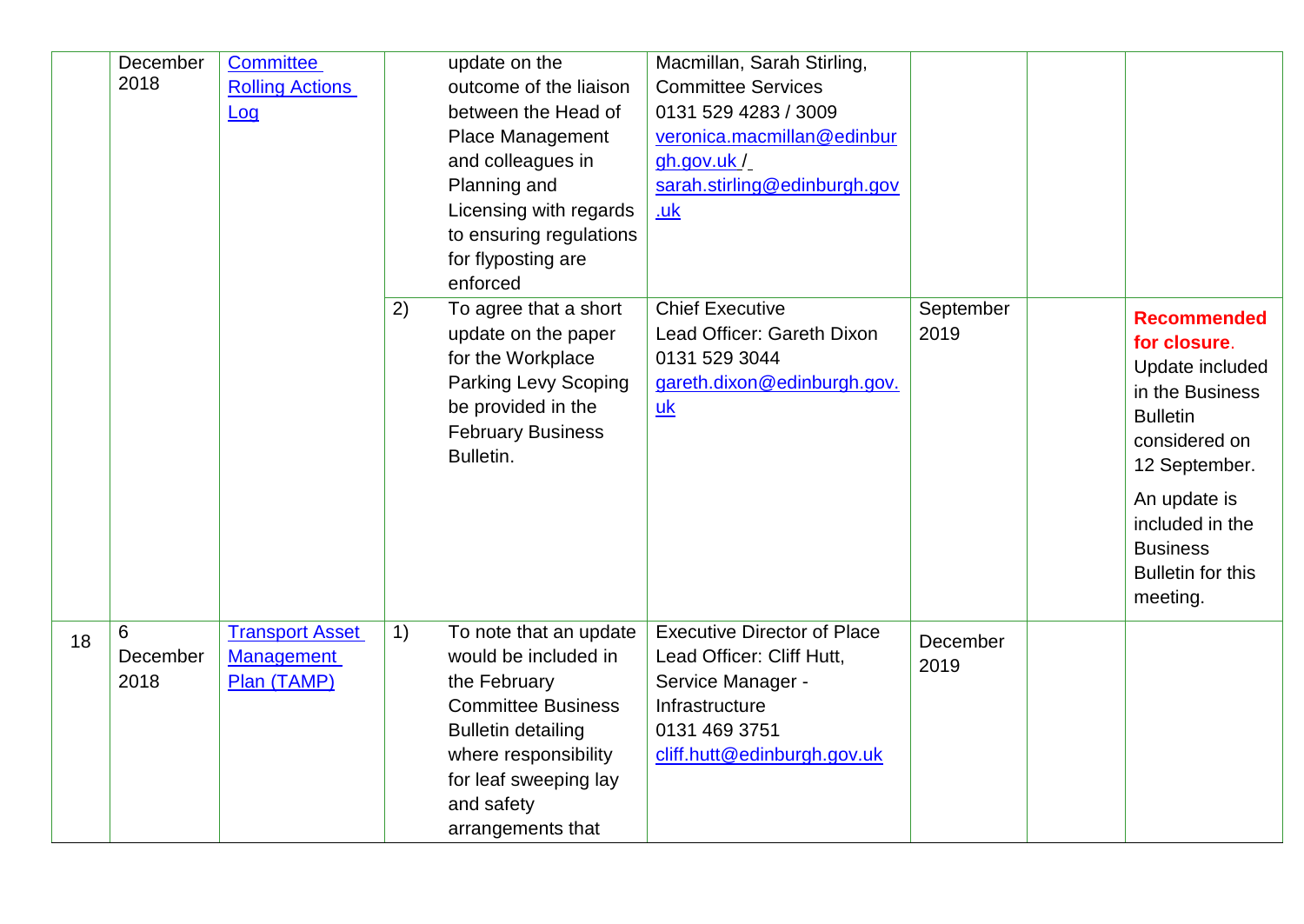|    |          |                       |    | were in place to deal<br>with adverse winter |                                    |          |                     |
|----|----------|-----------------------|----|----------------------------------------------|------------------------------------|----------|---------------------|
|    |          |                       |    | weather conditions.                          |                                    |          |                     |
|    |          |                       | 2) | To agree that a                              |                                    |          |                     |
|    |          |                       |    | description of a                             |                                    |          |                     |
|    |          |                       |    | supplementary                                |                                    |          |                     |
|    |          |                       |    | document on ensuring                         |                                    |          |                     |
|    |          |                       |    | regular maintenance                          |                                    |          |                     |
|    |          |                       |    | of these issues be                           |                                    |          |                     |
|    |          |                       |    | included in the                              |                                    |          |                     |
|    |          |                       |    | <b>Business Bulletin</b>                     |                                    |          |                     |
|    |          |                       |    | update.                                      |                                    |          |                     |
|    |          |                       | 3) | To agree that a                              |                                    |          | <b>Closed on 16</b> |
|    |          |                       |    | briefing note be                             |                                    |          | <b>May 2019</b>     |
|    |          |                       |    | circulated to members                        |                                    |          |                     |
|    |          |                       |    | on the perceived                             |                                    |          |                     |
|    |          |                       |    | underspend and the                           |                                    |          |                     |
|    |          |                       |    | figures presented at                         |                                    |          |                     |
|    |          |                       |    | <b>Council Questions on</b>                  |                                    |          |                     |
|    |          |                       |    | 22 November 2018.                            |                                    |          |                     |
| 19 | 6        | <b>Decriminalised</b> |    | Agrees to receive an annual                  | <b>Executive Director of Place</b> | December | This ties into      |
|    | December | <b>Traffic and</b>    |    | report updating on progress                  | Lead Officer: Ewan Kennedy,        | 2019     | item 10(4) above    |
|    | 2018     | Parking               |    | in improving parking                         | Service Manager - Transport        |          |                     |
|    |          | <b>Enforcement</b>    |    | enforcement.                                 | <b>Network</b>                     |          |                     |
|    |          | (Update)              |    |                                              | 0131 469 3575                      |          |                     |
|    |          |                       |    |                                              | ewan.kennedy@edinburgh.g           |          |                     |
|    |          |                       |    |                                              | ov.uk                              |          |                     |
| 20 | 6        | <b>Annual Air</b>     |    | To agree that a revised NO2                  | <b>Executive Director of Place</b> | February |                     |
|    | December | <b>Quality Update</b> |    | Air Quality Action Plan                      | Lead Officer: John Inman,          | 2020     |                     |
|    | 2018     |                       |    | should be presented to                       | Service Manager                    |          |                     |
|    |          |                       |    | committee in August 2019                     | 0131 469 3721                      |          |                     |
|    |          |                       |    |                                              | john.inman@edinburgh.gov.u         |          |                     |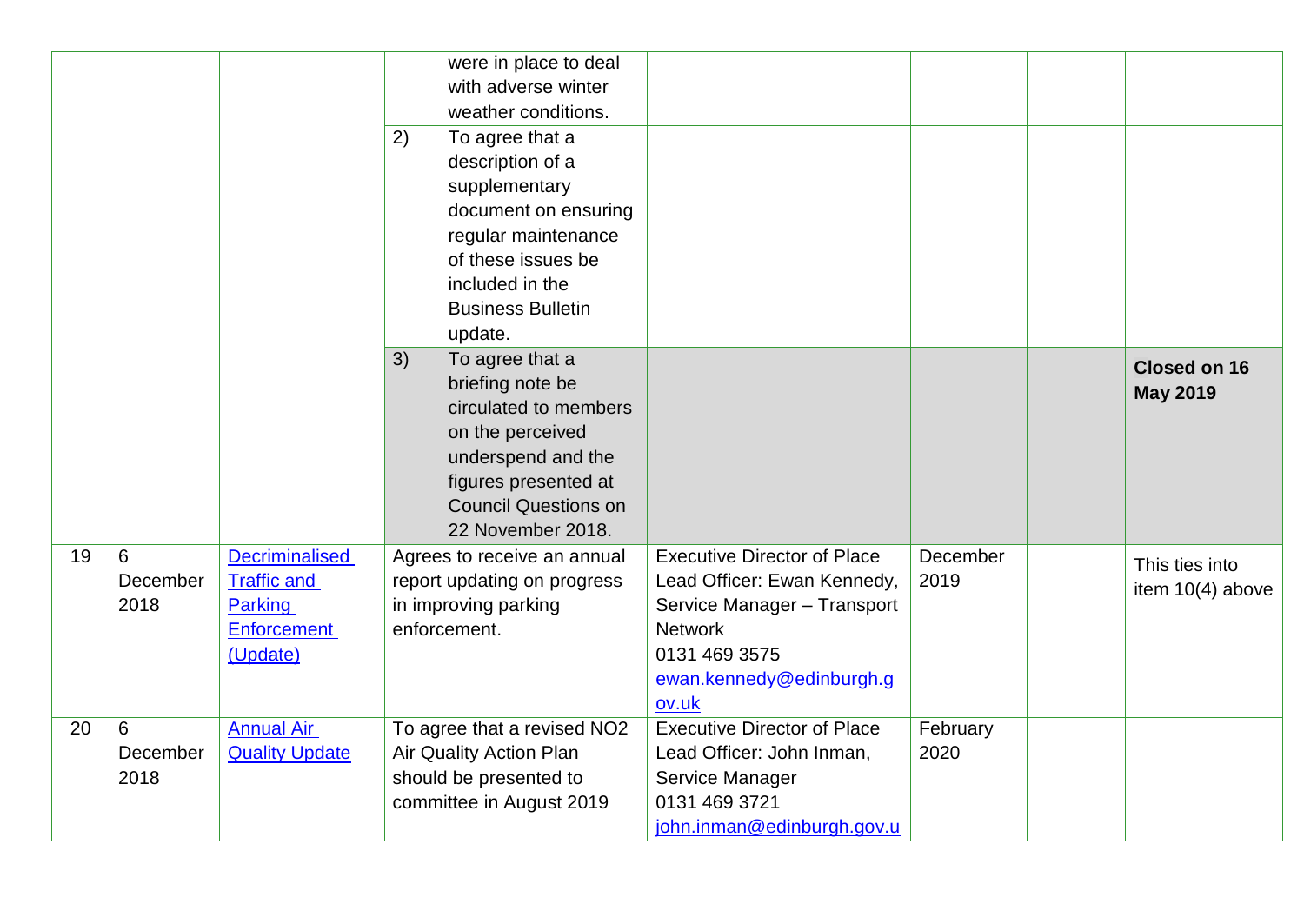|    |                 |                                                                                                                                                     |                                                                                                                                                                                                                                    | $\underline{\mathbf{k}}$                                                                                                                                                 |                                                  |                                                                                                                                                                                                     |
|----|-----------------|-----------------------------------------------------------------------------------------------------------------------------------------------------|------------------------------------------------------------------------------------------------------------------------------------------------------------------------------------------------------------------------------------|--------------------------------------------------------------------------------------------------------------------------------------------------------------------------|--------------------------------------------------|-----------------------------------------------------------------------------------------------------------------------------------------------------------------------------------------------------|
| 21 | 5 March<br>2019 | <b>Business Bulletin</b>                                                                                                                            | To note there would be<br>further reports that would<br>include information on the<br>Open Streets Programme in:<br>August 2019<br>1)<br>May 2020.<br>2)                                                                           | <b>Executive Director of Place</b><br>Lead Officer: Daisy<br>Narayanan, Project Director<br>0131 469 5757<br>daisy.narayanan@edinburgh.<br>gov.uk                        | September<br>2019<br>October<br>2019<br>May 2020 | <b>Recommended</b><br>for closure. A<br>report is on this<br>agenda for<br>consideration(<br>An update was<br>included in the<br><b>Business</b><br><b>Bulletin for</b><br>September's<br>Committee |
| 22 | 5 March<br>2019 | <b>Transport</b><br>Infrastructure<br>Investment-<br><b>Capital Delivery</b><br><b>Priorities for</b><br>2019/20                                    | Notes that a future report will<br>be submitted to this<br>Committee providing an<br>overview of renewal schemes<br>that were delivered in<br>2018/19 and an overview of<br>outstanding Infrastructure<br>projects and investment. | <b>Executive Director of Place</b><br>Lead Officer: Cliff Hutt,<br>Service Manager-<br>Infrastructure<br>0131 469 3751<br>cliff.hutt@edinburgh.gov.uk                    | October<br>2019                                  | A briefing on this<br>was circulated to<br><b>Transport and</b><br>Environment<br>Committee in<br>April 2019. A<br>report is on this<br>agenda for<br>consideration.                                |
| 23 | 5 March<br>2019 | <b>Strategic Review</b><br>of Parking $-$<br><b>Results of Area 1</b><br><b>Review and</b><br>Corstorphine<br><b>Consultation</b><br><b>Results</b> | 1)<br>Notes that progress is<br>also being made on<br>the ongoing Stadiums<br>review and that the<br>results of this review<br>will be reported to the<br>next meeting of this<br>Committee.                                       | <b>Executive Director of Place</b><br>Lead Officer: Ewan Kennedy,<br>Service Manager - Transport<br><b>Network</b><br>0131 469 3575<br>ewan.kennedy@edinburgh.g<br>ov.uk | February<br>2010                                 | The Strategic<br>Review of<br>Parking - review<br>results for Area<br>2 and 3 was<br>considered in<br>May 2019. A<br>further report on                                                              |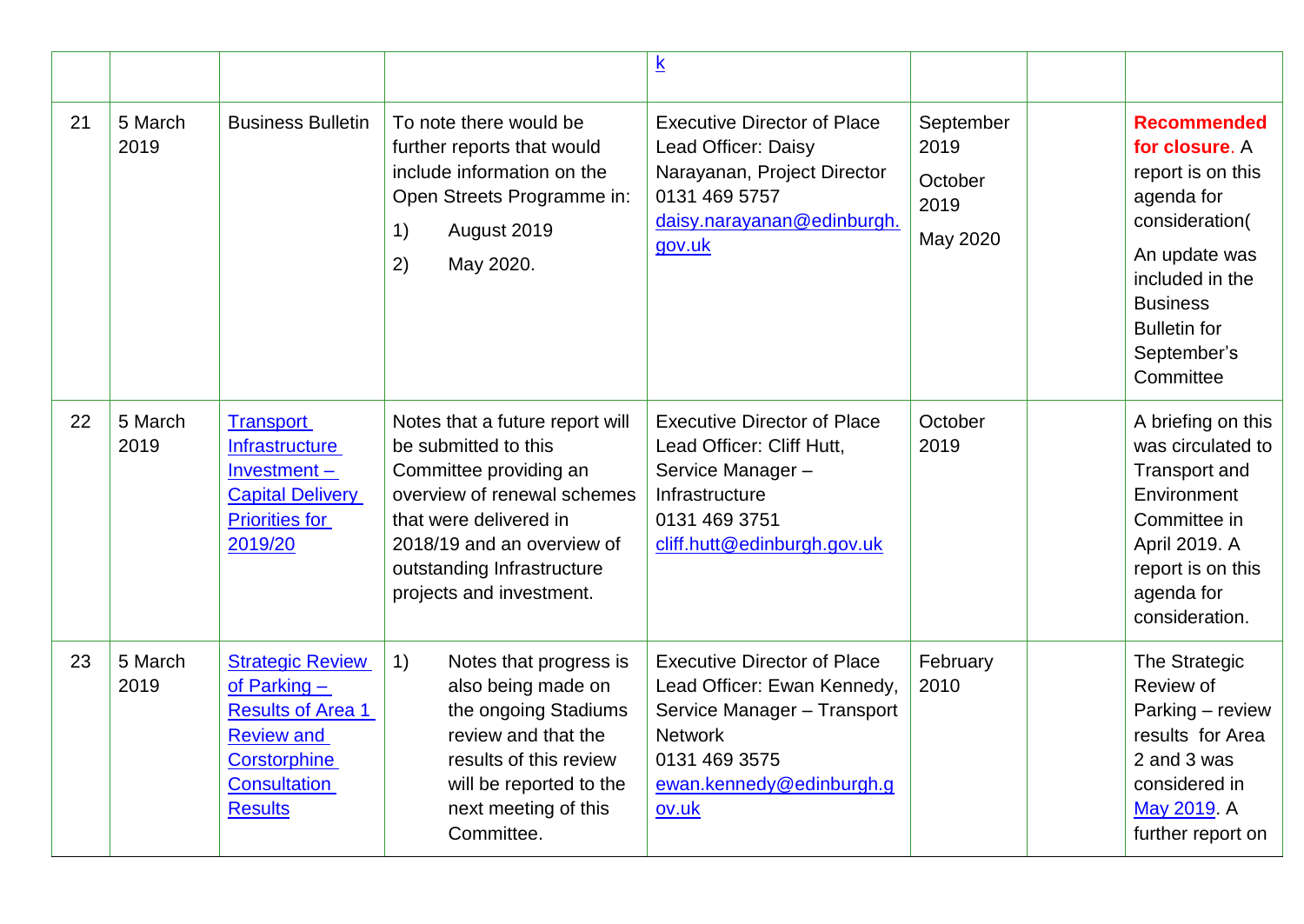|    |                 |                                                                                    | 2)<br>Notes the report<br>identifies parking<br>issues in Newbridge<br>and the timetable<br>which exists to take<br>forward a traffic<br>regulation order to<br>address these issues;<br>and therefore agrees<br>to a formal review of<br>the effectiveness of<br>any new measures<br>within twelve months<br>them being in place<br>and a subsequent<br>report to Committee. |                                                                                                                                                                   | March 2020       | areas 4 and 5<br>was considered<br>in September<br>2019. |
|----|-----------------|------------------------------------------------------------------------------------|-------------------------------------------------------------------------------------------------------------------------------------------------------------------------------------------------------------------------------------------------------------------------------------------------------------------------------------------------------------------------------|-------------------------------------------------------------------------------------------------------------------------------------------------------------------|------------------|----------------------------------------------------------|
| 24 | 5 March<br>2019 | <b>Electric Vehicle</b><br><b>Business Case:</b><br>Implementation<br>Plan         | Note that further progress<br>reports will be submitted to<br>Committee.                                                                                                                                                                                                                                                                                                      | <b>Executive Director of Place</b><br>Lead Officer: Janice<br>Pauwels, Sustainable<br>Development Manager<br>0131 469 3804<br>janice.pauwels@edinburgh.g<br>ov.uk | December<br>2019 |                                                          |
| 25 | 5 March<br>2019 | <b>Use of Street</b><br><b>Lighting for</b><br><b>Electric Vehicle</b><br>Charging | Agrees to receive a further<br>report within 12 months, once<br>further conversations with key<br>stakeholders including SP<br>Energy Networks have been<br>carried out, to explore the<br>potential for an Edinburgh<br>pilot of this technology, and                                                                                                                        | <b>Executive Director of Place</b><br>Lead Officer: Alan Simpson<br>0131 458 8038<br>alan.simpson@edinburgh.gov.u<br>$\underline{k}$                              | March 2020       |                                                          |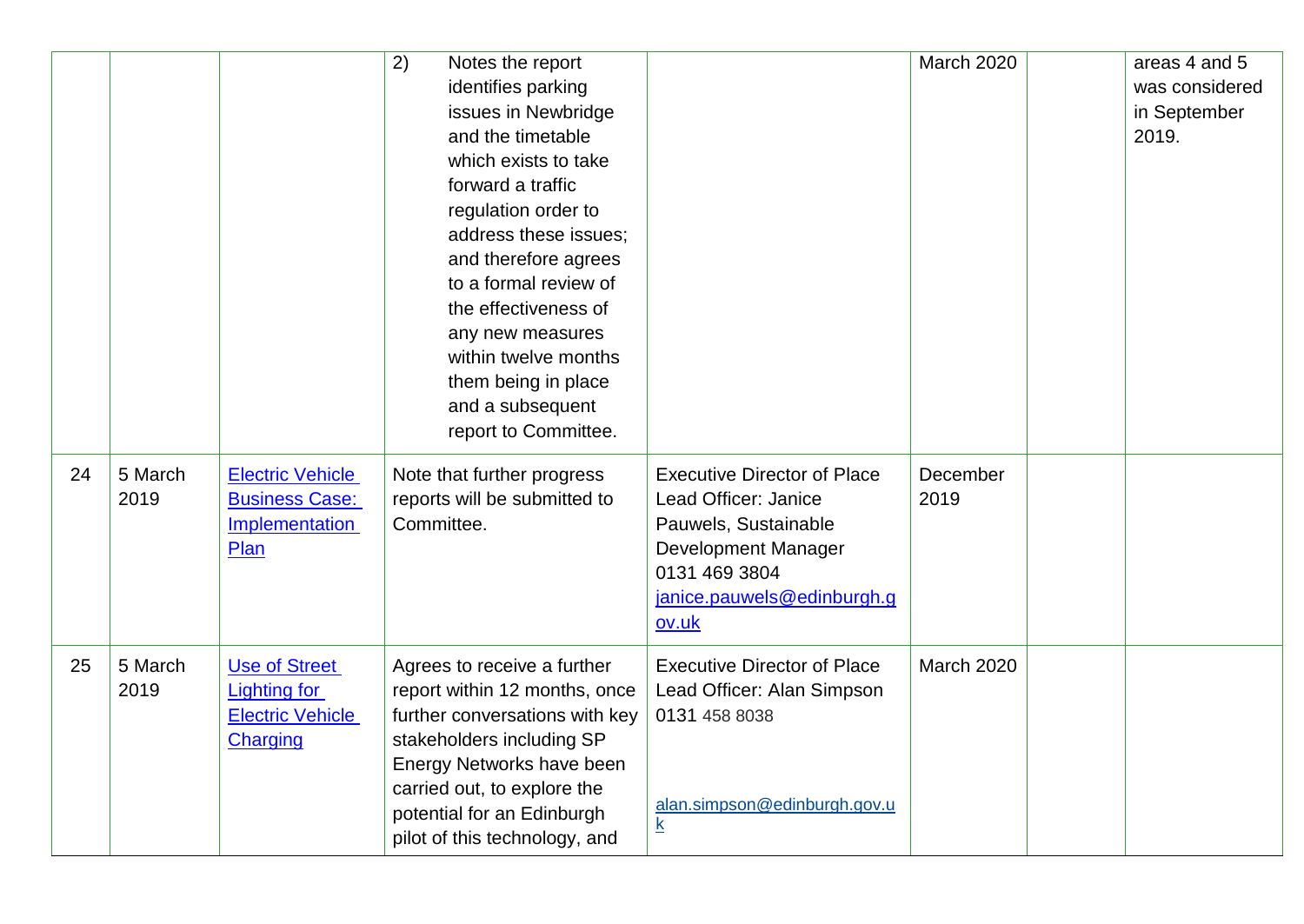|    |                  |                                                                                                                                                                            | that this report will also<br>outline potential funding for<br>such a pilot.                                                                                                                                                                                                                                                                 |                                                                                                                                                                    |                  |                                                     |
|----|------------------|----------------------------------------------------------------------------------------------------------------------------------------------------------------------------|----------------------------------------------------------------------------------------------------------------------------------------------------------------------------------------------------------------------------------------------------------------------------------------------------------------------------------------------|--------------------------------------------------------------------------------------------------------------------------------------------------------------------|------------------|-----------------------------------------------------|
| 26 | 5 March<br>2019  | <b>Household Waste</b><br><b>Recycling Centre</b><br><b>Opening Hours</b>                                                                                                  | Monitor changes to use of the<br>service and incidence of fly<br>tipping and report back within<br>six months                                                                                                                                                                                                                                | <b>Executive Director of Place</b><br>Lead Officer: Andy Williams,<br><b>Waste and Cleansing</b><br>Manager<br>0131 469 5660<br>andy.williams@edinburgh.go<br>v.uk | October<br>2019  | A report is on<br>this agenda for<br>consideration. |
| 27 | 18 March<br>2019 | Neighbourhood<br><b>Environment</b><br><b>Programme and</b><br><b>Community</b><br><b>Grants Fund</b><br>(referral from the<br><b>South East</b><br>Locality<br>Committee) | To agree that the Executive<br>Director of Place would re-<br>visit the methodology used to<br>allocate funding for each<br>Locality from the carriageway<br>and footpath capital budget<br>for improvements to local<br>roads and footpaths, consult<br>with each political group, and<br>report back to Committee<br>with recommendations. | <b>Executive Director of Place</b><br>Lead Officer: Paul Lawrence<br>0131 529 7325<br>paul.lawrence@edinburgh.go<br>v.uk                                           | December<br>2019 |                                                     |
| 28 | 18 March<br>2019 | Motion by<br>Councillor<br>Miller - Tollcross<br><b>Primary School</b><br><b>Road Safety</b><br>Improvements<br>(referral from the<br><b>South East</b>                    | 1)<br>Motion approved as<br>follows:<br>"Committee:<br>Thanks officers<br>1 <sub>1</sub><br>and members of the<br><b>Tollcross Parent</b><br>Council for their work<br>to produce a travel                                                                                                                                                   | <b>Executive Director of Place</b><br>Lead Officer: Sarah Burns<br>0131 529 7662<br>sarah.burns@edinburgh.gov.<br>uk                                               | December<br>2019 |                                                     |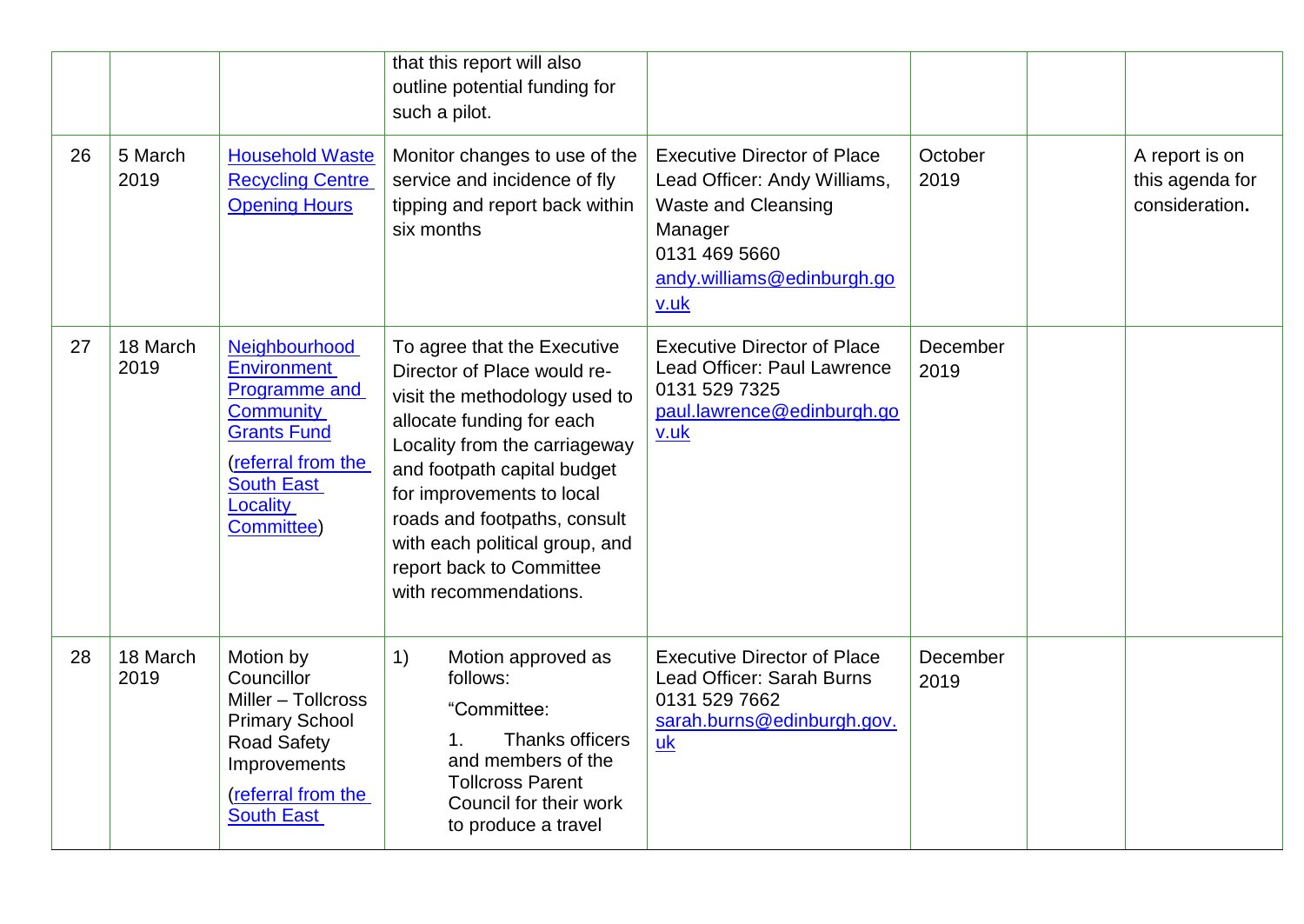|    |                  | <b>Locality</b><br>Committee)            | 2)<br>3) | plan for Tollcross<br>Primary School.<br>Notes the travel<br>2.<br>plan highlights serious<br>concerns around<br>unsafe road crossings,<br>street cleanliness, and<br>the absence of<br>dedicated cycle routes;<br>and the willingness of<br>parents to help with<br>bike and road safety."<br>To add development of<br>a Place Plan with<br>pupils at Tollcross<br>Primary School to this<br><b>Committee's Work</b><br>Programme.<br>The Executive Director<br>of Place to check<br>resourcing with<br>planning and transport<br>colleagues and<br>provide an update as<br>part of the planned<br>report on Locality<br>Roads and Transport<br>Performance<br>scheduled for the<br>January 2019 meeting. |                                                                                                                     |                  | <b>Closed - Report</b><br>submitted to<br>Locality<br>Committee on<br>21 January 2019 |
|----|------------------|------------------------------------------|----------|------------------------------------------------------------------------------------------------------------------------------------------------------------------------------------------------------------------------------------------------------------------------------------------------------------------------------------------------------------------------------------------------------------------------------------------------------------------------------------------------------------------------------------------------------------------------------------------------------------------------------------------------------------------------------------------------------------|---------------------------------------------------------------------------------------------------------------------|------------------|---------------------------------------------------------------------------------------|
| 29 | 18 March<br>2019 | <b>Viewforth Bridge</b><br><b>Update</b> |          | To request a report back to<br>the first meeting of the<br>Locality Committee after the<br>summer recess on the                                                                                                                                                                                                                                                                                                                                                                                                                                                                                                                                                                                            | <b>Executive Director of Place</b><br>Lead Officer: Steven Cuthill<br>0131 529 5043<br>steven.cuthill@edinburgh.gov | December<br>2019 |                                                                                       |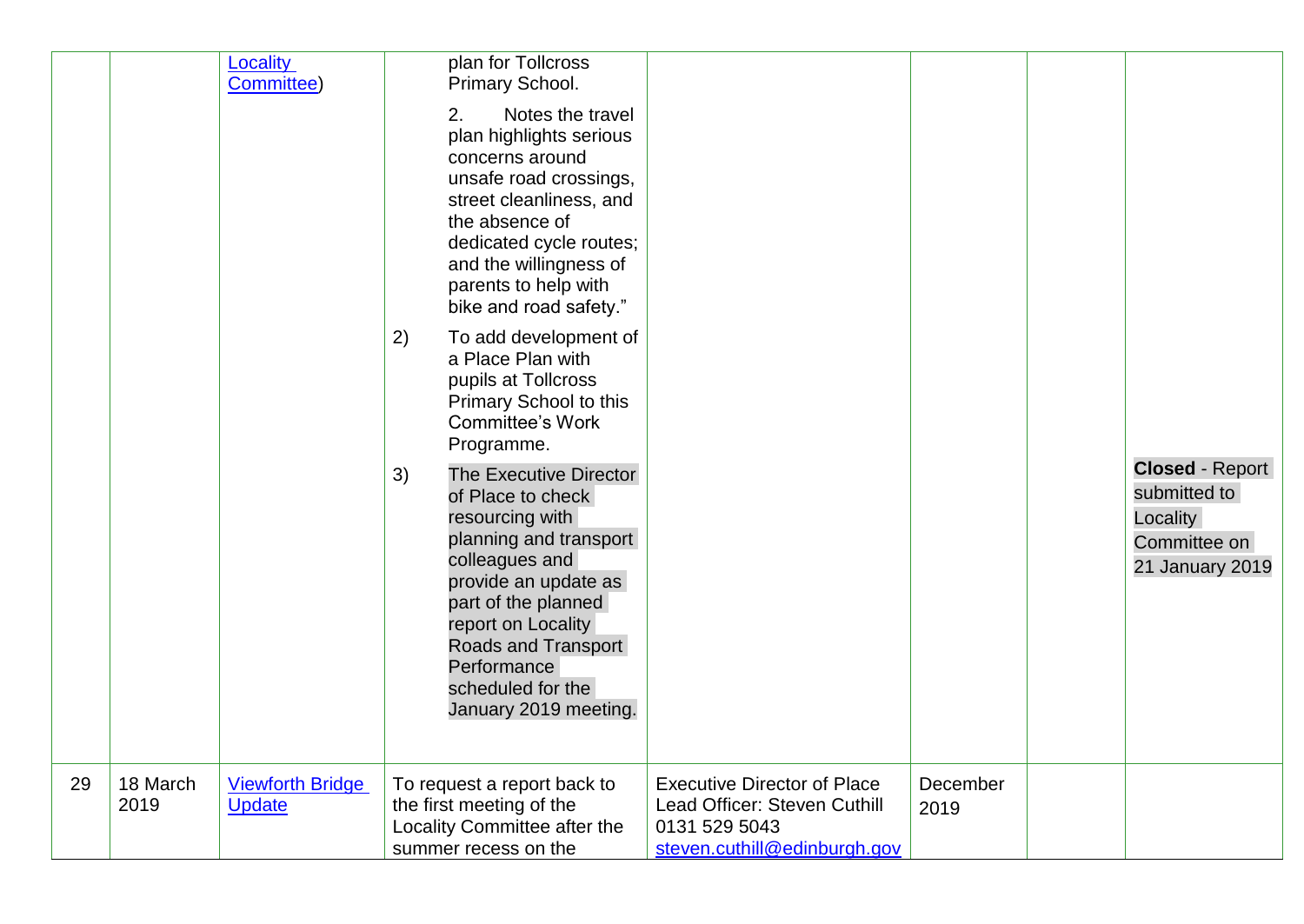|    |                  | (referral from the<br><b>South East</b><br>Locality<br>Committee)                                                                                 | outcomes of the traffic<br>modelling exercise.                                                                                                                                                                                                                                                                                                                                                                                                                                                                                                                   | <u>.uk</u>                                                                                                                        |                  |                                                                                                                             |
|----|------------------|---------------------------------------------------------------------------------------------------------------------------------------------------|------------------------------------------------------------------------------------------------------------------------------------------------------------------------------------------------------------------------------------------------------------------------------------------------------------------------------------------------------------------------------------------------------------------------------------------------------------------------------------------------------------------------------------------------------------------|-----------------------------------------------------------------------------------------------------------------------------------|------------------|-----------------------------------------------------------------------------------------------------------------------------|
| 30 | 18 March<br>2019 | Motion by<br><b>Councillor Mowat</b><br>- Parking on<br><b>Gilmore Place</b><br>(referral from the<br><b>South East</b><br>Locality<br>Committee) | Motion approved.<br>"Committee notes that along<br>Gilmore Place parking places<br>have been created replacing<br>front gardens which are<br>accessed by driving over the<br>pavement and some vehicles<br>park overhanging the<br>pavement which cause an<br>obstruction of the pavement<br>adjacent to a busy road and<br>calls for a report in 2 cycles<br>setting out what the various<br>enforcement regimes<br>(planning, parking and<br>regulatory) available to the<br>Council can do to maintain<br>free access along the<br>pavement for pedestrians." | <b>Executive Director of Place</b><br>Lead Officer: Steven Cuthill<br>0131 529 5043<br>steven.cuthill@edinburgh.gov<br><u>.uk</u> | December<br>2019 |                                                                                                                             |
| 31 | 28 March<br>2019 | Motion by<br>Councillor<br>Corbett<br><b>Network Rail</b><br>(See Agenda of<br>24 April 2018)                                                     | To agree that South West<br>Locality officers should<br>investigate options for<br>improving the relationship<br>with Network Rail within the<br>locality, for example, in<br>developing fast-track                                                                                                                                                                                                                                                                                                                                                              | <b>Executive Director of Place</b>                                                                                                | December<br>2019 | <b>Council Officers</b><br>are continuing to<br>pursue<br>identification of<br>the new Network<br>Rail contact<br>following |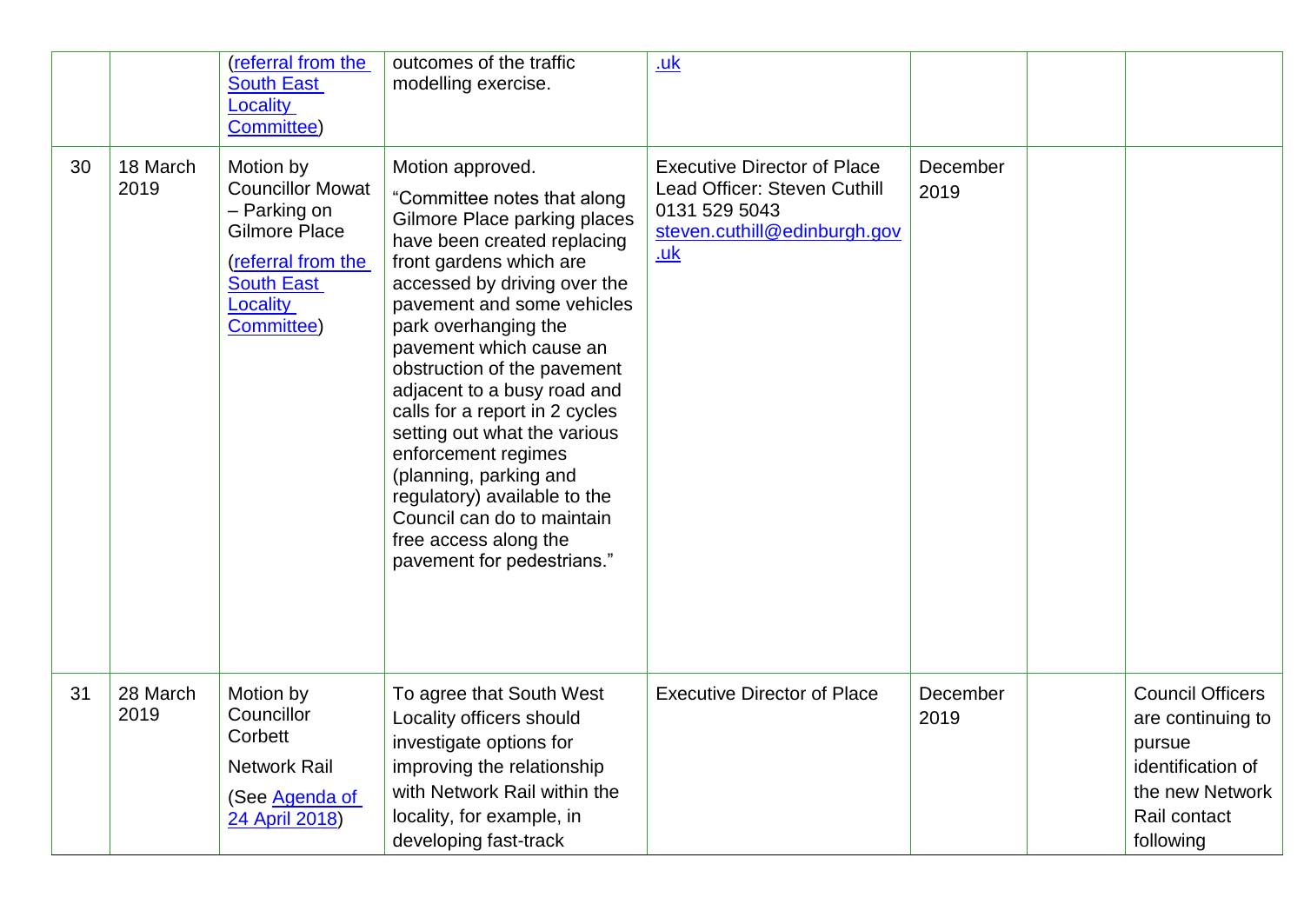|    |                  | (referral from the<br><b>South West</b><br>Locality<br>Committee)                                                                                         | reporting procedures when<br>concerns (e.g. land is often a<br>target for fly-tipping, graffiti<br>and other antisocial<br>behaviour) are raised by<br>residents to the Council. Any<br>new procedures could be<br>more widely adopted across<br>the city and with other<br>significant public landholders.                                                                                                                                                    |                                                                                                                                                                           |                   | departure of<br>previous official<br>on maternity<br>leave.                                                                                                                                                      |
|----|------------------|-----------------------------------------------------------------------------------------------------------------------------------------------------------|----------------------------------------------------------------------------------------------------------------------------------------------------------------------------------------------------------------------------------------------------------------------------------------------------------------------------------------------------------------------------------------------------------------------------------------------------------------|---------------------------------------------------------------------------------------------------------------------------------------------------------------------------|-------------------|------------------------------------------------------------------------------------------------------------------------------------------------------------------------------------------------------------------|
| 32 | 28 March<br>2019 | <b>Grounds</b><br>Maintenance in<br>the South West<br>Locality<br>(referral from the<br><b>South West</b><br>Locality<br>Committee)                       | That officers would<br>investigate the city-wide<br>issues relating to leasing of<br>equipment and recruitment<br>and report to the appropriate<br>committee.                                                                                                                                                                                                                                                                                                  | <b>Executive Director of Place</b><br>Lead Officer: David<br>Jamieson, Parks,<br>Greenspace & Cemeteries,<br>0131 529 7055,<br>david.jamieson@edinburgh.g<br><u>ov.uk</u> | Spring<br>2020    | <b>The</b><br>procurement of<br>the necessary<br>equipment will<br>be undertaken<br>by Spring 2020                                                                                                               |
| 33 | 28 March<br>2019 | <b>Petitions for</b><br><b>Consideration:</b><br>Parking Issues in<br><b>Shandon</b><br>(referral from the<br><b>South West</b><br>Locality<br>Committee) | In respect of Parking Issues<br>in Shandon, to agree that the<br>project could move straight to<br>stage 2 investigation stage,<br>involving detailed survey data<br>and consultation with<br>residents and businesses on<br>proposed measures, subject<br>to clarification by officers that<br>the majority of residents<br>support the use of Controlled<br>Parking and Parking Priority<br>Protocol and clarification that<br>it would be possible that the | <b>Executive Director of Place</b><br>Lead Officer: Ewan Kennedy,<br>Service Manager - Transport<br><b>Network</b><br>0131 469 3575<br>ewan.kennedy@edinburgh.g<br>ov.uk  | September<br>2019 | <b>Recommended</b><br>for closure.<br>Report<br>considered in<br>September 2019<br>Strategic review<br>of Parking<br>reports were<br>considered at<br>Transport &<br>Environment<br>Committee<br>meetings in May |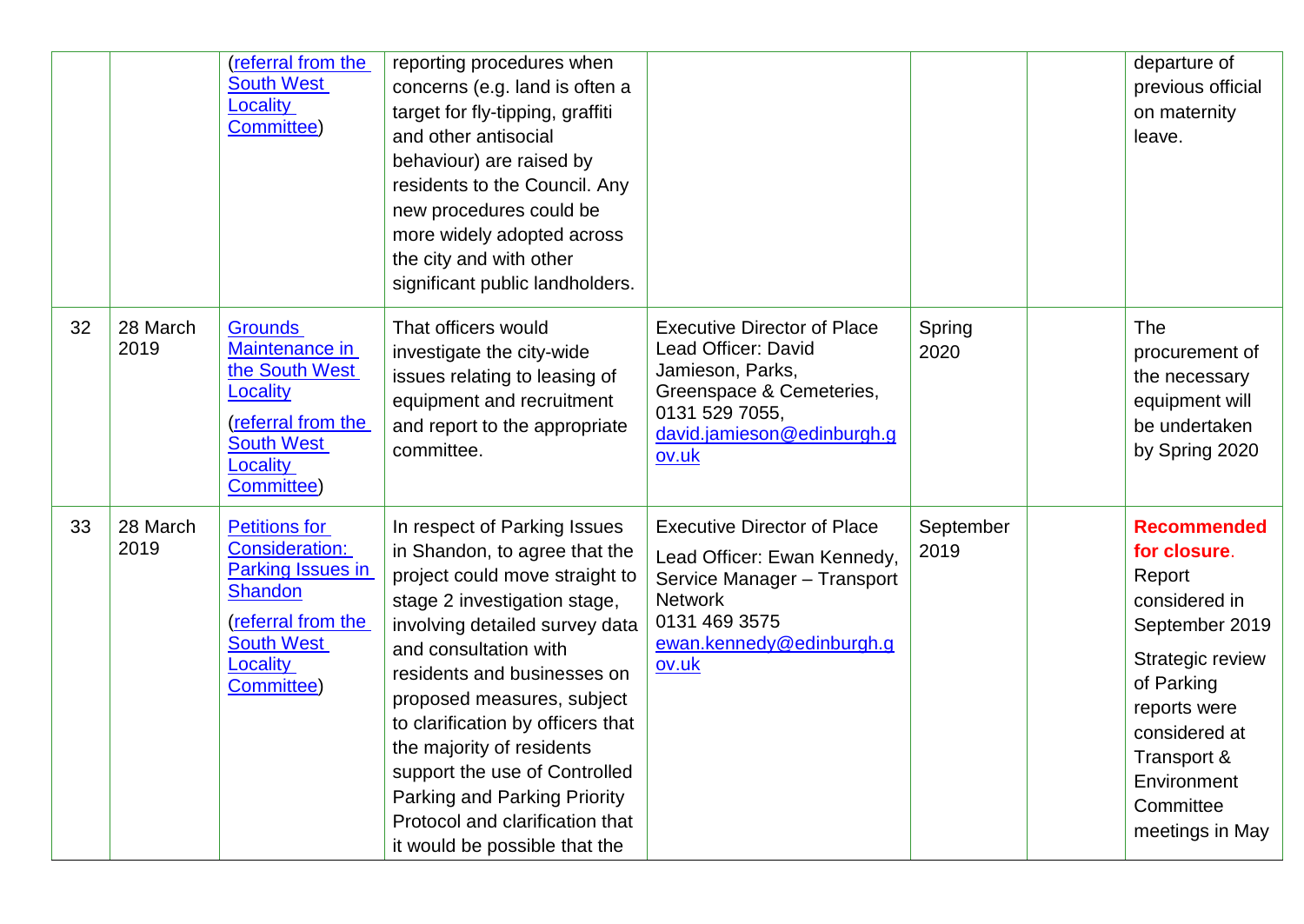|    |                  |                                                                                                                                            | project could move straight<br>into Phase 2 (point 3 of the<br>addendum).                                                                                                                                                                                                                                                                                                                                                                                                |                                    |                                 |                    | and June 2019.<br>A further report<br>is on the agenda<br>for this meeting.                                                                              |
|----|------------------|--------------------------------------------------------------------------------------------------------------------------------------------|--------------------------------------------------------------------------------------------------------------------------------------------------------------------------------------------------------------------------------------------------------------------------------------------------------------------------------------------------------------------------------------------------------------------------------------------------------------------------|------------------------------------|---------------------------------|--------------------|----------------------------------------------------------------------------------------------------------------------------------------------------------|
| 34 | 28 March<br>2019 | <b>Grounds</b><br>Maintenance in<br>the South West<br><b>Locality</b><br>(referral from the<br><b>South West</b><br>Locality<br>Committee) | 1)<br>To investigate why<br>grass verges in<br>some areas in the<br>south west locality<br>had not been cut<br>and to inform<br>Councillor<br>Fullerton.<br>2)<br>To agree that the<br>Locality Manager's<br>team would work<br>together with Alan<br>Bell's team to<br>identify hotspots<br>where litter<br>accumulated in<br>grassy areas, to<br>identify if these<br>areas were<br>pedestrianised<br>areas and provide<br>information to<br><b>Councillor Webber.</b> | <b>Executive Director of Place</b> | April 2019<br>September<br>2018 | Septemb<br>er 2018 | <b>Closed on 16</b><br><b>May 2019</b><br>Closed -<br>1)<br>completed on<br>14<br>September<br>2018 and all<br>Ward 2<br><b>Councillors</b><br>notified. |
|    |                  |                                                                                                                                            | 3)<br>To agree that the<br>outcome of the<br>review on Living<br>Landscapes would<br>be shared with the<br>Committee and to                                                                                                                                                                                                                                                                                                                                              |                                    |                                 |                    | Recommendatio<br>n that this action<br>is transferred to<br>Culture and<br>Communities                                                                   |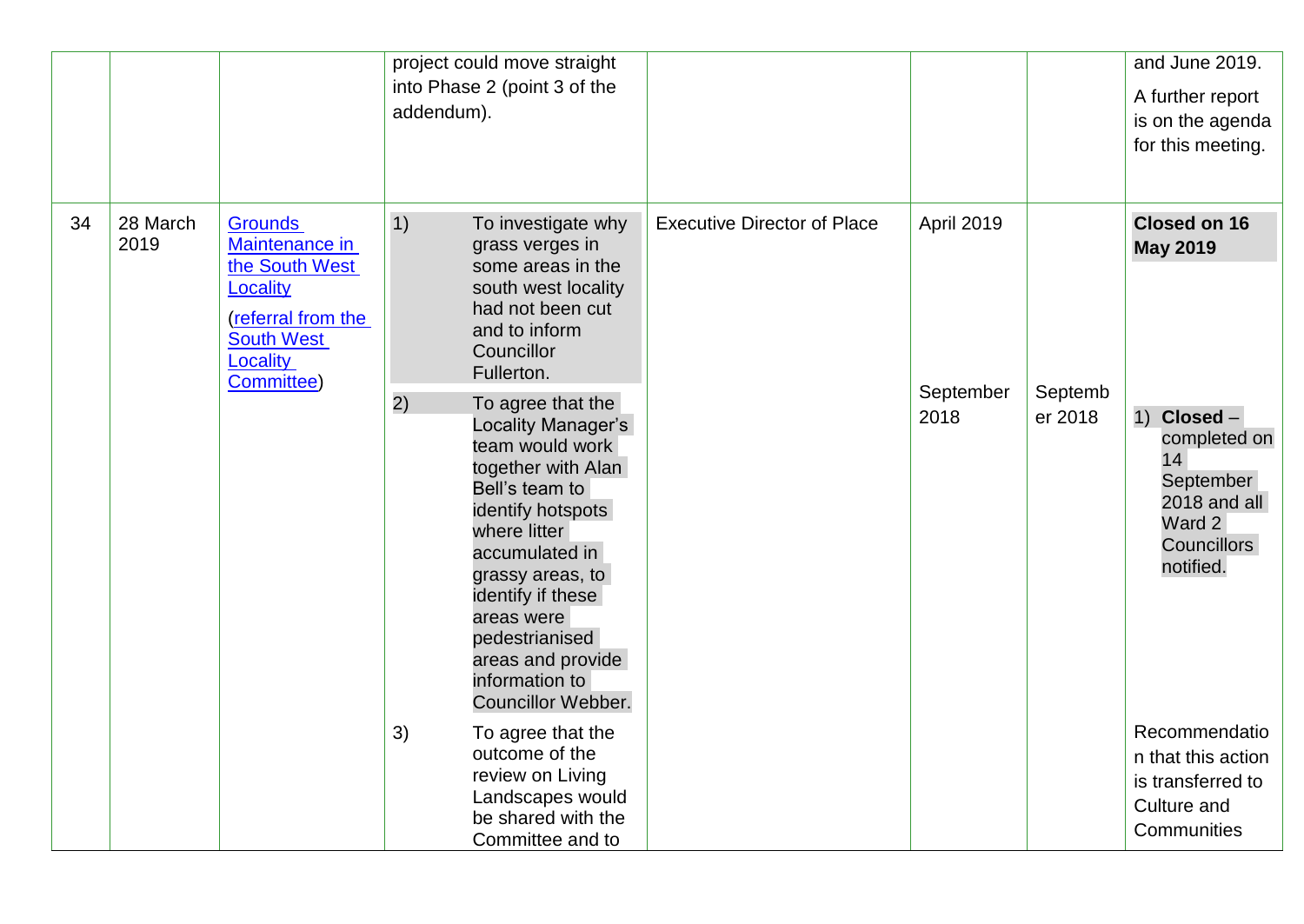|    |                  |                                                                                                                                                                                                                                 | look at the current<br>location of floral<br>meadows and the<br>potential to move<br>them elsewhere.<br>4)<br>To agree a report<br>on community<br>growing initiatives<br>in the south west<br>locality to a future<br>Committee, to invite<br>representatives<br>from the Edinburgh<br>and Lothians<br>Greenspace Trust<br>to a future meeting<br>of the Committee to<br>add these items to<br>the work<br>programme. |                                    |                  | Committee<br>$Closed - on$<br>2)<br>agenda for<br>March 2019 |
|----|------------------|---------------------------------------------------------------------------------------------------------------------------------------------------------------------------------------------------------------------------------|------------------------------------------------------------------------------------------------------------------------------------------------------------------------------------------------------------------------------------------------------------------------------------------------------------------------------------------------------------------------------------------------------------------------|------------------------------------|------------------|--------------------------------------------------------------|
| 35 | 28 March<br>2019 | Objections to<br><b>Traffic Regulation</b><br>Order TRO/15/48<br><b>Proposed Parking</b><br><b>Restrictions at</b><br><b>Barnton Avenue</b><br>West<br>(referral from the<br><b>North West</b><br><b>Locality</b><br>Committee) | Addendum by Councillor<br>Lang approved as follows:<br>"Agreed that (a) the<br>effectiveness of the new<br>parking restrictions should be<br>reviewed 12 months after the<br>implementation of the TRO in<br>order to determine whether<br>any additional action is<br>required and (b) the results of<br>the review shall be reported<br>to the Committee within two                                                  | <b>Executive Director of Place</b> | December<br>2019 |                                                              |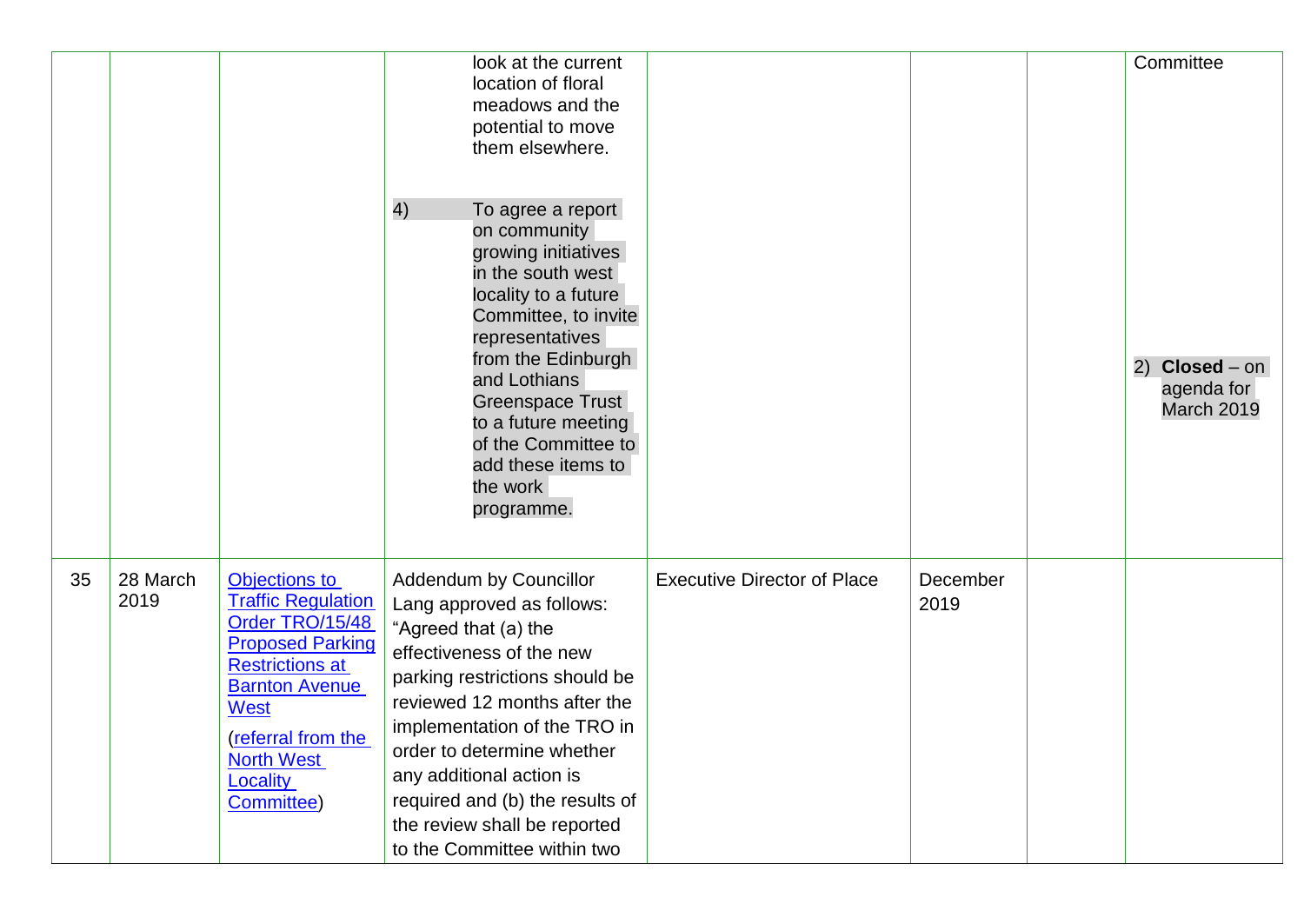|    |                  |                                                                                                                                                                                                                              | cycles of that 12 month<br>period".                                                                                                                                                                                                                                                                                                                        |                                                                                                                           |                 |                               |
|----|------------------|------------------------------------------------------------------------------------------------------------------------------------------------------------------------------------------------------------------------------|------------------------------------------------------------------------------------------------------------------------------------------------------------------------------------------------------------------------------------------------------------------------------------------------------------------------------------------------------------|---------------------------------------------------------------------------------------------------------------------------|-----------------|-------------------------------|
| 36 | 28 March<br>2019 | Motion by<br>Councillor Jim<br>Campbell -<br>Strategic<br>Transport<br>Analysis North<br><b>West Locality</b><br>(See agenda of<br>11 September<br>2018<br>(referral from the<br><b>North West</b><br>Locality<br>Committee) | To report back to the North<br>West Locality Committee in<br>one cycle setting out a<br>strategic transport analysis of<br>the North West Locality area.                                                                                                                                                                                                   | <b>Executive Director of Place</b>                                                                                        |                 |                               |
| 37 | 16 May<br>2019   | <b>Tackling Air</b><br>Pollution - Low<br><b>Emission Zones</b>                                                                                                                                                              | 1)<br>To agree public<br>consultation and<br>stakeholder<br>engagement on the<br>outline proposals set<br>out in this report<br>including whether<br>consultees felt the<br>following proposals<br>were appropriate, and<br>if not, how they should<br>be amended.<br>A city centre<br>boundary for all<br>vehicles, extending to<br>a city-wide boundary, | <b>Executive Director of Place</b><br>Lead Officer: Andrea Mackie,<br>0131 529 4238<br>andrea.mackie@edinburgh.g<br>ov.uk | October<br>2019 | This item is on<br>the agenda |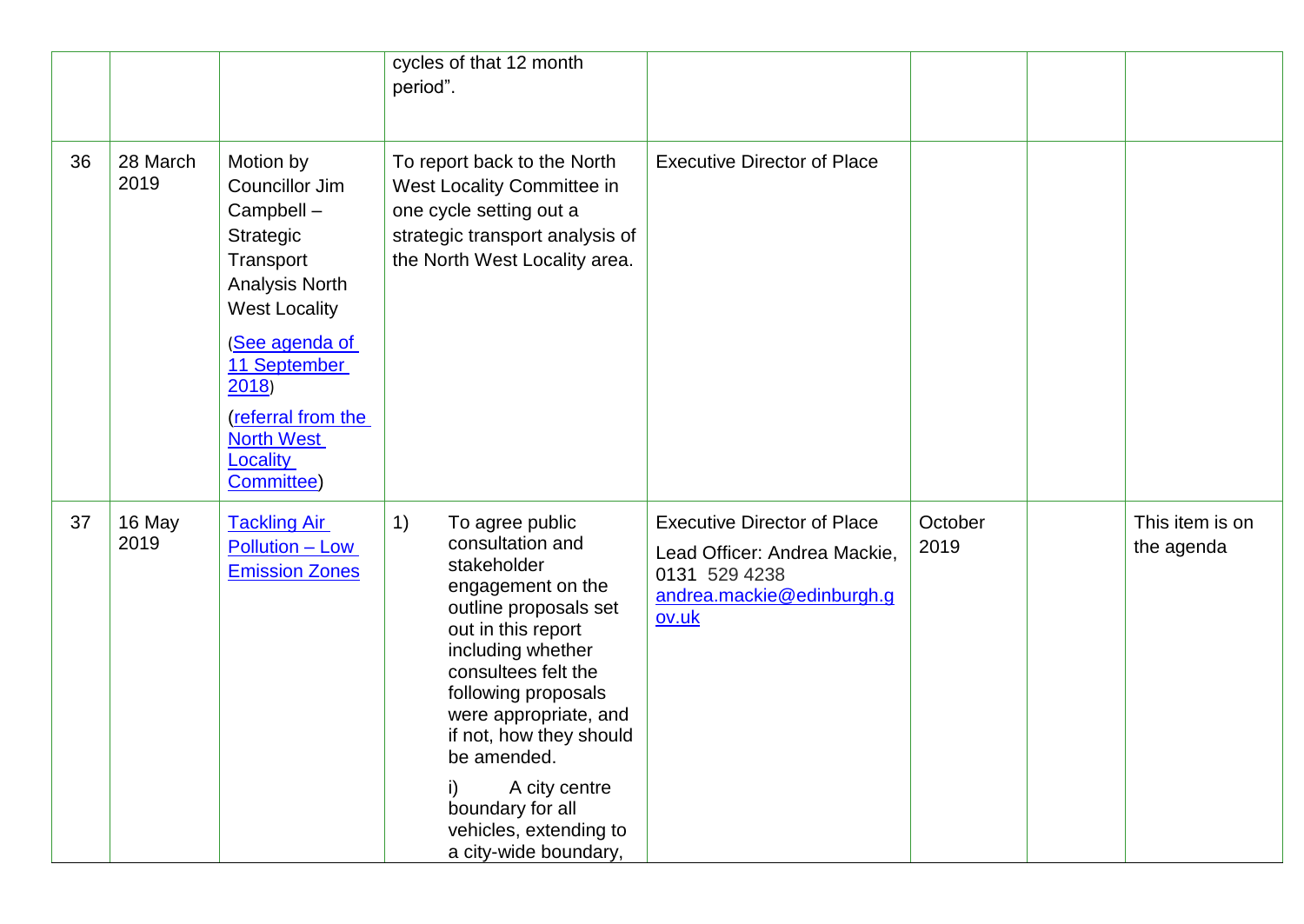| including whether the<br>size and extent of<br>those boundaries is<br>appropriate.                                                                                                                                                                                                                               |  |  |
|------------------------------------------------------------------------------------------------------------------------------------------------------------------------------------------------------------------------------------------------------------------------------------------------------------------|--|--|
| The different<br>ii)<br>types of vehicles to be<br>included in the LEZ<br>scheme.                                                                                                                                                                                                                                |  |  |
| iii)<br>Grace periods<br>for different vehicle<br>types and phasing in<br>arrangements to allow<br>time for vehicle owners<br>to prepare for the LEZ<br>prior to enforcement.<br>How often the<br>iv)<br>effectiveness of the<br>LEZ should be<br>reviewed subject to<br>parliamentary power<br>being available. |  |  |
| To agree to publish the<br>2)<br>following information<br>as part of this<br>consultation process:                                                                                                                                                                                                               |  |  |
| i)<br>Maps showing<br>the current<br>Edinburgh<br>AQMAs.                                                                                                                                                                                                                                                         |  |  |
| 3)<br>To agree to publish<br>the results of                                                                                                                                                                                                                                                                      |  |  |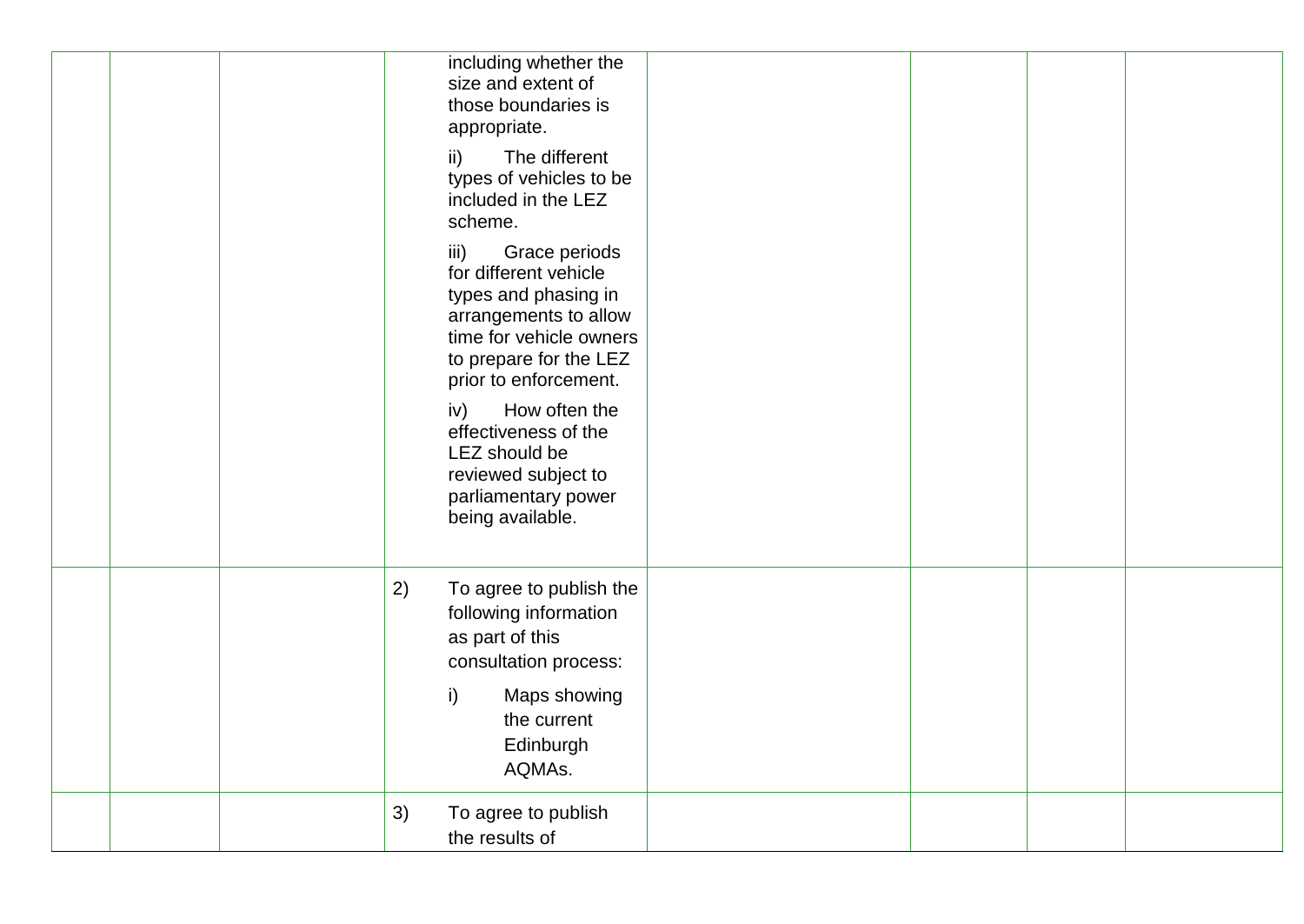|    |                |                                                                        | modelling work, when<br>available.                                                                                                                                                                                                                                                                                                                                                      |                                    |                  |              |                                                                                                                                          |
|----|----------------|------------------------------------------------------------------------|-----------------------------------------------------------------------------------------------------------------------------------------------------------------------------------------------------------------------------------------------------------------------------------------------------------------------------------------------------------------------------------------|------------------------------------|------------------|--------------|------------------------------------------------------------------------------------------------------------------------------------------|
| 38 | 16 May<br>2019 | <b>Festive Waste</b><br>and Recycling<br><b>Collections</b>            | To agree that an update on<br>the actions to be taken<br>before Christmas 2019 would<br>be reported in the TEC<br>September 2019 Business<br>Bulletin.                                                                                                                                                                                                                                  | <b>Executive Director of Place</b> | October<br>2019  |              | An update is<br>included in the<br><b>Business</b><br>Bulletin on this<br>agenda.                                                        |
| 39 | 16 May<br>2019 | Review of<br><b>Chargeable</b><br><b>Garden Waste</b><br><b>Policy</b> | 1)<br>To agree in principle<br>not to commence a<br>second year of<br>chargeable service<br>and to instruct officers<br>to report back to<br>committee on<br>reintroducing<br>fortnightly garden<br>waste uplifts funded in<br>the same manner as<br>general household<br>waste collections. This<br>report should include<br>the option of integrated<br>garden/food waste<br>uplifts. | <b>Executive Director of Place</b> | <b>June 2019</b> | June<br>2019 | <b>Closed on 12</b><br>September-<br>Report<br>considered at<br><b>Transport and</b><br>Environment<br>Committee in<br><b>June 2019.</b> |
|    |                |                                                                        | 2)<br>To note with concern<br>the reduction in the<br>tonnage of garden<br>waste recycled in<br>2018/19 and in the first<br>five months since the<br>start of charging for                                                                                                                                                                                                              |                                    |                  |              | As above.                                                                                                                                |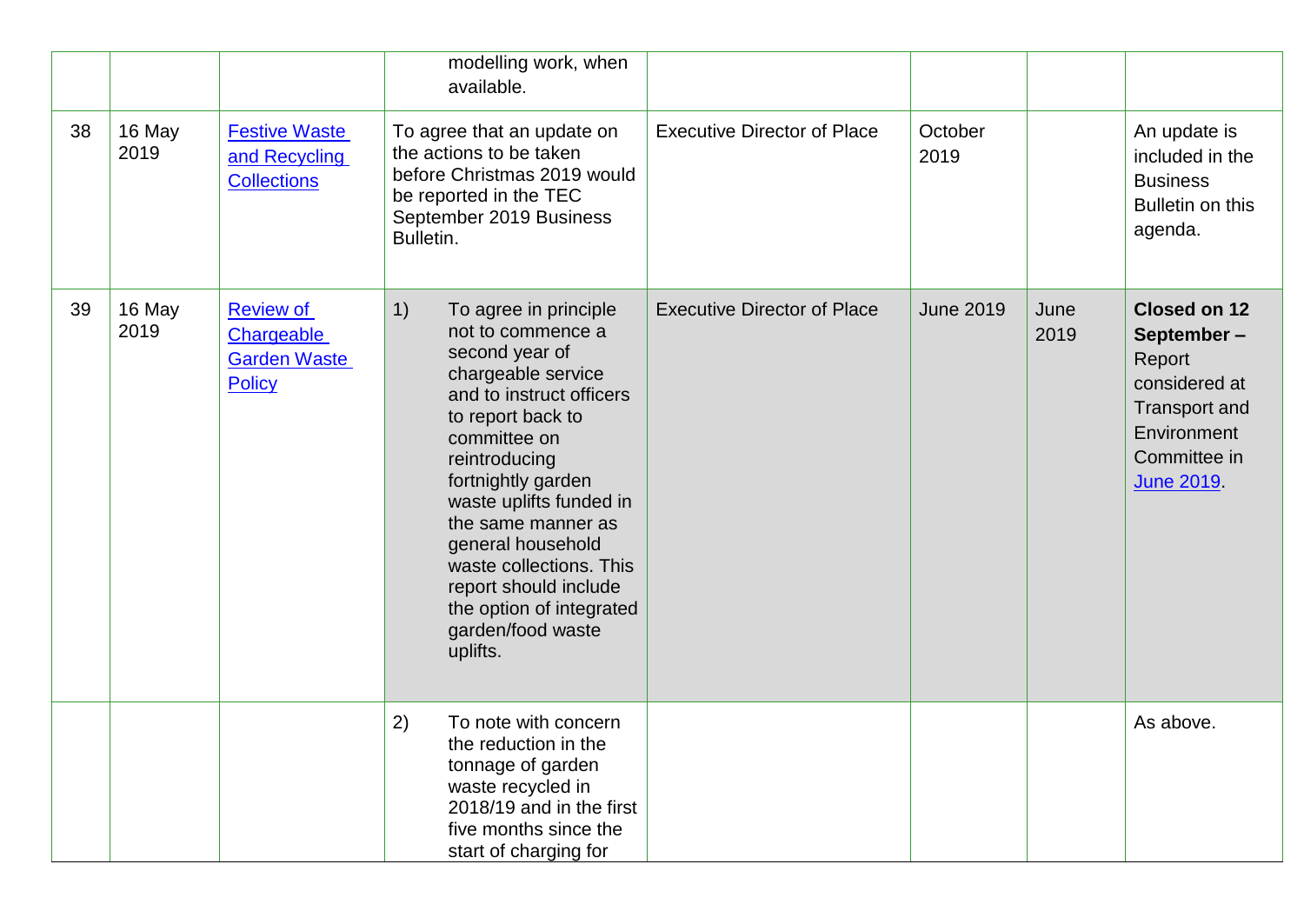|    |                |                                                                               | collection and<br>therefore to call for an<br>update report on<br>tonnage of garden<br>waste recycled in<br>order to monitor this<br>performance.                                                                                                                                                                                                                                                                                                                                                                                                                                                                                                                                                                       |                                    |                   |                                                                                                                                            |
|----|----------------|-------------------------------------------------------------------------------|-------------------------------------------------------------------------------------------------------------------------------------------------------------------------------------------------------------------------------------------------------------------------------------------------------------------------------------------------------------------------------------------------------------------------------------------------------------------------------------------------------------------------------------------------------------------------------------------------------------------------------------------------------------------------------------------------------------------------|------------------------------------|-------------------|--------------------------------------------------------------------------------------------------------------------------------------------|
| 40 | 16 May<br>2019 | Emergency<br>Motion by<br>Councillor<br>Macinnes-<br>Deposit Return<br>Scheme | "The Committee<br>Welcomes the recent<br>1)<br>announcement by the<br><b>Scottish Government's</b><br><b>Cabinet Secretary for</b><br>Environment, Climate<br>Change and Land<br>Reform that a Deposit<br>Return Scheme will be<br>introduced in Scotland,<br>the first part of the UK<br>to do so.<br>Understands that the<br>2)<br>scheme will require a<br>20p deposit on all<br>single use containers<br>including glass, PET,<br>aluminium and steel<br>containers, and that it<br>is designed to help<br>prevent our drinks<br>containers polluting<br>our streets and our<br>seas.<br>3)<br>Recognises that this is<br>an ambitious scheme<br>but that the climate<br>change emergency<br>provides a significant | <b>Executive Director of Place</b> | September<br>2019 | <b>Recommended</b><br>for closure.<br>Report<br>considered at<br><b>Transport and</b><br>Environment<br>Committee in<br>September<br>2019. |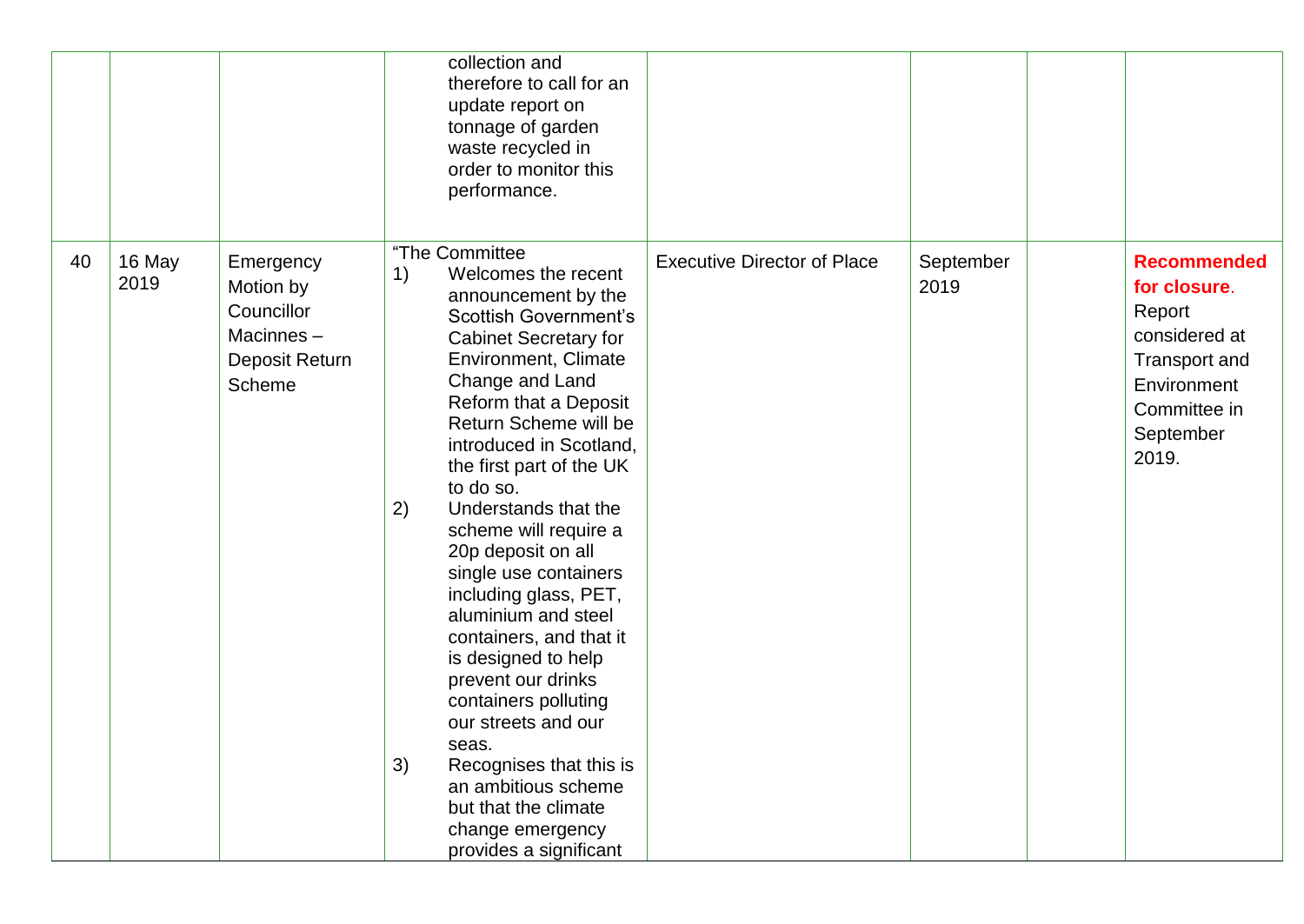|    |                |                                                         | 4) | impetus to how we<br>approach the reduction<br>of single use materials<br>and help safeguard<br>our planet.<br>Recognises that there<br>are significant<br>implications for the<br>City of Edinburgh<br>Council's waste and<br>street cleansing<br>services.                                                                                                                                                                                              |                                                                                                                      |                  |                                                                   |
|----|----------------|---------------------------------------------------------|----|-----------------------------------------------------------------------------------------------------------------------------------------------------------------------------------------------------------------------------------------------------------------------------------------------------------------------------------------------------------------------------------------------------------------------------------------------------------|----------------------------------------------------------------------------------------------------------------------|------------------|-------------------------------------------------------------------|
|    |                |                                                         | 5) | Requests that the<br><b>Head of Place</b><br>Management provides<br>a report which outlines<br>those implications, in<br>as much as detail, as<br>possible within 2<br>cycles (September<br>2019). This report<br>should include an<br>understanding of the<br>detail of the scheme,<br>implementation<br>timescales and its<br>likely impact on<br>kerbside recycling and<br>on storage and uplift of<br>used containers from<br>retailers in our city." |                                                                                                                      |                  |                                                                   |
| 41 | 16 May<br>2019 | Emergency<br>Motion by<br>Councillor<br>Burgess - Waste | 1) | To note the decision of<br>Corporate, Policy &<br><b>Strategy Committee on</b><br>14 May in response to<br>the climate emergency<br>to agree 'the target of                                                                                                                                                                                                                                                                                               | <b>Executive Director of Place</b><br>Lead Officer: Paula McLeay<br>Tel: 0131 529 3654<br>paula.mcleay@edinburgh.gov | December<br>2019 | A report will be<br>considered by<br>Policy and<br>Sustainability |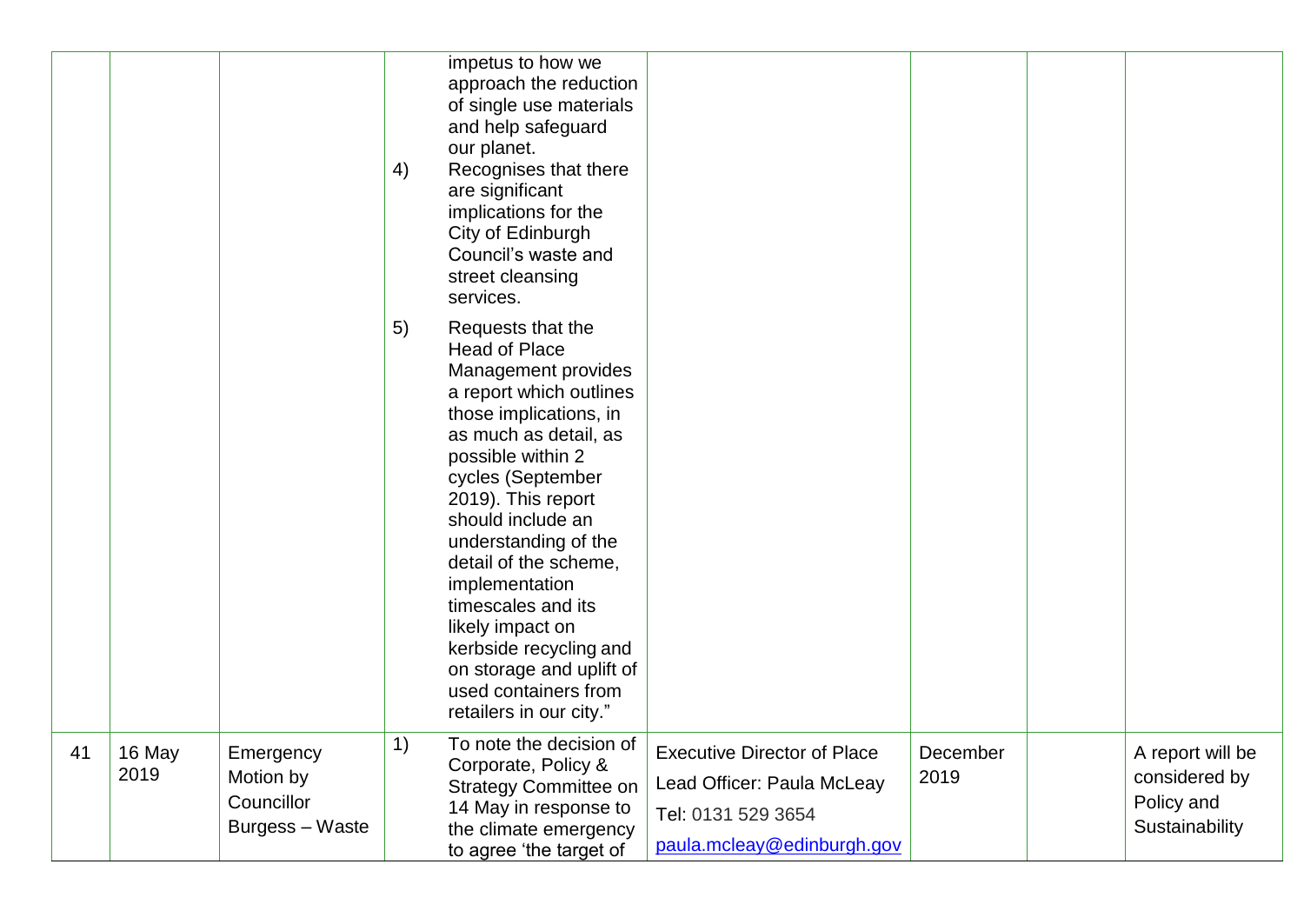|    |                | and 2030 Climate<br>Emergency                                                                                                            | 2)<br>3)             | working towards a net-<br>zero carbon target by<br>2030'.<br>To recognise that the<br>generation and<br>disposal of waste was<br>a significant source of<br>climate-changing<br>pollution.<br>To call for a report on<br>minimising climate-<br>changing pollution<br>from waste to come<br>back to the Transport<br>and Environment<br>Committee in three<br>cycles, in response to<br>the new 2030 net-zero<br>carbon target. | <u>.uk</u>                                                                                                                                                         |                 | Committee                                                                                                                                                                             |
|----|----------------|------------------------------------------------------------------------------------------------------------------------------------------|----------------------|---------------------------------------------------------------------------------------------------------------------------------------------------------------------------------------------------------------------------------------------------------------------------------------------------------------------------------------------------------------------------------------------------------------------------------|--------------------------------------------------------------------------------------------------------------------------------------------------------------------|-----------------|---------------------------------------------------------------------------------------------------------------------------------------------------------------------------------------|
| 42 | 30 May<br>2019 | Motion by<br>Councillor<br>Webber - Waste<br>Collection<br>Service<br>(Agenda - The<br><b>City of Edinburgh</b><br>Council -<br>30.05.19 | "Council<br>a)<br>b) | Notes our kerbside<br>waste collection<br>service requests that<br>residents present their<br>bins on the pavement<br>for uplift for their<br>scheduled collection.<br>Bins are presented<br>with consideration of<br>the space they use on<br>many of the very<br>narrow pavements.<br>Notes visually<br>impaired people find<br>great difficulty<br>negotiating the streets<br>and pavements on                               | <b>Executive Director of Place</b><br>Lead Officer: Andy Williams,<br><b>Waste and Cleansing</b><br>Manager<br>0131 469 5660<br>andy.williams@edinburgh.go<br>v.uk | October<br>2019 | <b>Recommended</b><br>for closure.<br>This was<br>included in the<br><b>Waste and</b><br><b>Cleansing</b><br>Performance<br>report<br>considered by<br>Committee in<br>September 2019 |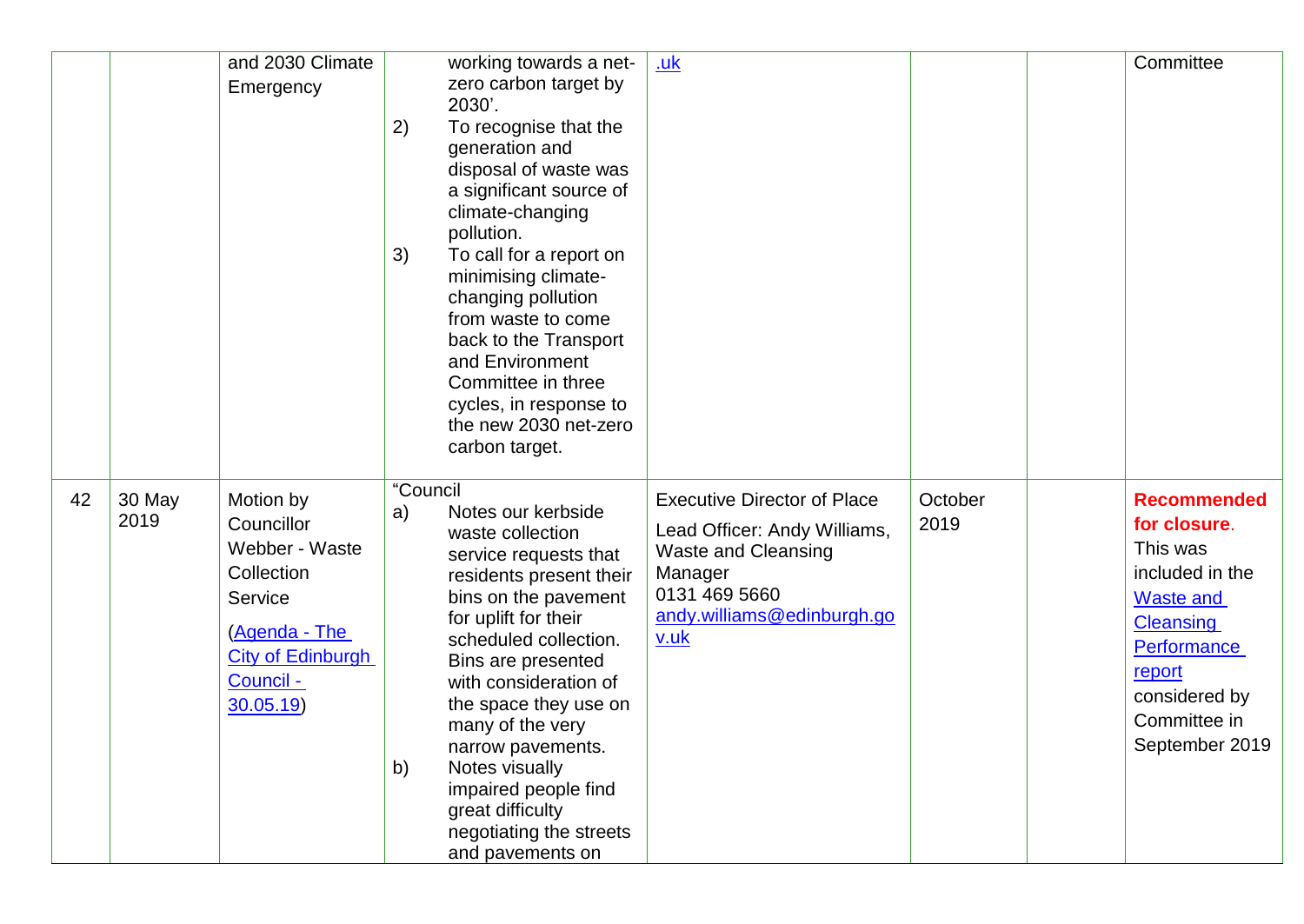|  |              | scheduled collections   |  |  |
|--|--------------|-------------------------|--|--|
|  |              | days. With the new      |  |  |
|  |              | routes, increased       |  |  |
|  |              | collections and uptake  |  |  |
|  |              | in recycling these      |  |  |
|  |              | occurrences are now     |  |  |
|  |              |                         |  |  |
|  |              | more frequent with the  |  |  |
|  |              | potential to increase   |  |  |
|  |              | risk to those affected  |  |  |
|  |              | and in particular those |  |  |
|  |              | who are Guide Dog       |  |  |
|  |              | Owners.                 |  |  |
|  | $\mathsf{C}$ | Recognises the          |  |  |
|  |              | challenges the visually |  |  |
|  |              | impaired face are       |  |  |
|  |              | further exacerbated by  |  |  |
|  |              | bins that are not       |  |  |
|  |              | placed in the correct   |  |  |
|  |              | locations by either     |  |  |
|  |              | residents or operatives |  |  |
|  |              | and notes the           |  |  |
|  |              | opportunity for both to |  |  |
|  |              | be reminded of this,    |  |  |
|  |              | through internal        |  |  |
|  |              | training and public     |  |  |
|  |              | communications.         |  |  |
|  | d)           | Requests a report to    |  |  |
|  |              | be presented to         |  |  |
|  |              | Transport and           |  |  |
|  |              | Environment             |  |  |
|  |              | Committee in 2 cycles   |  |  |
|  |              | to update and           |  |  |
|  |              | investigate these       |  |  |
|  |              | issues and to include   |  |  |
|  |              | the feasibility of      |  |  |
|  |              | providing training to   |  |  |
|  |              | the waste crews so      |  |  |
|  |              | that they can           |  |  |
|  |              |                         |  |  |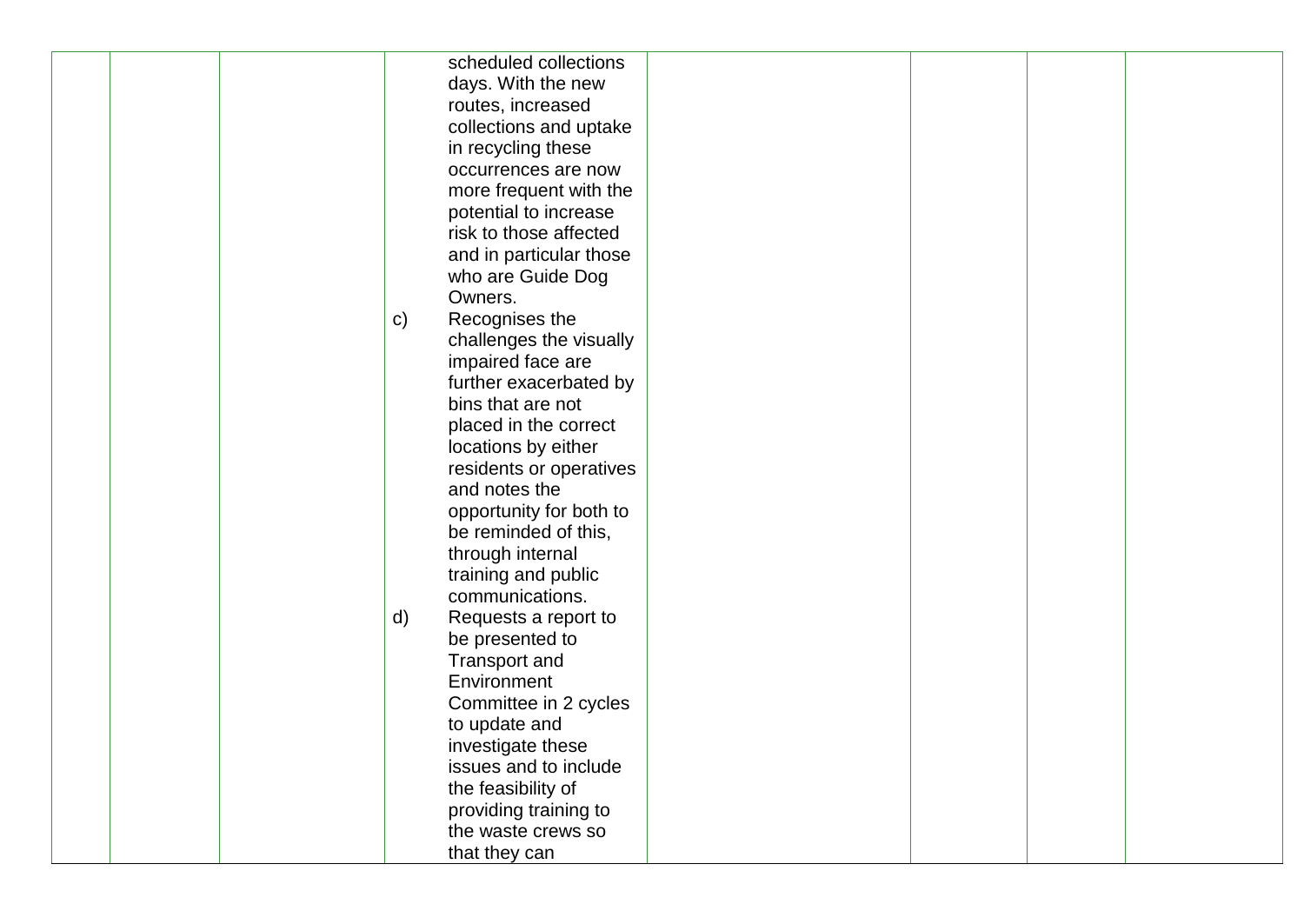|    |                 |                                                                                                                                                                    |          | understand the issues<br>their actions are<br>posing for example; a<br>simple blindfold walk<br>down a bin littered<br>street is all that it may<br>need for them to<br>appreciate the<br>difficulties.                                                                                                                                                               |                                                                                                                                                                          |                   |                                                                                                                        |
|----|-----------------|--------------------------------------------------------------------------------------------------------------------------------------------------------------------|----------|-----------------------------------------------------------------------------------------------------------------------------------------------------------------------------------------------------------------------------------------------------------------------------------------------------------------------------------------------------------------------|--------------------------------------------------------------------------------------------------------------------------------------------------------------------------|-------------------|------------------------------------------------------------------------------------------------------------------------|
|    |                 |                                                                                                                                                                    |          | And a report should also be<br>presented<br>3 Confirm the cost and<br>number of<br>replacement bins that<br>have been damaged<br>due to being discarded<br>in this manner."                                                                                                                                                                                           |                                                                                                                                                                          |                   |                                                                                                                        |
| 43 | 20 June<br>2019 | <b>Strategic Review</b><br>of Parking $-$<br><b>Review Results</b><br>for Areas 2 and 3<br>and South<br>Morningside<br>Consultation<br>Results-<br>(Part 1/Part 2) | 1)<br>2) | Notes that the results<br>of the review in the<br>remaining two areas<br>will be reported to<br>Committee in<br>September 2019.<br>Notes that the<br>forthcoming<br>September 2019<br>report will draw<br>together the results<br>from all five review<br>areas and will make<br>recommendations on<br>future phasing of<br>possible parking<br>controls based on the | <b>Executive Director of Place</b><br>Lead Officer: Ewan Kennedy,<br>Service Manager - Transport<br><b>Network</b><br>0131 469 3575<br>ewan.kennedy@edinburgh.g<br>ov.uk | September<br>2019 | Report on<br>agenda for this<br>meeting<br><b>Recommended</b><br>for closure.<br>Report<br>considered in<br>September. |
|    |                 |                                                                                                                                                                    |          | full results, and agrees<br>that sufficient capacity                                                                                                                                                                                                                                                                                                                  |                                                                                                                                                                          |                   |                                                                                                                        |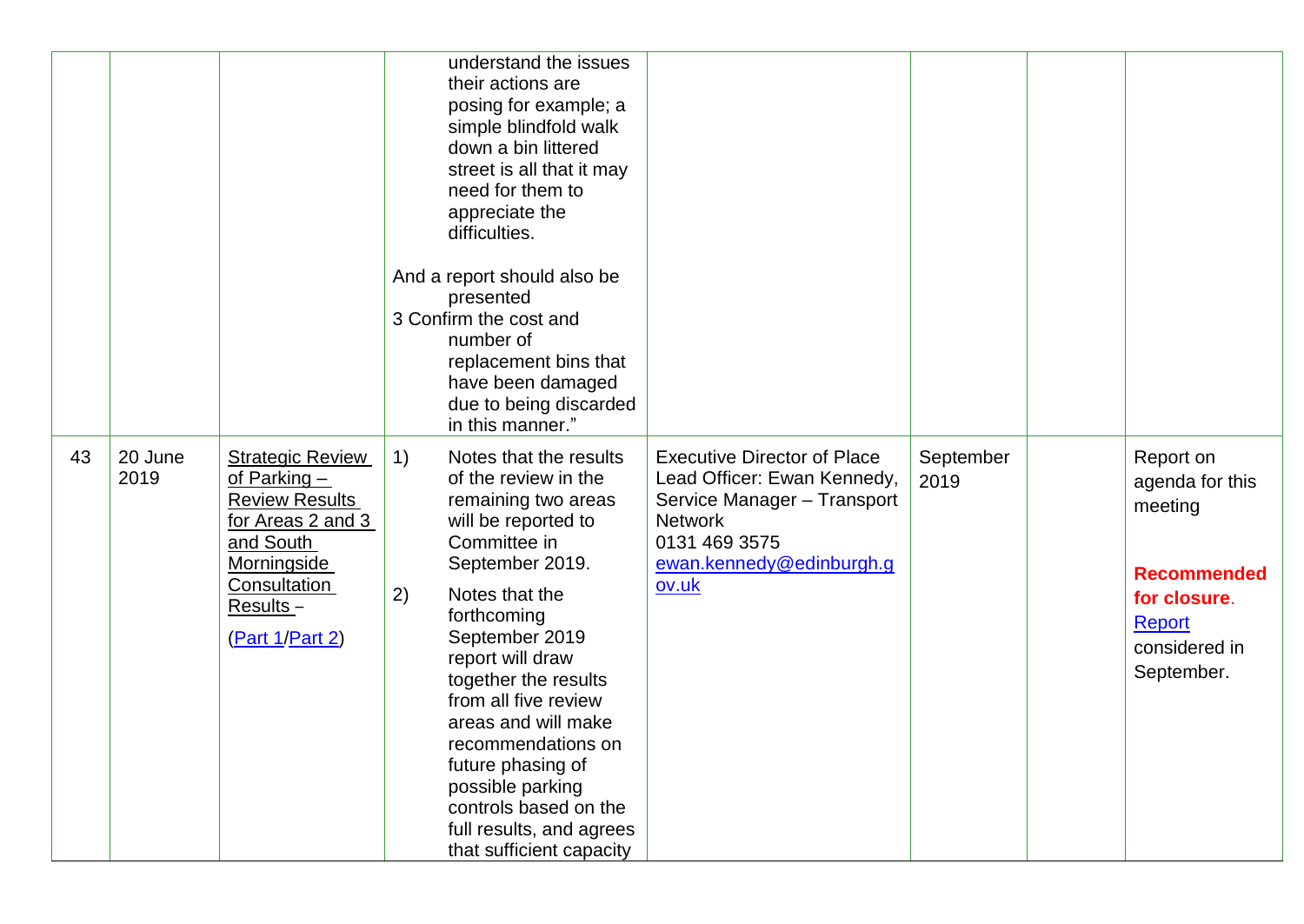|    |                 |                                                                                                           |    | should be allocated to<br>ensure this work<br>proceeds swiftly.                                                                                                                                                                                            |                                                                                                                                                                    |                   |                                                                                                                                     |
|----|-----------------|-----------------------------------------------------------------------------------------------------------|----|------------------------------------------------------------------------------------------------------------------------------------------------------------------------------------------------------------------------------------------------------------|--------------------------------------------------------------------------------------------------------------------------------------------------------------------|-------------------|-------------------------------------------------------------------------------------------------------------------------------------|
| 44 | 20 June<br>2019 | <b>Petition for</b><br>Consideration-<br><b>Reinstate the Bus</b><br><b>Stop at North Mid</b><br>Liberton | 1) | To agree that a report<br>would come to<br>Committee in<br>September 2019 that<br>would look at options<br>for development that<br>could be undertaken to<br>respond to the<br>petitioners' request to<br>reinstate the bus stop<br>at North Mid Liberton. | <b>Executive Director of Place</b>                                                                                                                                 | September<br>2019 | <b>Recommended</b><br>for closure.<br><b>Report</b><br>considered in<br>September.                                                  |
|    |                 |                                                                                                           | 2) | To agree that one of<br>these options would<br>look at reinstatement<br>of the bus stop at<br>North Mid Liberton.                                                                                                                                          |                                                                                                                                                                    |                   |                                                                                                                                     |
|    |                 |                                                                                                           | 3) | To agree that the<br>Convener and officers<br>would meet with the<br>petitioners to discuss<br>the issues specific to<br>users of the bus stop<br>at North Mid Liberton.                                                                                   |                                                                                                                                                                    |                   |                                                                                                                                     |
| 45 | 20 June<br>2019 | <b>Review of</b><br>Chargeable<br><b>Garden Waste</b><br><b>Service</b>                                   |    | Agrees that officers include a<br>variety of options for re-<br>introduction of a universal<br>free garden waste collection<br>within Autumn draft budget<br>proposals for 2020/21.                                                                        | <b>Executive Director of Place</b><br>Lead Officer: Andy Williams,<br><b>Waste and Cleansing</b><br>Manager<br>0131 469 5660<br>andy.williams@edinburgh.go<br>v.uk | February<br>2020  | This will be<br>included as part<br>of the budget<br>proposals report<br>to F&R in<br>January which is<br>referred to<br>Council in |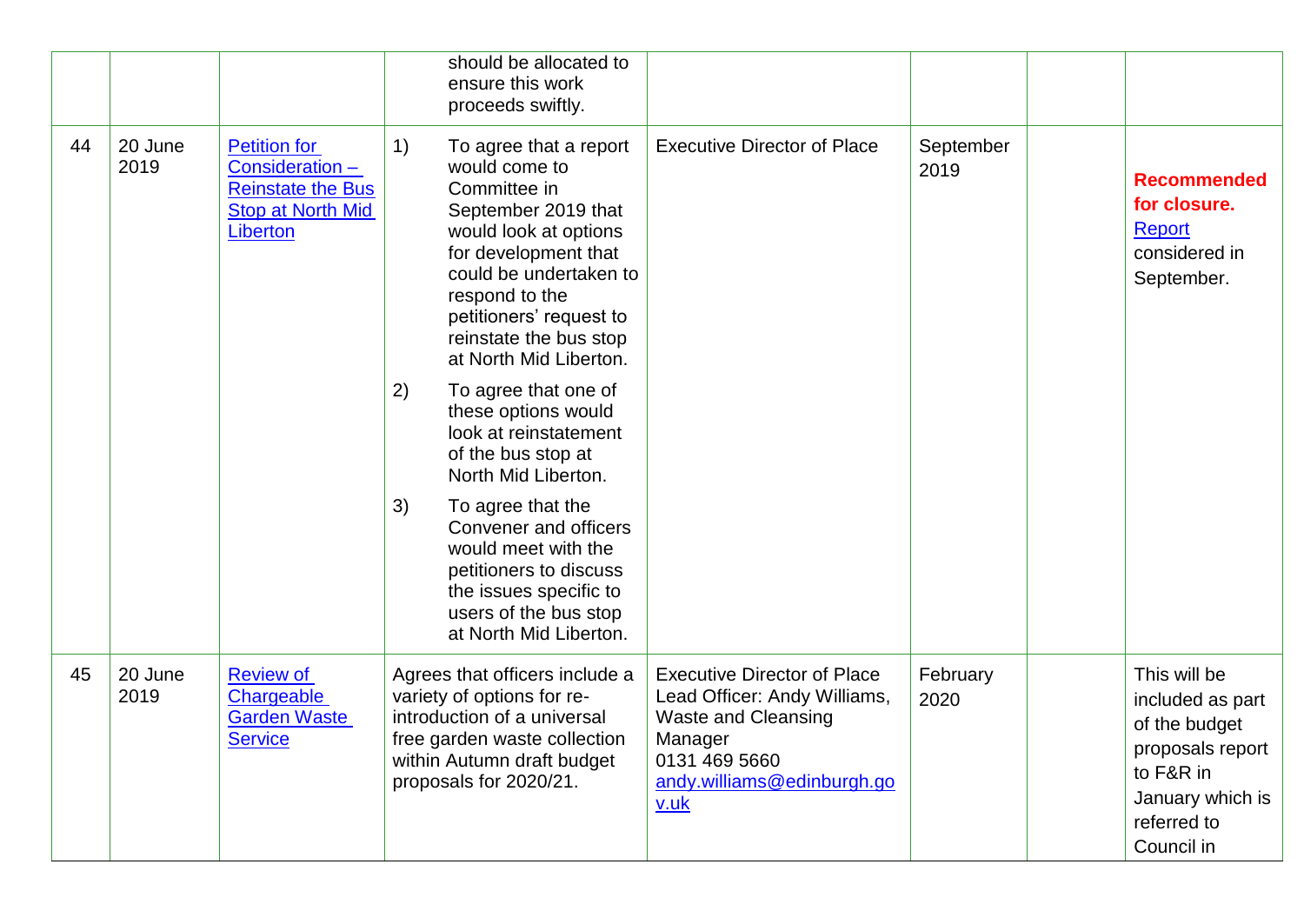|    |                 |                                                                         |    |                                                                                                                                                                                                                                                                                                                                                                                                                           |                                                                                                                                                                          |                  | February.                                                                                                                                       |
|----|-----------------|-------------------------------------------------------------------------|----|---------------------------------------------------------------------------------------------------------------------------------------------------------------------------------------------------------------------------------------------------------------------------------------------------------------------------------------------------------------------------------------------------------------------------|--------------------------------------------------------------------------------------------------------------------------------------------------------------------------|------------------|-------------------------------------------------------------------------------------------------------------------------------------------------|
| 46 | 20 June<br>2019 | <b>Public Transport</b><br><b>Priority Action</b><br><b>Plan Update</b> | 1) | Recognises the<br>unsatisfactory nature<br>of the current report's<br>conclusions and<br>requests a further<br>report focussing on<br>further potential<br>solutions for the A90<br>corridor within 2<br>cycles, subject to<br>consultation with<br>transport<br>spokespeople and<br>ward councillors.                                                                                                                    | <b>Executive Director of Place</b><br>Lead Officer: Ewan Kennedy,<br>Service Manager - Transport<br><b>Network</b><br>0131 469 3575<br>ewan.kennedy@edinburgh.g<br>ov.uk | October<br>2019  | <b>Recommended</b><br>for closure. An<br>update on A90<br>recent updates<br>was included in<br>the Business<br><b>Bulletin in</b><br>September. |
|    |                 |                                                                         | 2) | Agrees that the<br>development of a<br>methodology for a bus<br>stop rationalisation<br>process, as described<br>in the report. This will<br>include consultation<br>with both the City of<br>Edinburgh Council<br><b>Equalities Champion</b><br>and appropriate<br>external organisations<br>including the access<br>panel Edinburgh<br><b>Access Panel and will</b><br>be brought back to<br>Committee for<br>approval. |                                                                                                                                                                          | December<br>2019 |                                                                                                                                                 |
|    |                 |                                                                         | 3) | Notes that a<br>consultation on                                                                                                                                                                                                                                                                                                                                                                                           |                                                                                                                                                                          |                  | This ties into No                                                                                                                               |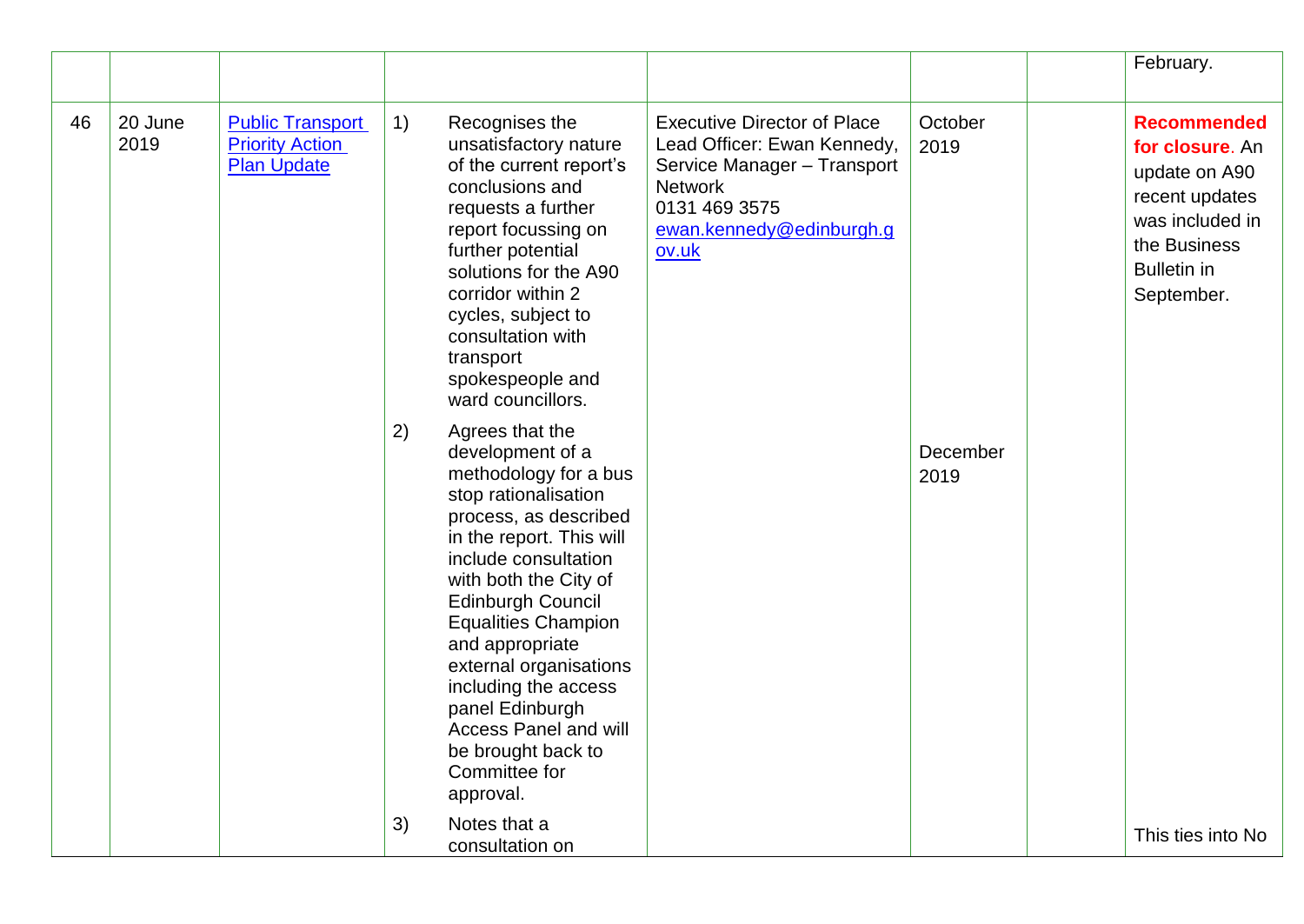|    |                 |                                                                 | amending bus lane<br>operational hours will<br>be held between<br>September and<br>October 2019 and<br>agrees to receive a<br>consultation report at<br>the first TEC of 2020.                                                                                                                                                                              |                                                                                                                                                                    |                  | 11(5) above.                                                                                                                                                                                                                               |
|----|-----------------|-----------------------------------------------------------------|-------------------------------------------------------------------------------------------------------------------------------------------------------------------------------------------------------------------------------------------------------------------------------------------------------------------------------------------------------------|--------------------------------------------------------------------------------------------------------------------------------------------------------------------|------------------|--------------------------------------------------------------------------------------------------------------------------------------------------------------------------------------------------------------------------------------------|
| 47 | 20 June<br>2019 | <b>Communal Bin</b><br>Enhancement<br><b>Update</b>             | Notes the content of this<br>report and agrees to receive<br>an update every six months.                                                                                                                                                                                                                                                                    | <b>Executive Director of Place</b><br>Lead Officer: Andy Williams,<br><b>Waste and Cleansing</b><br>Manager<br>0131 469 5660<br>andy.williams@edinburgh.go<br>v.uk | December<br>2019 |                                                                                                                                                                                                                                            |
| 48 | 20 June<br>2019 | The Edinburgh<br><b>Parks Events</b><br><b>Manifesto Update</b> | Note that a full review of the<br><b>Edinburgh Parks Events</b><br>Manifesto is being<br>progressed alongside the<br>review of the Public Spaces<br>Protocol and that these will<br>be reported to Committee on<br>5 December 2019. A note on<br>this will be included in the<br>next business bulletin for<br><b>Culture and Communities</b><br>Committee. | <b>Executive Director of Place</b><br>Lead Officer: Gareth Barwell,<br><b>Head of Place Management</b><br>0131 529 5844<br>gareth.barwell@edinburgh.go<br>v.uk     | February<br>2020 | This report will<br>be considered<br>by Culture and<br>Communities<br>Committee in<br>January 2020.<br>An update will<br>be provided in<br>the Business<br><b>Bulletin</b> for<br>Transport and<br>Environment<br>Committee<br>thereafter. |
| 49 | 20 June<br>2019 | Edinburgh's<br><b>Coastline</b>                                 | To agree to bring an update<br>report to Committee in one<br>year.                                                                                                                                                                                                                                                                                          | <b>Executive Director of Place</b><br>Lead Officer: Kyle<br>Drummond, Senior Economic<br><b>Development Officer-</b>                                               | <b>June 2020</b> |                                                                                                                                                                                                                                            |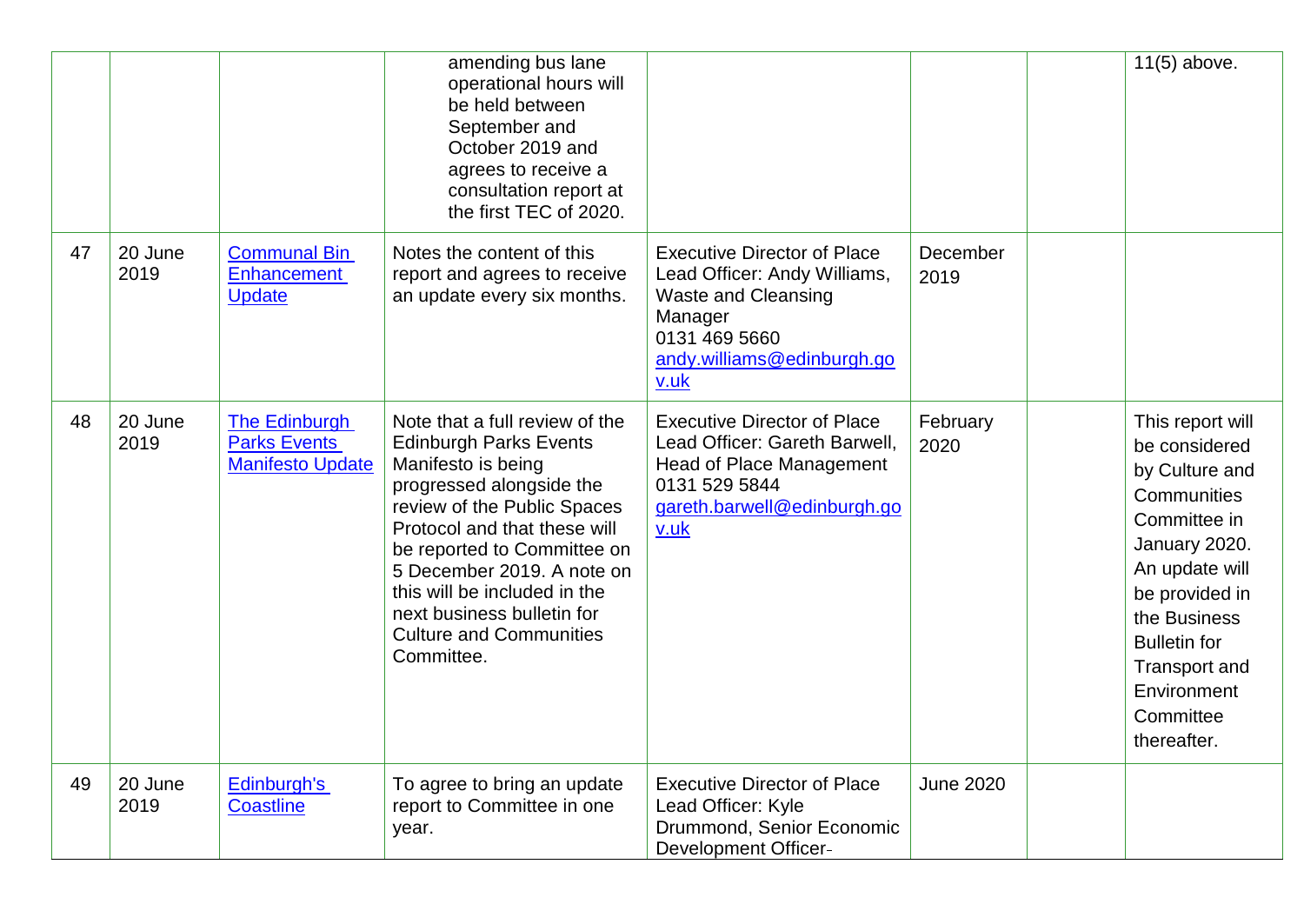|    |                   |                                                                                                                                                                               |                                                                                                                                                                                                                                                            | 0131 529 4849<br>kyle.drummond@edinburgh.g<br>ov.uk                                                                                                        |                  |                       |
|----|-------------------|-------------------------------------------------------------------------------------------------------------------------------------------------------------------------------|------------------------------------------------------------------------------------------------------------------------------------------------------------------------------------------------------------------------------------------------------------|------------------------------------------------------------------------------------------------------------------------------------------------------------|------------------|-----------------------|
| 50 | 20 June<br>2019   | Presentation by<br><b>Lothian Buses</b>                                                                                                                                       | 1)<br>To agree to circulate<br>the Lothian Buses<br>Driver's Guide and<br><b>Conditions of Carriage</b><br>documents to<br>committee members.<br>as soon as they<br>become available.                                                                      | <b>Executive Director of Place</b><br>Lead Officer: Ruth White $\frac{1}{x}$<br>Service and Policy Advisor<br>0131 529 6475<br>ruth.white@edinburgh.gov.uk | Spring<br>2020   |                       |
|    |                   |                                                                                                                                                                               | 2)<br>To agree that the<br>Convener would<br>facilitate a discussion<br>between Lothian<br>Buses and the<br>deputation from<br><b>Edinburgh University</b><br>Social Science -<br>Maternity and other<br>interested parties.                               |                                                                                                                                                            | December<br>2019 |                       |
| 51 | 22 August<br>2019 | Motion by<br><b>Councillor Neil</b><br>$Ross -$<br>Amplification of<br>Sound in Public<br><b>Spaces</b><br>(Agenda - The<br><b>City of Edinburgh</b><br>Council -<br>22.08.19 | Council:<br>"a) Recognises the concerns<br>of residents, businesses and<br>visitors, in particular in the<br>city centre, about the<br>negative auditory impact of<br>amplified sound from<br>buskers, street entertainers<br>and others in public spaces. | <b>Executive Director of Place</b><br>Lead Officer: Alison Coburn,<br><b>Operations Manager 0131</b><br>469 3853<br>alison.coburn@edinburgh.go<br>v.uk     | February<br>2020 | See item 48<br>above. |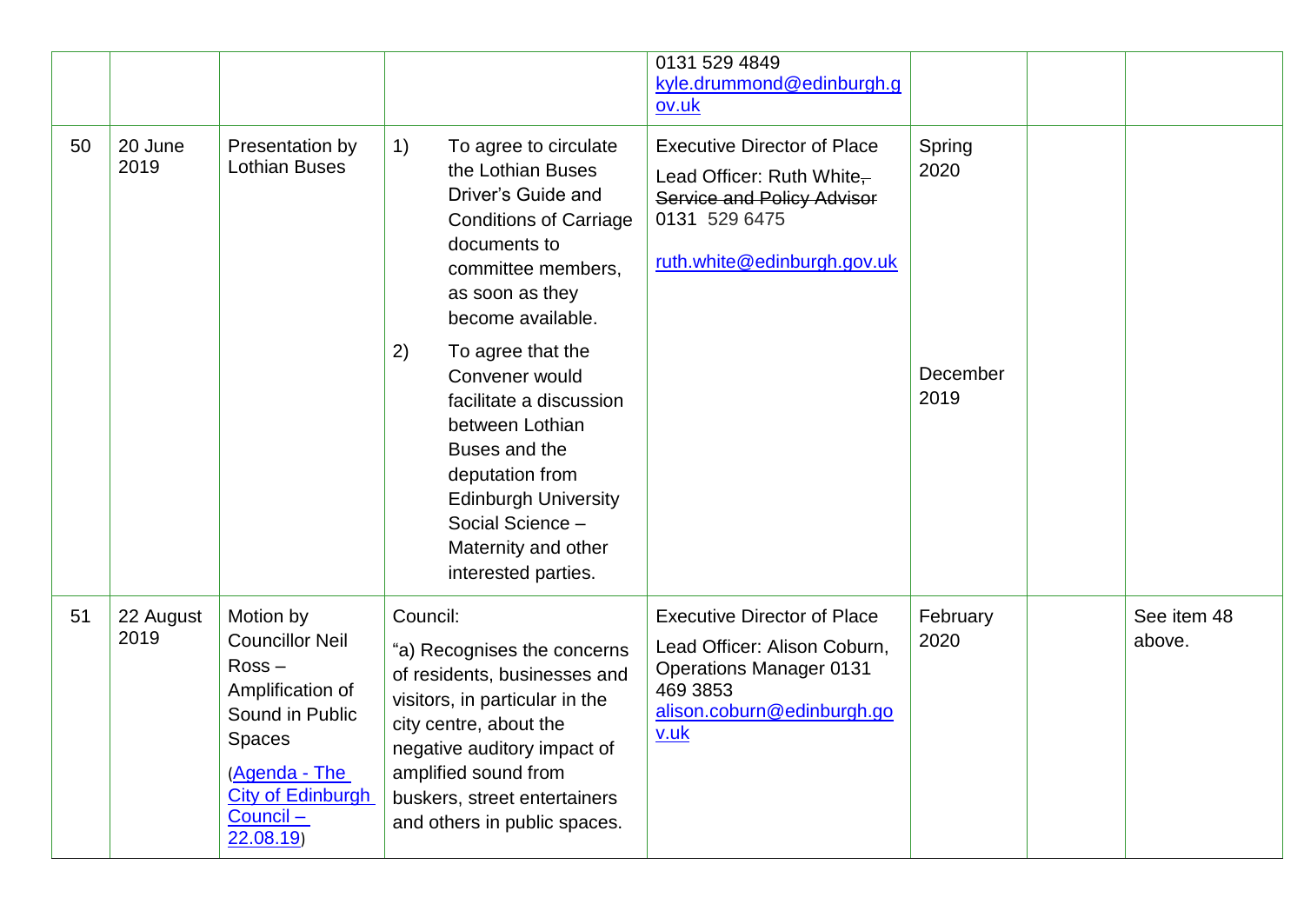|    |                   |                                                                                                                                                          | b) Notes that there is a<br>limitation on the amplification<br>of sound in the standard<br>conditions of the Council's<br><b>Public Entertainment Licence.</b><br>c) Accepts the legitimate<br>amplification of sound at<br>licensed venues and events,<br>when appropriate.                                                          |                                                                                                                                                        |                  |  |
|----|-------------------|----------------------------------------------------------------------------------------------------------------------------------------------------------|---------------------------------------------------------------------------------------------------------------------------------------------------------------------------------------------------------------------------------------------------------------------------------------------------------------------------------------|--------------------------------------------------------------------------------------------------------------------------------------------------------|------------------|--|
|    |                   |                                                                                                                                                          | d) Requests a report to the<br><b>Transport and Environment</b><br>Committee within two cycles<br>on the powers available to<br>the Council, and effective<br>measures that could be<br>adopted, to control the<br>amplification of sound in<br>public spaces when<br>appropriate."                                                   |                                                                                                                                                        |                  |  |
| 52 | 22 August<br>2019 | Motion by<br><b>Councillor Mowat</b><br>- Summertime<br><b>Streets</b><br>Programme<br>Agenda - The<br><b>City of Edinburgh</b><br>$Count -$<br>22.08.19 | Recognises that<br>$1_{-}$<br><b>Summertime Streets was</b><br>in response to concerns<br>about pedestrian and<br>vehicle interactions, and<br>thanks officers for<br>ensuring immediate safety<br>concerns were addressed;<br>Notes both positive and<br>2.<br>negative feedback has<br>been received from<br>residents, businesses, | <b>Executive Director of Place</b><br>Lead Officer: Alison Coburn,<br><b>Operations Manager 0131</b><br>469 3853<br>alison.coburn@edinburgh.go<br>v.uk | December<br>2019 |  |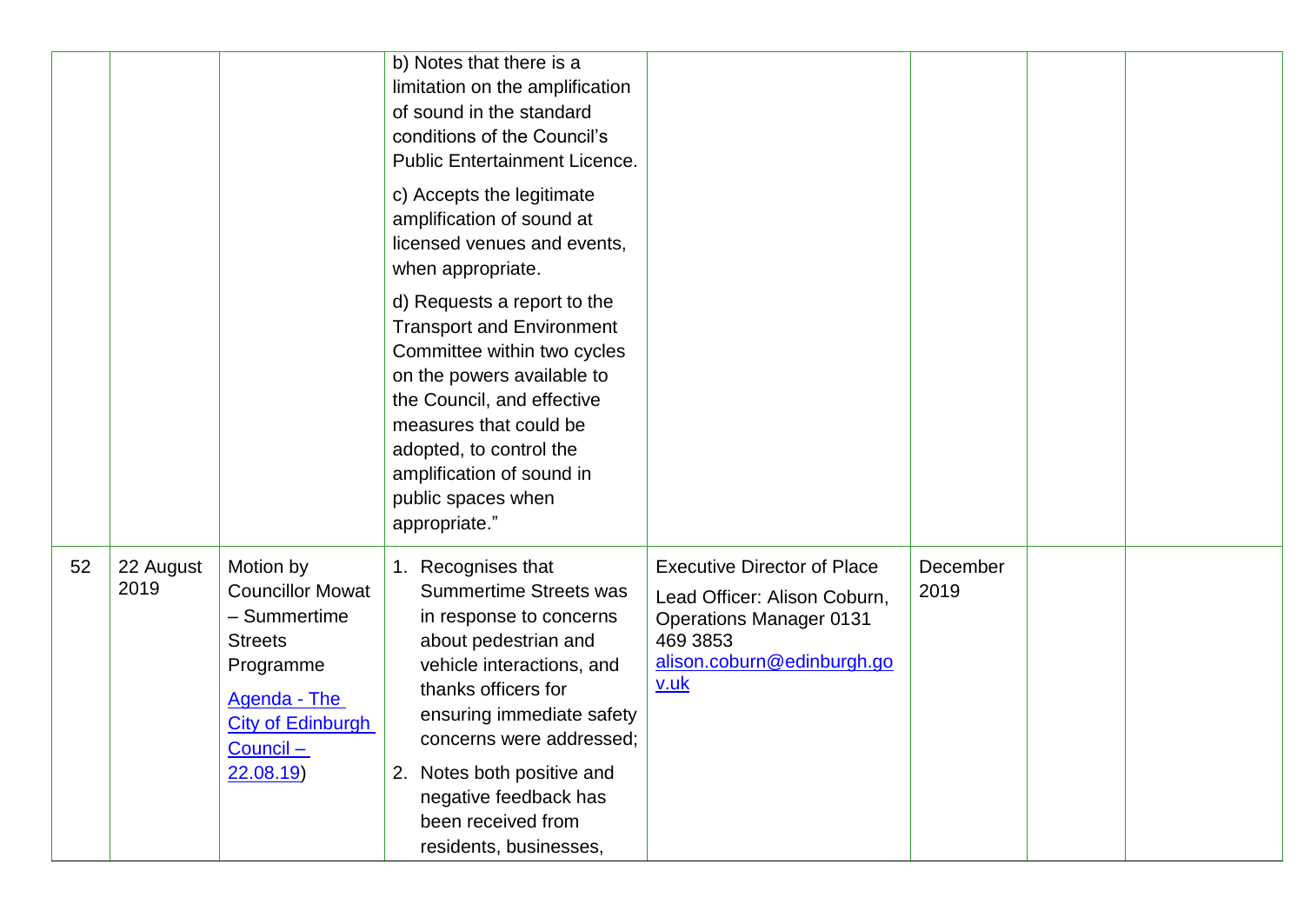|  | and other stakeholders,<br>which indicates that the<br>approach and designs<br>used this year should be<br>refined and developed if<br>they are to be repeated in<br>future years;                                                                                                                                                                                                                                                                                                                           |  |                                                                                                                         |
|--|--------------------------------------------------------------------------------------------------------------------------------------------------------------------------------------------------------------------------------------------------------------------------------------------------------------------------------------------------------------------------------------------------------------------------------------------------------------------------------------------------------------|--|-------------------------------------------------------------------------------------------------------------------------|
|  | 3. Notes that the Transport<br>and Environment<br>Committee approved a<br>report on Summertime<br>Streets in June 2019,<br>which described the<br>approach towards<br>monitoring and feedback,<br>and noted that data and<br>information gathered<br>during Summertime<br>Streets would be provided<br>to support CCT and Open<br>Streets, and therefore<br>welcomes an update to<br>Transport and<br><b>Environment Committee</b><br>within one cycle on this<br>flow of information and the<br>next steps; |  | <b>Recommended</b><br>for closure. An<br>update was<br>included in<br>September's<br><b>Business</b><br><b>Bulletin</b> |
|  | 4. Notes, in addition to the<br><b>Summertime Streets</b><br>programme:                                                                                                                                                                                                                                                                                                                                                                                                                                      |  |                                                                                                                         |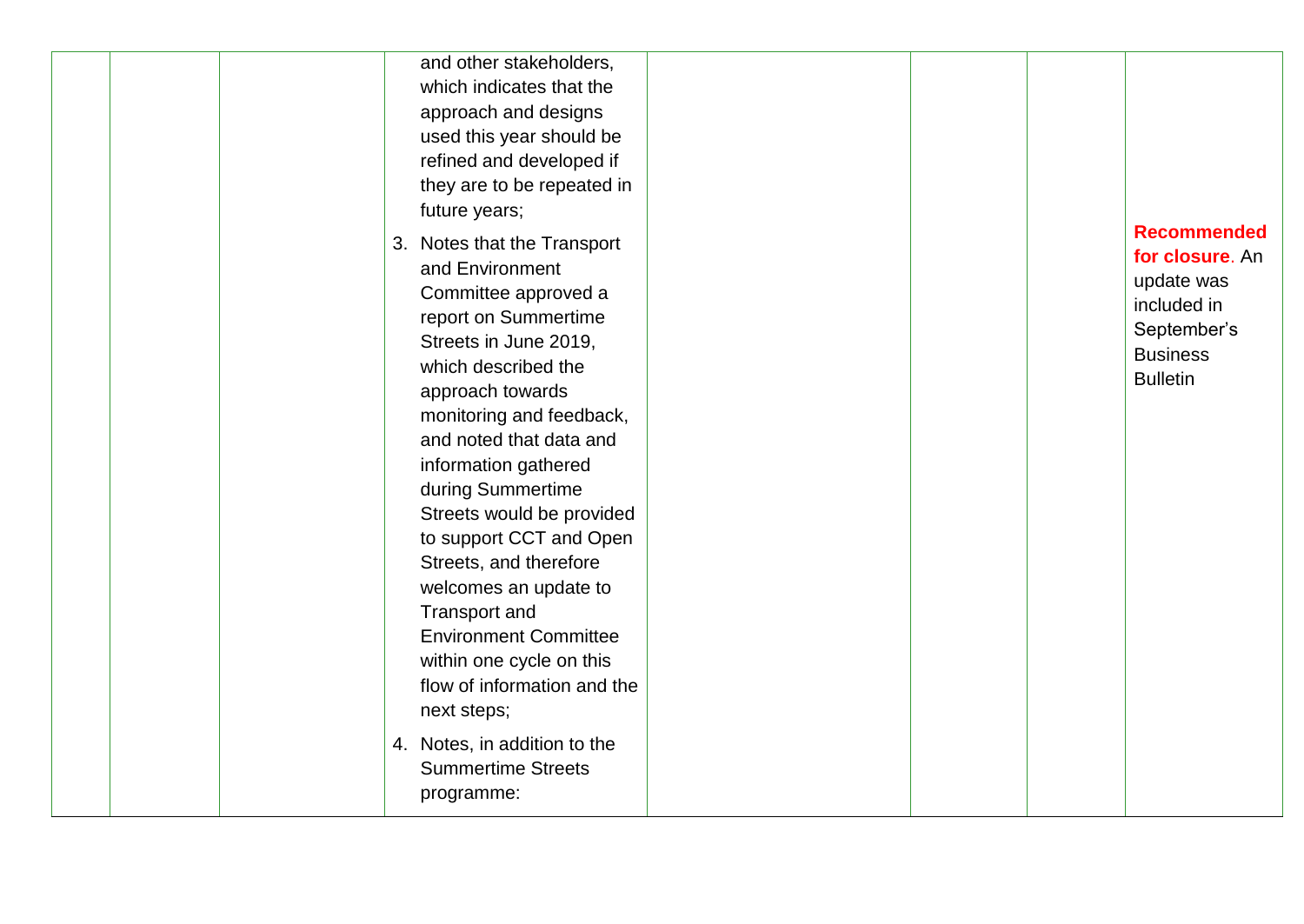| 4.1. That festival-related  |  |  |
|-----------------------------|--|--|
| advertising can             |  |  |
| detract from this           |  |  |
| council's aims of           |  |  |
| safety and reduction        |  |  |
| of street clutter, and      |  |  |
| therefore asks for a        |  |  |
| review of policy which      |  |  |
| allows structures to be     |  |  |
| introduced and placed       |  |  |
| during the festival for     |  |  |
| the purposes of             |  |  |
| advertising, to be          |  |  |
| brought to Transport        |  |  |
| and Environment             |  |  |
| Committee                   |  |  |
| 4.2<br>Concerns continue to |  |  |
| be expressed about          |  |  |
| the use of Princes          |  |  |
| <b>Street Gardens for</b>   |  |  |
| large private events,       |  |  |
| including safety            |  |  |
| concerns and loss of        |  |  |
| access to common            |  |  |
| good park space, and        |  |  |
| welcomes the                |  |  |
| forthcoming review of       |  |  |
| the use of the              |  |  |
| <b>Edinburgh Parks</b>      |  |  |
| Events Manifesto and        |  |  |
| the Public Spaces           |  |  |
| Protocol, anticipated at    |  |  |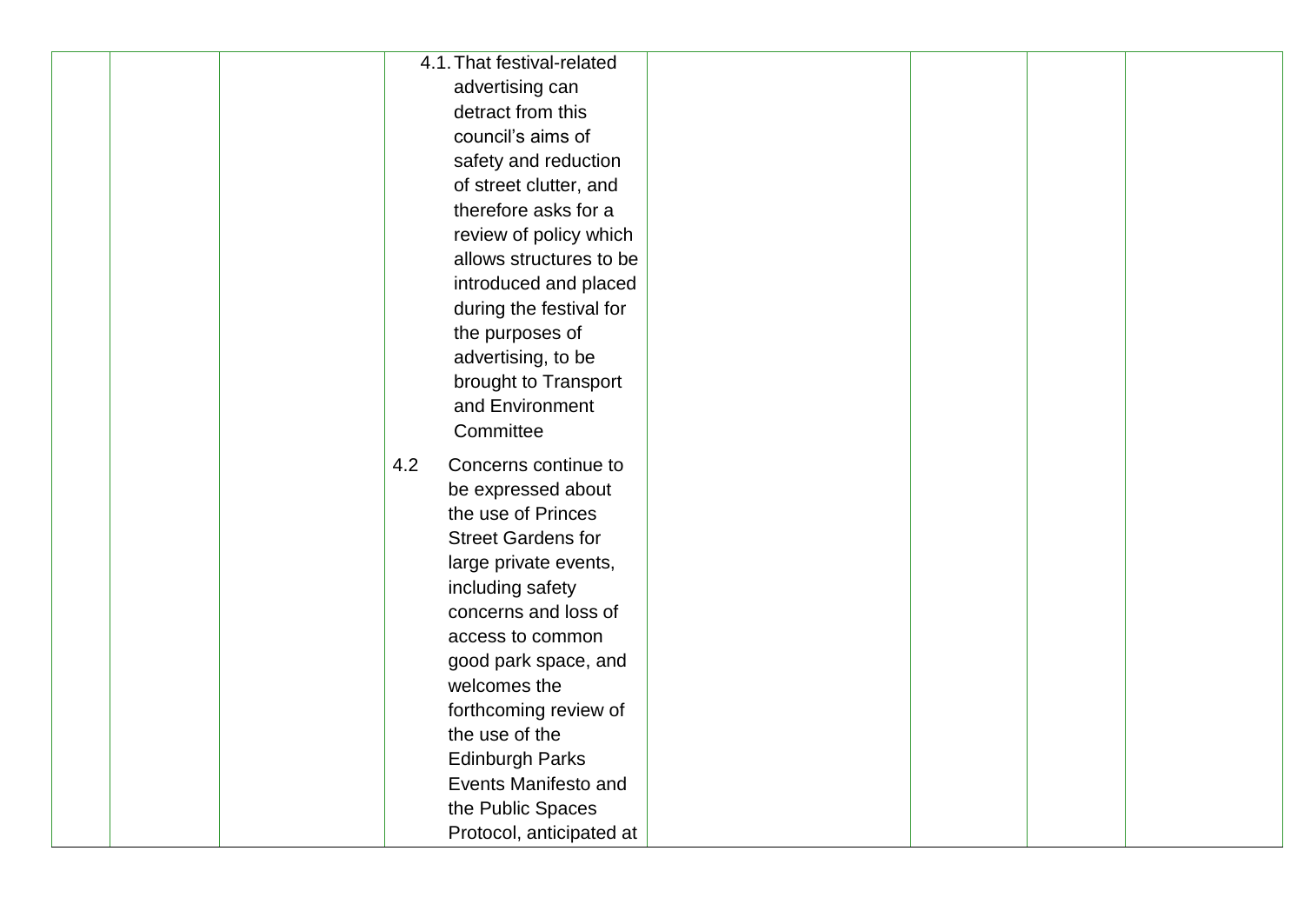|    |          |                                                                                            |          | Culture and<br>Communities<br>Committee in January<br>2020"                                                                                                                                                 |                                                                                                                                                                                                                            |                                     |                                                     |
|----|----------|--------------------------------------------------------------------------------------------|----------|-------------------------------------------------------------------------------------------------------------------------------------------------------------------------------------------------------------|----------------------------------------------------------------------------------------------------------------------------------------------------------------------------------------------------------------------------|-------------------------------------|-----------------------------------------------------|
| 53 | 12.09.19 | <b>Transport and</b><br><b>Environment</b><br><b>Committee</b><br><b>Business Bulletin</b> | 1)<br>2) | To agree that the<br>interim report on Open<br>Streets would include<br>details on how to<br>achieve open streets<br>in other parts of the<br>city not limited to the<br>city centre.<br>To agree that ward | <b>Executive Director of Place</b><br>Lead officer: Vivienne<br>Robinson Coburn, Senior<br><b>Economic Development</b><br>Officer, 0131 529 4623<br>vivienne.robinson@edinburgh<br>.gov.uk<br>Lead officer: Steven Cuthill | October<br>2019<br>December<br>2019 | A report is on<br>this agenda for<br>consideration. |
|    |          |                                                                                            |          | members would be<br>included as<br>stakeholders for<br><b>Delivering Safer</b><br>Streets.                                                                                                                  | South East Locality -<br><b>Transport &amp; Environment</b><br>Manager, 0131 529 5043<br>steven.cuthill@edinburgh.gov<br><u>.uk</u>                                                                                        |                                     |                                                     |
|    |          |                                                                                            | 3)       | To agree to add to the<br>report a comparison of<br>the Road Condition<br>Index between CEC<br>and other local<br>authorities.                                                                              | Lead officer: Sean Gilchrist<br>Roads Renewal Manager,<br>0131 529 3765<br>sean.gilchrist@edinburgh.gov<br>.uk                                                                                                             |                                     |                                                     |
|    |          |                                                                                            | 4)       | To agree to circulate<br>the report on road<br>surface drainage to<br>ward members once<br>available.                                                                                                       |                                                                                                                                                                                                                            |                                     |                                                     |
|    |          |                                                                                            | 5)       | To agree to include a<br>summary of the<br>contract issued for<br>tender on the<br><b>Workplace Parking</b>                                                                                                 | Lead Officer: Gareth Dixon<br>0131 529 3044<br>gareth.dixon@edinburgh.gov.<br>uk                                                                                                                                           |                                     |                                                     |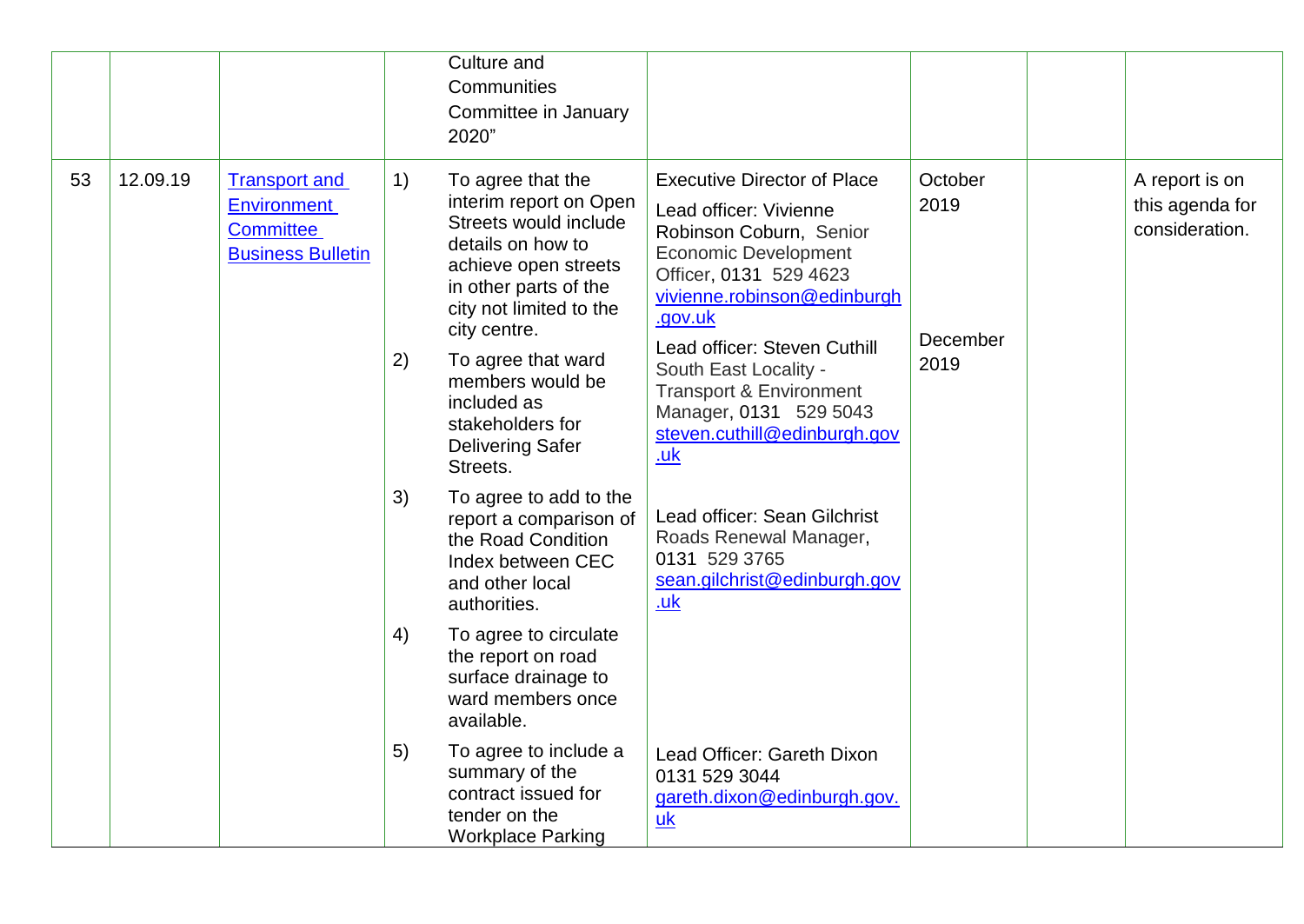|    |          |                                                                                              | Levy in the next<br>committee Business<br>Bulletin.                                                                                                                                                             |                                                                                                                                                                       |                  |                                                                                     |
|----|----------|----------------------------------------------------------------------------------------------|-----------------------------------------------------------------------------------------------------------------------------------------------------------------------------------------------------------------|-----------------------------------------------------------------------------------------------------------------------------------------------------------------------|------------------|-------------------------------------------------------------------------------------|
| 54 | 12.09.19 | <b>Bus Stop</b><br>Removal,<br><b>Liberton Road at</b><br><b>Goods Corner</b>                | 1)<br>To agree to circulate<br>the papers from the<br><b>Bus Stop</b><br>Rationalisation<br>Workshop that took<br>place on 11<br>September 2019.<br>2)<br>To agree to reconvene<br>the workshop for<br>members. | <b>Executive Director of Place</b><br>Lead Officer: Ewan Kennedy,<br>Senior Manager - Transport<br><b>Networks</b><br>ewan.kennedy@edinburgh.g<br>ov.uk 0131 469 3575 |                  | <b>Recommended</b><br>for closure.<br>Workshop<br>rescheduled for<br>2 October 2019 |
| 55 | 12.09.19 | <b>Risk Based</b><br>Approach to<br><b>Road Asset</b><br><b>Safety</b><br><b>Inspections</b> | To agree to amend Table 9 in<br>the report so that the first<br>column would be Impact on<br>People.                                                                                                            | <b>Executive Director of Place</b><br>Lead Officer: Cliff Hutt,<br>Service Manager -<br>Infrastructure<br>0131 469 3751<br>cliff.hutt@edinburgh.gov.uk                | October<br>2019  |                                                                                     |
| 56 | 12.09.19 | <b>Deposit Return</b><br><b>Scheme (DRS)</b><br>for Drinks<br><b>Containers</b>              | To agree to circulate a<br>briefing note to members on<br>the Scottish Government<br>consultation and CEC's<br>response.                                                                                        | <b>Executive Director of Place</b><br>Lead Officer: Andy Williams,<br><b>Waste and Cleansing</b><br>Manager<br>0131 469 5660<br>andy.williams@edinburgh.go<br>v.uk    | December<br>2019 |                                                                                     |
| 57 | 12.09.19 | <b>Strategic Review</b><br>of Parking $-$<br><b>Review Results</b>                           | 1)<br>Recognises that<br>delivery on the<br>timeline outlined in<br>appendix 8 will require                                                                                                                     | <b>Executive Director of Place</b><br>Lead Officer: Ewan Kennedy,<br>Senior Manager - Transport                                                                       | December<br>2019 |                                                                                     |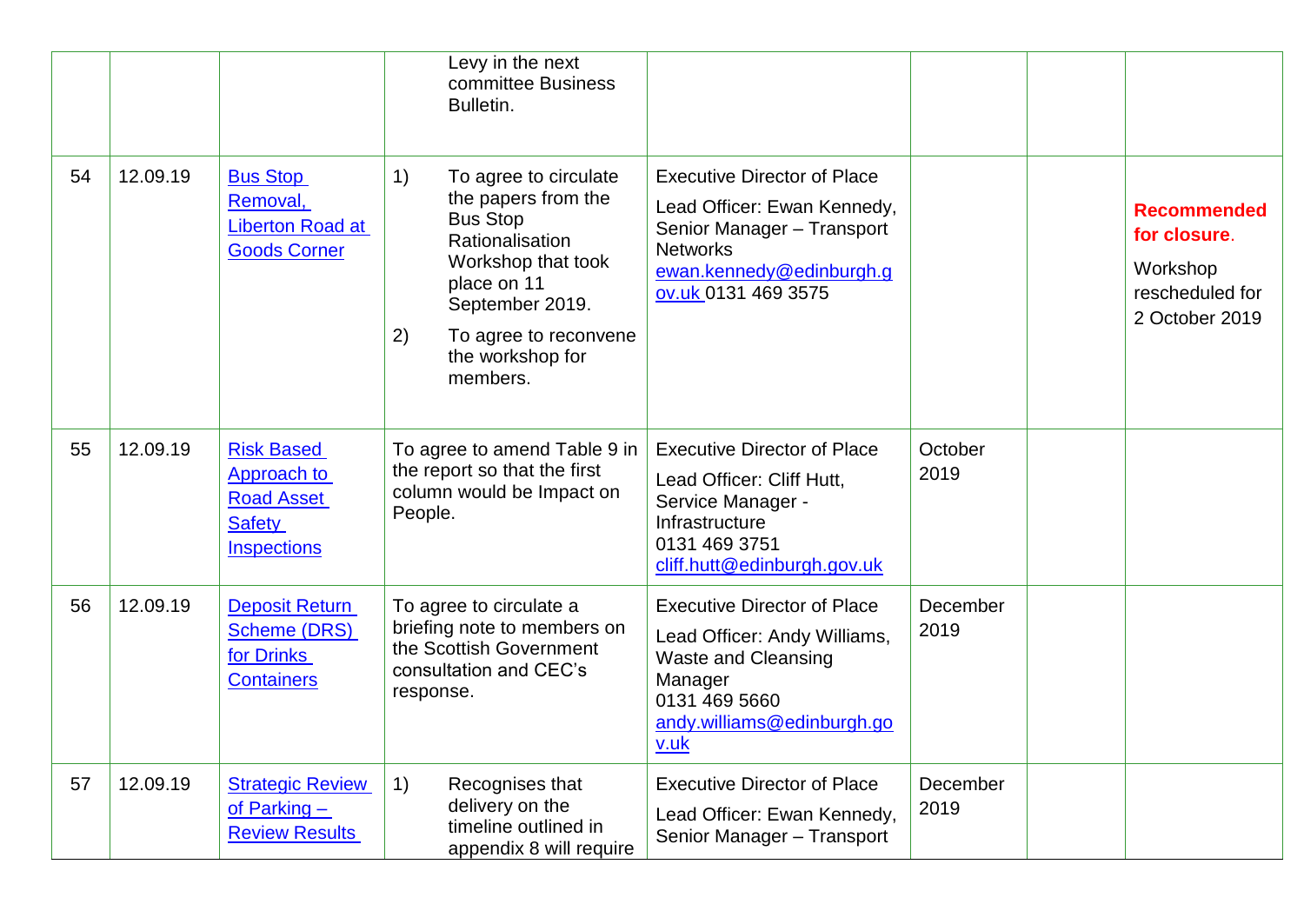| for Areas 4 and 5<br>and Proposed<br>Implementation<br><b>Strategy</b> | robust project<br>management and<br>therefore agrees that a<br>further report before<br>the end of the year set<br>out arrangements for<br>project oversight,<br>officer capacity and<br>resources needed.                                                                                                                                                               | <b>Networks</b><br>ewan.kennedy@edinburgh.g<br>ov.uk 0131 469 3575 |  |  |
|------------------------------------------------------------------------|--------------------------------------------------------------------------------------------------------------------------------------------------------------------------------------------------------------------------------------------------------------------------------------------------------------------------------------------------------------------------|--------------------------------------------------------------------|--|--|
|                                                                        | 2)<br>Agrees that, in parallel<br>with the programme<br>set out in this report<br>and to complete the<br>strategic overview,<br>further analysis should<br>be commissioned of<br>factors affecting the<br>underlying demand for<br>the volume and<br>location of parking and<br>how key plans such as<br>the City Mobility Plan<br>and City Plan 2030<br>impact on that. |                                                                    |  |  |
|                                                                        | 3)<br>Committee does not<br>yet agree with the<br>Area 5 conclusion with<br>respect to Davidson's<br>Mains and therefore<br>instructs officers to<br>engage with the<br>Davidson's Mains and<br><b>Silverknowes</b><br>Association and ward<br>councillors on the<br>possible introduction<br>of priority parking                                                        |                                                                    |  |  |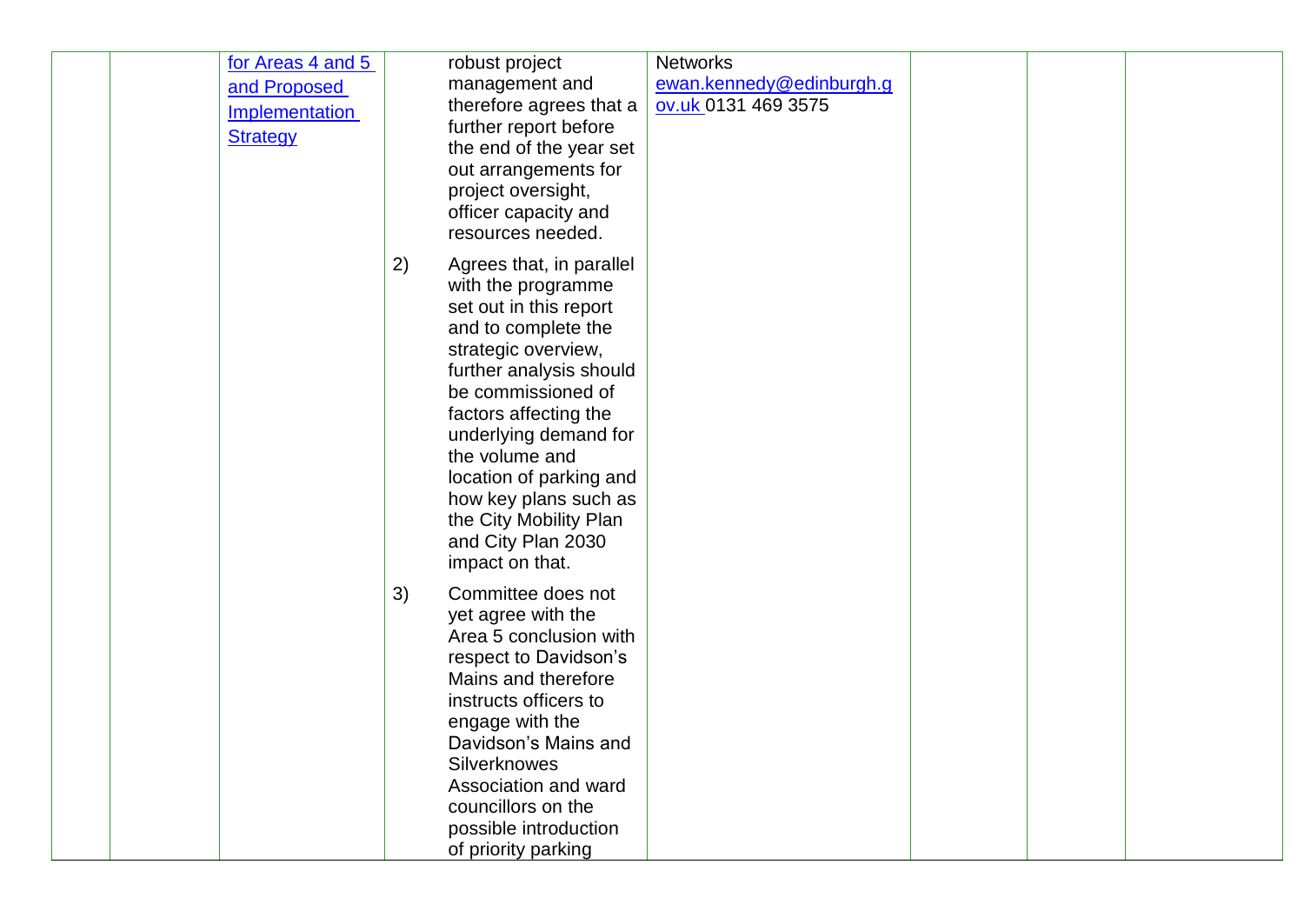|    |          |                                                                                                                             | further surveying of<br>parking pressures<br>within parts of the<br>zone and to report<br>back to the committee<br>through the business<br>bulletin within two<br>cycles.                                                                                                                                                                                                       |                                                                                                                    |                  |                                 |
|----|----------|-----------------------------------------------------------------------------------------------------------------------------|---------------------------------------------------------------------------------------------------------------------------------------------------------------------------------------------------------------------------------------------------------------------------------------------------------------------------------------------------------------------------------|--------------------------------------------------------------------------------------------------------------------|------------------|---------------------------------|
| 58 | 12.09.19 | Emergency<br>Motion by<br>Councillor<br>Macinnes-<br><b>Summer Festival</b><br>Advertising                                  | Agrees that the Council will<br>review the concerns raised<br>with Out of Hand Ltd post<br>Festival, and the outcome of<br>this will be summarised in the<br>'12-month review of the ban<br>on A Boards and other<br>temporary advertising<br>structures' report, which is<br>scheduled to be presented to<br>the Transport and<br><b>Environment Committee in</b><br>December. | <b>Executive Director of Place</b><br>Lead Officer: Will Garrett<br>0131 469 3636<br>will.garrett@edinburgh.gov.uk | December<br>2019 | This relates to<br>item 8 above |
| 59 | 19.09.19 | Motion by<br>Councillor Rae -<br>Greening the<br>Fringe<br>Agenda - The<br><b>City of Edinburgh</b><br>Council-<br>19.09.19 | Calls for officers to<br>1)<br>investigate the<br>possibility of hardwired<br>power in public spaces<br>to allow pop-up<br>venues to use energy<br>from renewable<br>sources instead of<br>having to opt for gas<br>power and report back<br>to the Transport and<br>Environment<br>Committee within<br>three cycles.                                                           | <b>Executive Director of Place</b>                                                                                 | February<br>2020 |                                 |